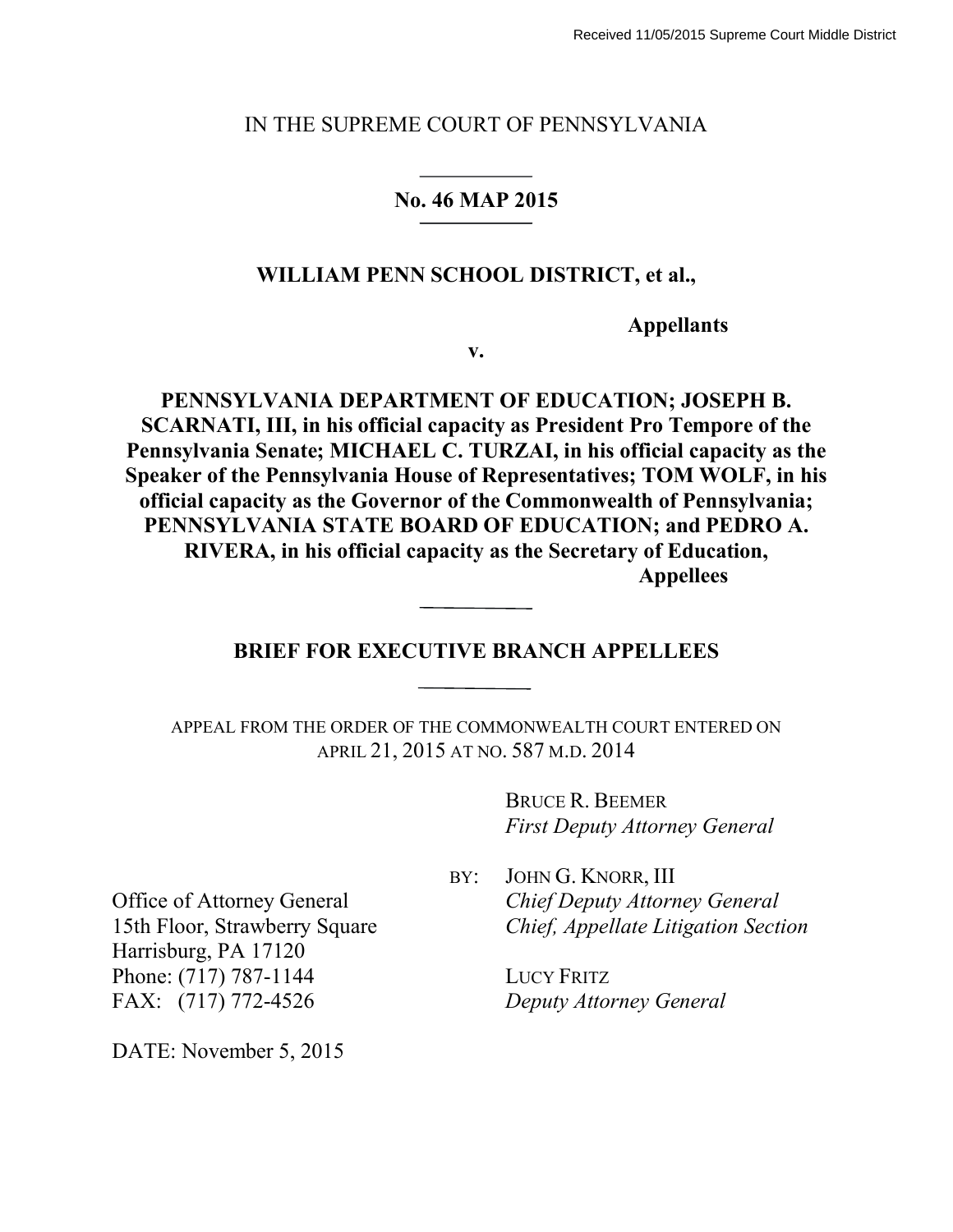# **TABLE OF CONTENTS**

| $\mathbf{I}$ . |                | The School Districts' Claims Present Non-Justiciable Political                                                                 |     |
|----------------|----------------|--------------------------------------------------------------------------------------------------------------------------------|-----|
|                | $\mathbf{A}$ . | As the Court has long held, the Constitution commits the design<br>and funding of the Commonwealth's educational system solely | 17  |
|                | <b>B.</b>      | Administrative and even legislative actions cannot establish                                                                   |     |
|                | C.             | The experience of other States does not support the school<br>districts' proposal for a judicial takeover of school policy     | .29 |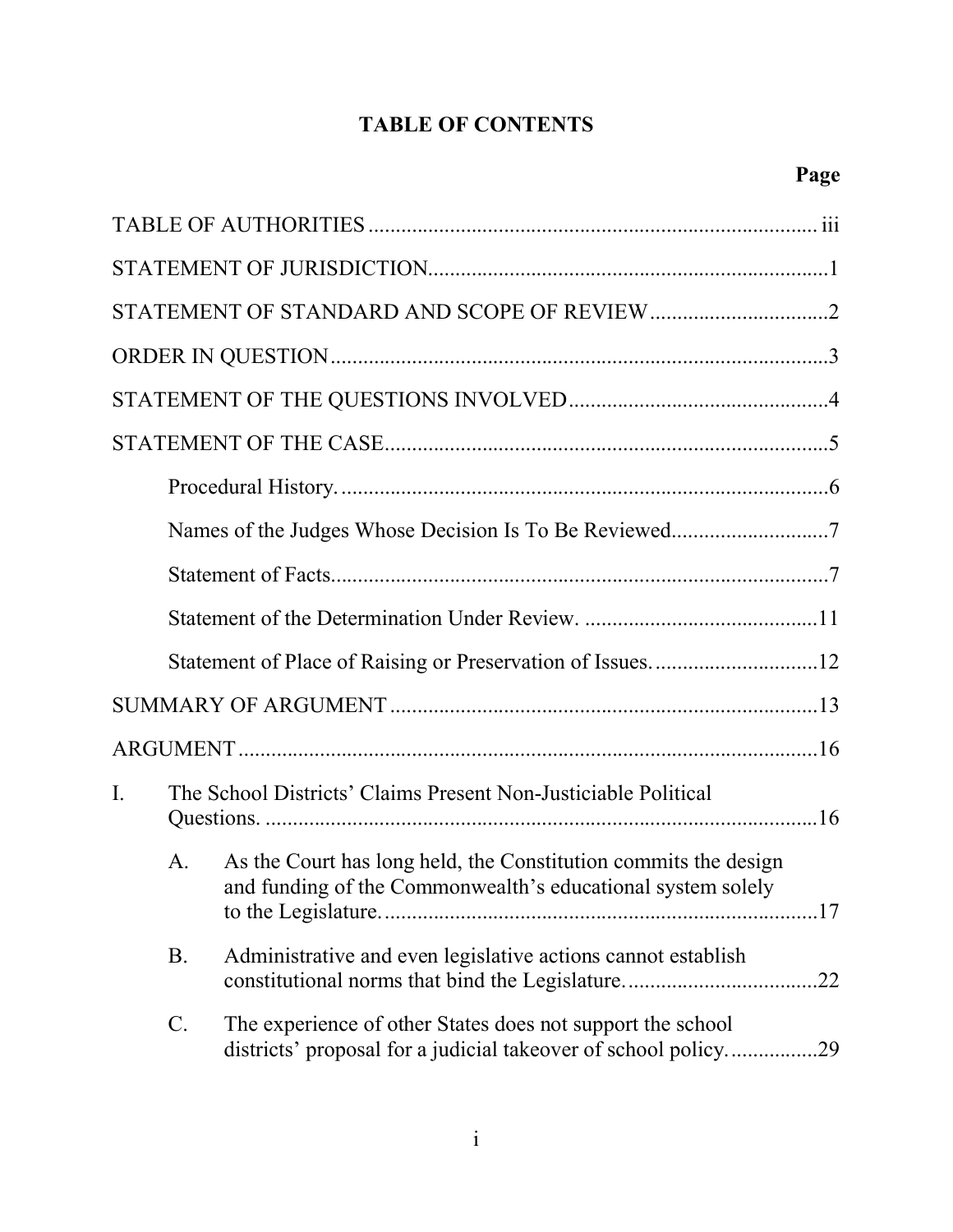|      | D.          | The school districts' equal protection argument adds nothing to                                                            |     |
|------|-------------|----------------------------------------------------------------------------------------------------------------------------|-----|
|      | Ε.          | The Constitution does not create an individual entitlement,<br>much less a "fundamental" right, to any particular level of | .35 |
| II.  |             | In The Alternative, The Petition For Review Fails To State A Claim37                                                       |     |
| III. |             | The Relief Sought By The School Districts Is Barred By Sovereign                                                           |     |
|      | $A_{\cdot}$ | Petitioners' demand for a mandatory injunction is barred by                                                                |     |
|      | <b>B</b> .  | Petitioners' demand that the court order the legislature to enact                                                          |     |
|      |             |                                                                                                                            |     |
|      |             |                                                                                                                            | .45 |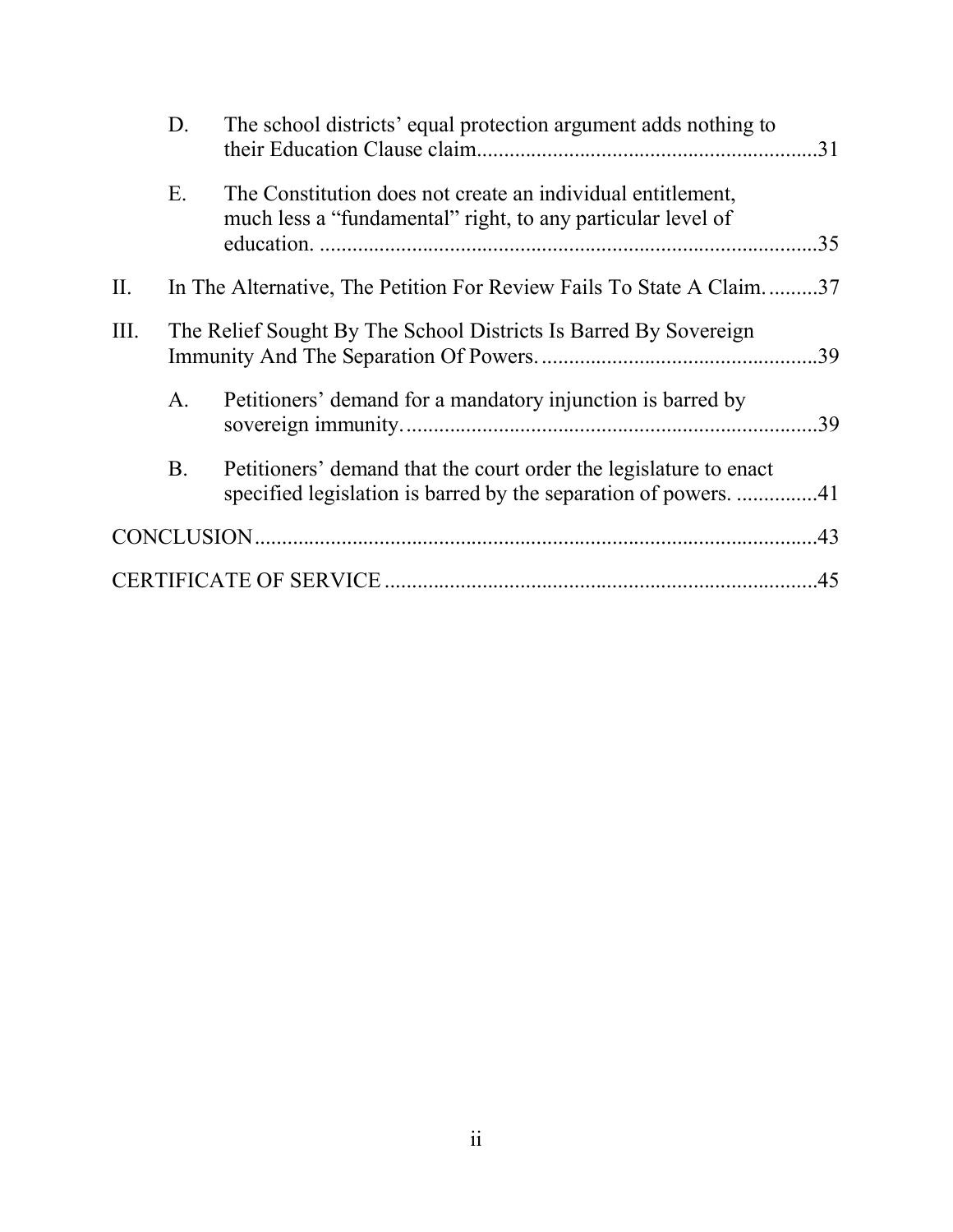# **TABLE OF AUTHORITIES**

# **Cases**

| Baker v. Carr,                                         |  |
|--------------------------------------------------------|--|
| Campaign for Fiscal Equity, Inc. v. New York,          |  |
| Chiro-Med Review Co. v. Bur. of Workers' Compensation, |  |
| City of Pawtucket v. Sundlun,                          |  |
| Claremont Sch. Dist. v. Governor,                      |  |
| Comm. ex rel. Carroll v. Tate,                         |  |
| Committee for Constitutional Rights v. Edgar,          |  |
| County of Allegheny v. Comm.,                          |  |
| Danson v. Casey,                                       |  |
| Danson v. Casey,                                       |  |
| Fagan v. Smith,                                        |  |
| Fawber v. Cohen,                                       |  |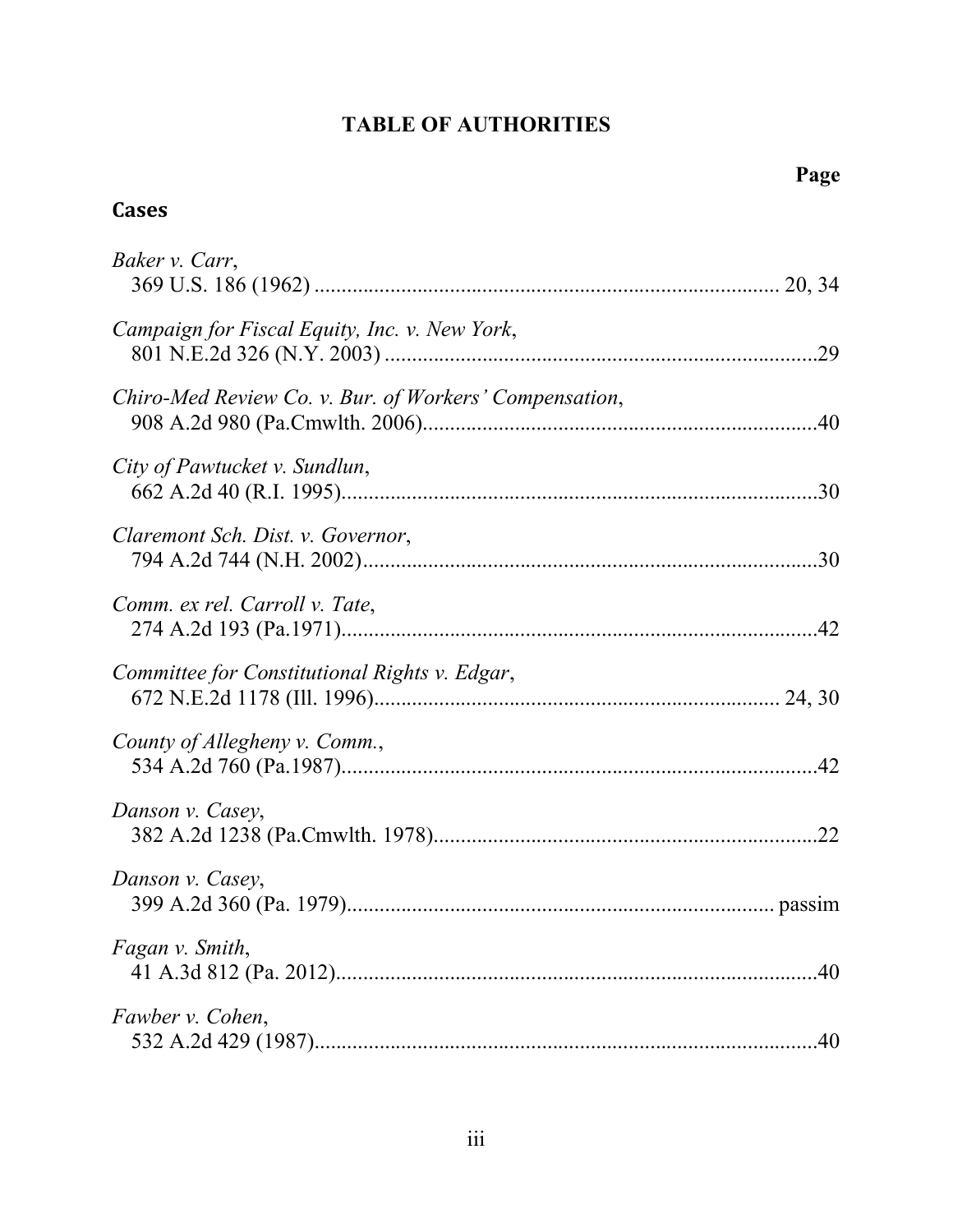| Finn v. Rendell,                                                                                                  |  |
|-------------------------------------------------------------------------------------------------------------------|--|
| Firing v. Kephart,                                                                                                |  |
| Hancock v. Comm'r of Ed.,                                                                                         |  |
| In re Walker,                                                                                                     |  |
| King v. Iowa,                                                                                                     |  |
| Lujan v. Colorado State Bd. of Ed.,                                                                               |  |
| Madison Const. Co. v. Harleysville Mut. Ins. Co.,                                                                 |  |
| Marrero v. Comm., ("Marrero $I$ ")                                                                                |  |
| Marrero v. Comm., ("Marrero II"),                                                                                 |  |
| Martinez v. Bynum,                                                                                                |  |
| Montoy v. Kansas,                                                                                                 |  |
| Nebraska Coalition for Educational Equity and Adequacy v. Heineman,                                               |  |
| Pennsylvania Ass'n of Rural and Small Schools v. Ridge,<br>No. 11 MD 1991 (Pa.Cmwlth., July 9, 1998), aff'd mem., |  |
| Pennsylvania Environmental Defense Fund v. Comm.,<br>108 A.3d 140 (Pa. Cmwlth. 2015), appeal pending,             |  |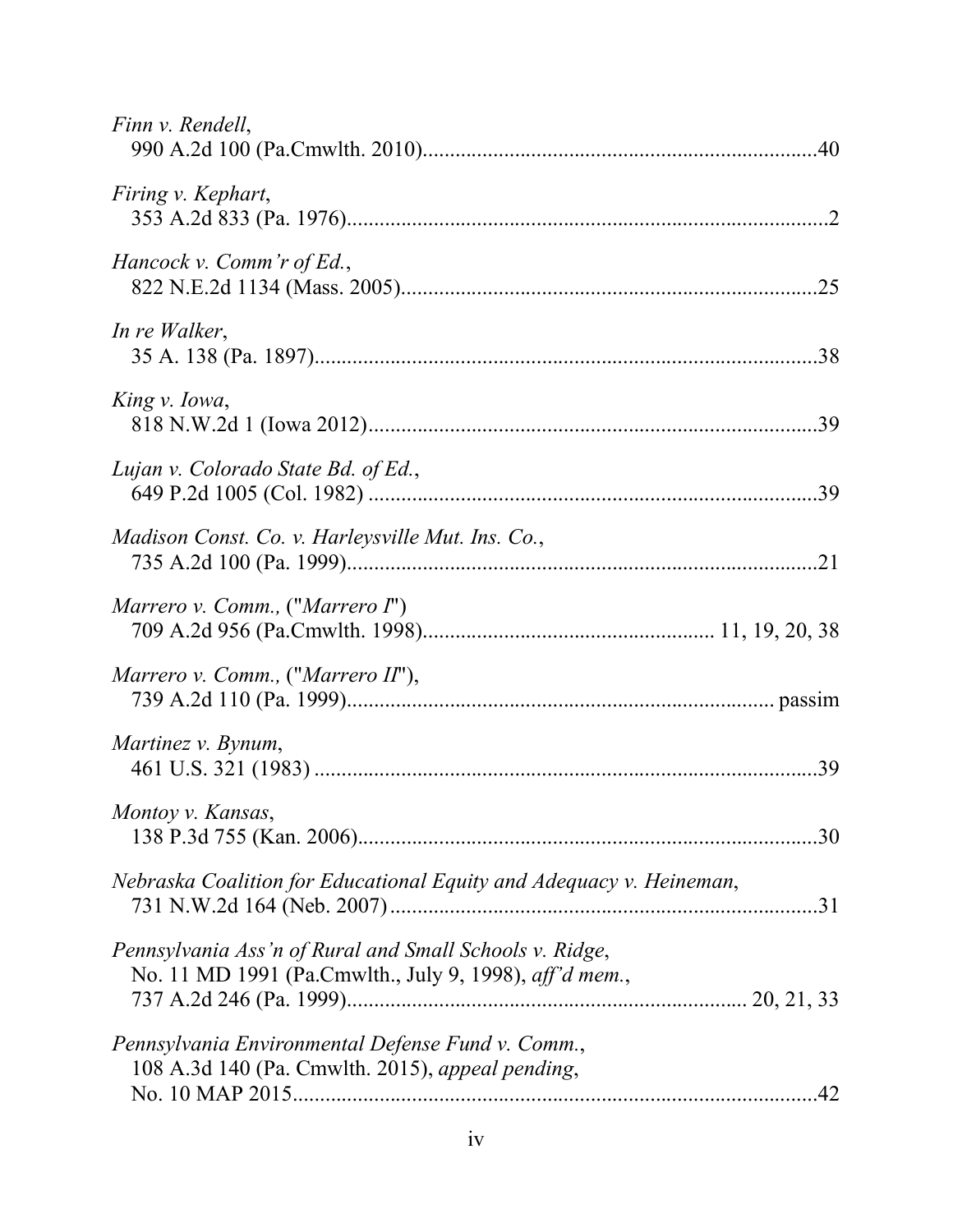| Pennsylvania Fed. of Teachers v. Sch. Dist. of Philadelphia,                                                     |     |
|------------------------------------------------------------------------------------------------------------------|-----|
| Pennsylvania State Ass'n of Cnty. Comm'rs v. Comm.,                                                              |     |
| Pennsylvania Turnpike Comm'n v. Comm.,                                                                           |     |
| Philadelphia Fed. of Teachers v. Philadelphia Sch. Dist.,<br>109 A.3d 298, 305-309 (Pa.Cmwlth.), appeal granted, |     |
| Philadelphia Life Ins. Co. v. Comm.,                                                                             |     |
| Reichley v. North Penn Sch. Dist.,                                                                               |     |
| San Antonio Ind. Sch. Dist. v. Rodriguez,                                                                        |     |
| Sch. Dist. of Wilkinsburg v. Wilkinsburg Ed. Ass'n.,                                                             |     |
| Serrano v. Priest,                                                                                               |     |
| Stackhouse v. Pennsylvania State Police,                                                                         |     |
| Sweeney v. Tucker,                                                                                               | .20 |
| Swift v. Dept. of Transportation,                                                                                |     |
| Teachers' Tenure Act Cases,                                                                                      |     |
| Vergara v. California,<br>No. BC484642 (Cal. Super., Aug. 27, 2014), appeal pending,                             | .30 |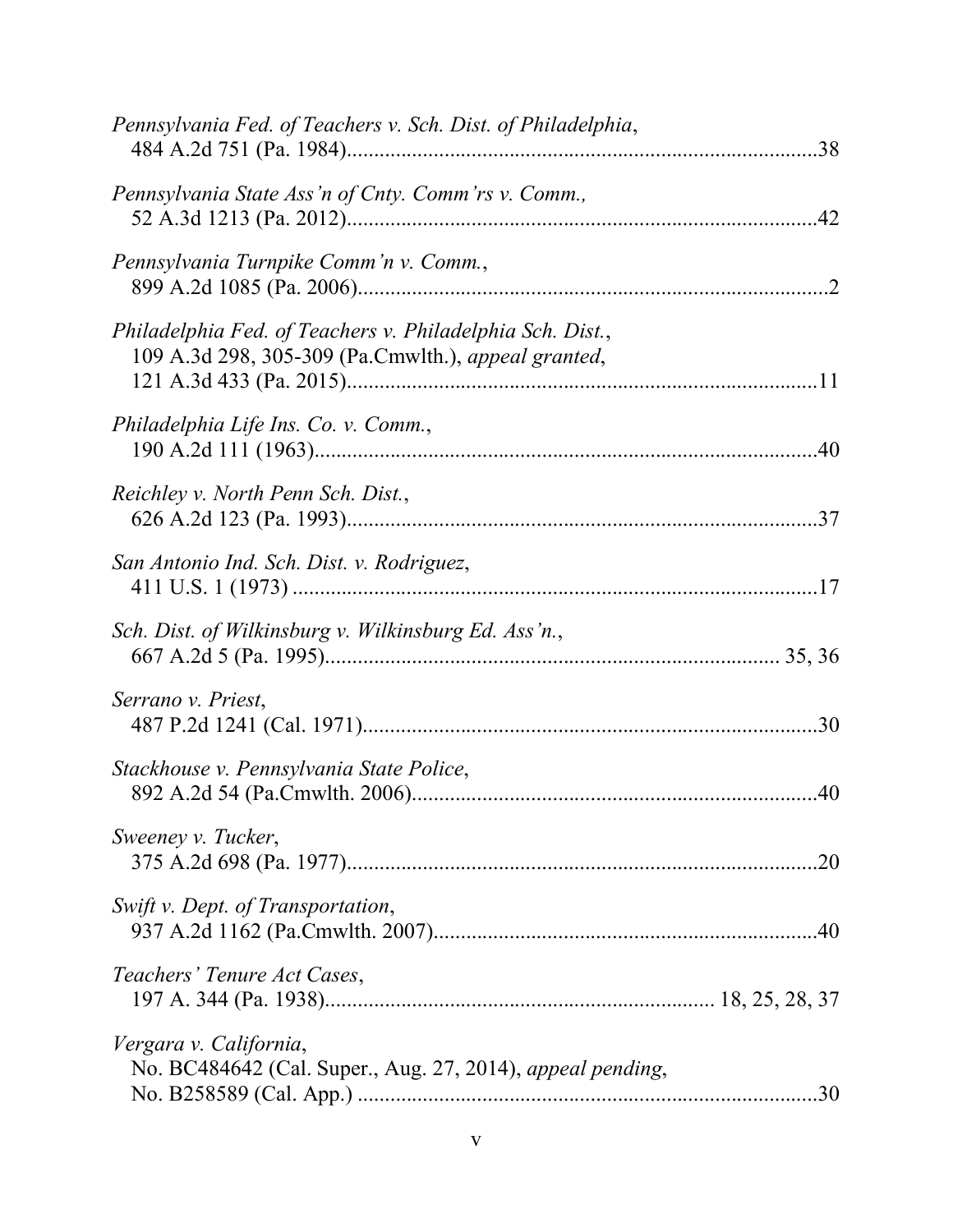| Vieth v. Jubelirer,                   |  |
|---------------------------------------|--|
| Wilson v. Sch. Dist. of Philadelphia, |  |
| Zauflik v. Pennsbury Sch. Dist.,      |  |

# **Statutes**

| 1 Pa.C.S. § 2310                                 | 39                       |
|--------------------------------------------------|--------------------------|
| 24 P.S. § 1-101 et seq. (Public School Code)     | $\overline{7}$           |
| 24 P.S. § 17-1701-A et seq. (Charter School Law) | 8                        |
| 24 P.S. § 2-290.1                                | 23                       |
| 24 P.S. § 25-2501                                | 10                       |
| 24 P.S. § 26-2601-B                              | $\overline{\mathcal{L}}$ |
| 24 P.S. § 26-2602-B                              | $\overline{7}$           |
| 24 P.S. § 26-2603-B                              | $\tau$                   |
| 24 P.S. § 6-691 et seq. (Distressed School Law)  | 11                       |
| 24 P.S. § 6-696                                  | 8, 11                    |
| 24 P.S. §§ 11-1101 to 12-1268                    | $\overline{7}$           |
| 24 P.S. §§ 13-1301 to 13-1345                    | 8                        |
| 24 P.S. §§ 14-1401 to 14-1422                    | 8                        |
| 24 P.S. §§ 15-1501 to 15-1547                    | 8                        |
| 24 P.S. §§ 2-201 to 2-298                        | $\overline{7}$           |
| 24 P.S. §§ 7-701 to 7-791                        | $\tau$                   |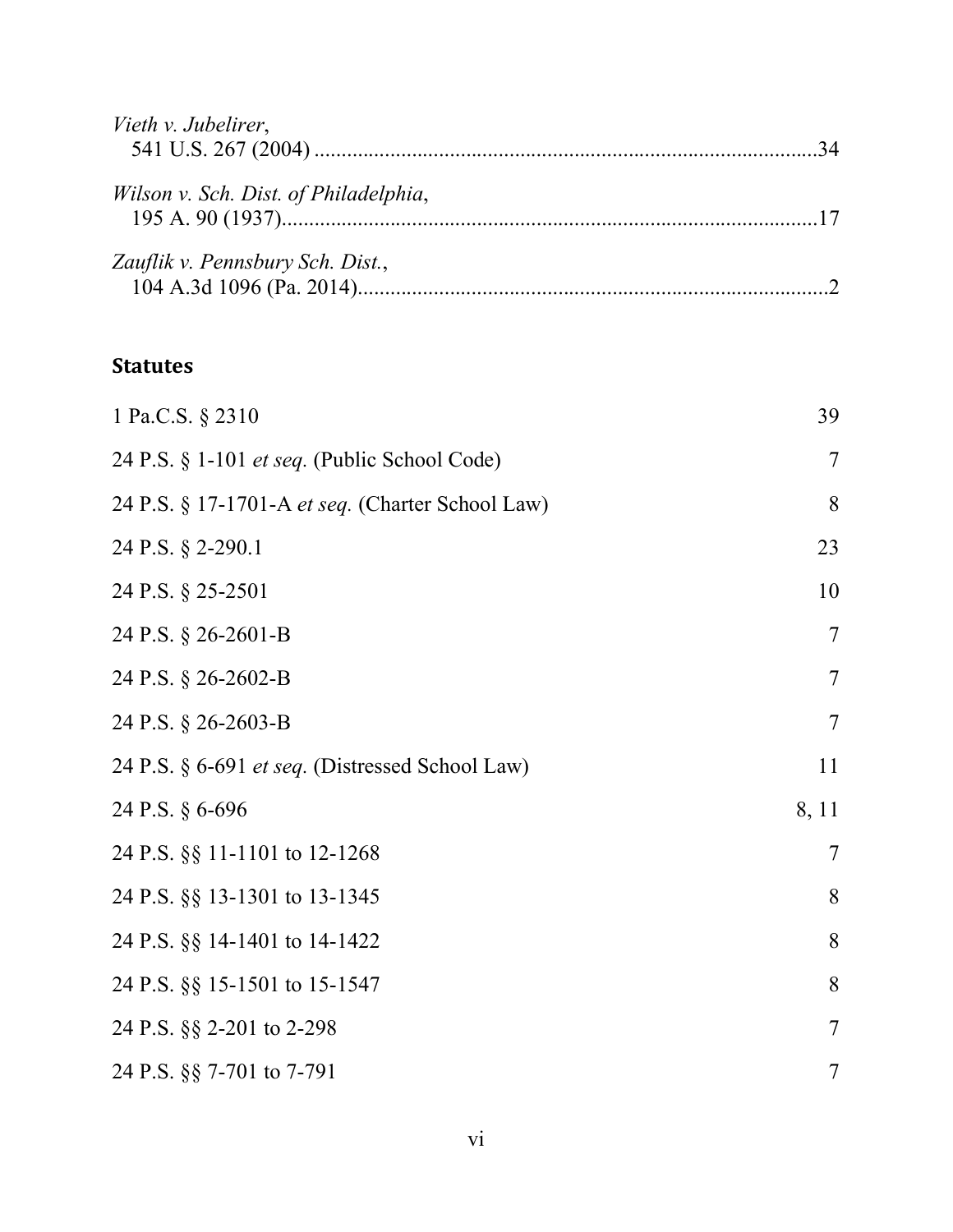| 24 P.S. §§ 8-801 to 8-810                                         | $\overline{7}$ |
|-------------------------------------------------------------------|----------------|
| 24 P.S. §§ 9-951 to 9-974                                         | $\overline{7}$ |
| 24 P.S. §6-601-A et seq. (School District Financial Recovery Law) | 11             |
| 53 P.S. § 6926.101 <i>et seq.</i> (Taxpayer Relief Act)           | 9              |
| 53 P.S. § 6926.333                                                | 9              |
| 71 P.S. § 352                                                     | $\overline{7}$ |
| 71 P.S. § 61                                                      | $\overline{7}$ |
| 71 P.S. § 62                                                      | $\overline{7}$ |
| Act 1A of 2014, § 213                                             | 9              |
| Act of Aug. 8, 1963, P.L. 564                                     | 23             |

# **Constitutional Provisions**

# **Other Authorities**

| Augenblick, Palaich & Assocs., Inc.,                            |  |
|-----------------------------------------------------------------|--|
| "Costing Out the Resources Needed to Meet Pennsylvania's Public |  |
| Fischel, "How Serrano Caused Proposition 13,"                   |  |
| PA. DEPT. OF EDUCATION,                                         |  |
| PA. DEPT. OF EDUCATION,                                         |  |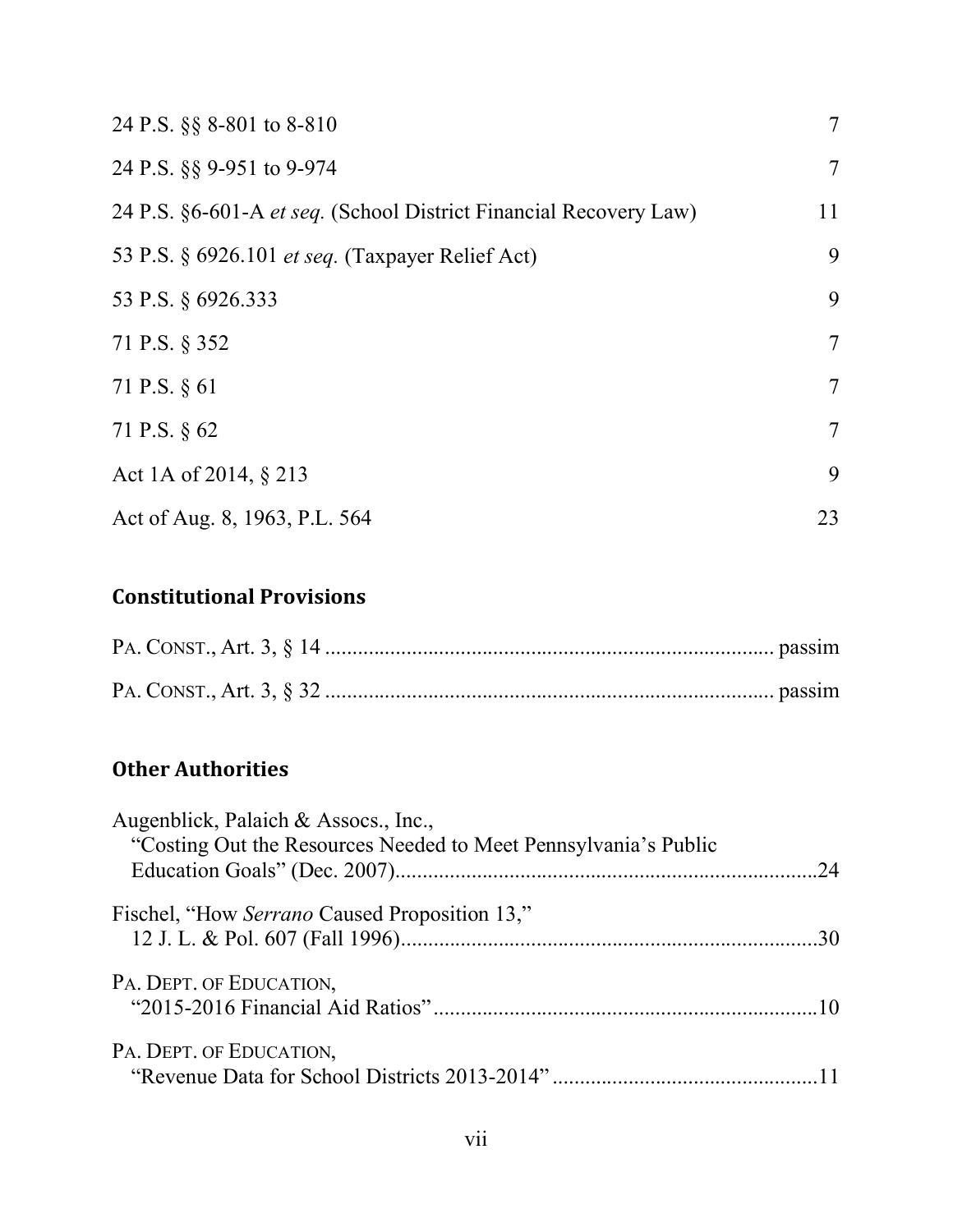| PA. DEPT. OF EDUCATION,                                             |  |
|---------------------------------------------------------------------|--|
| "Technical Report for the Pennsylvania System of School Assessment: |  |
|                                                                     |  |
| PA. HOUSE OF REPRESENTATIVES, EDUCATION COMMITTEE,                  |  |
| U.S. DEPT. OF EDUCATION,                                            |  |
|                                                                     |  |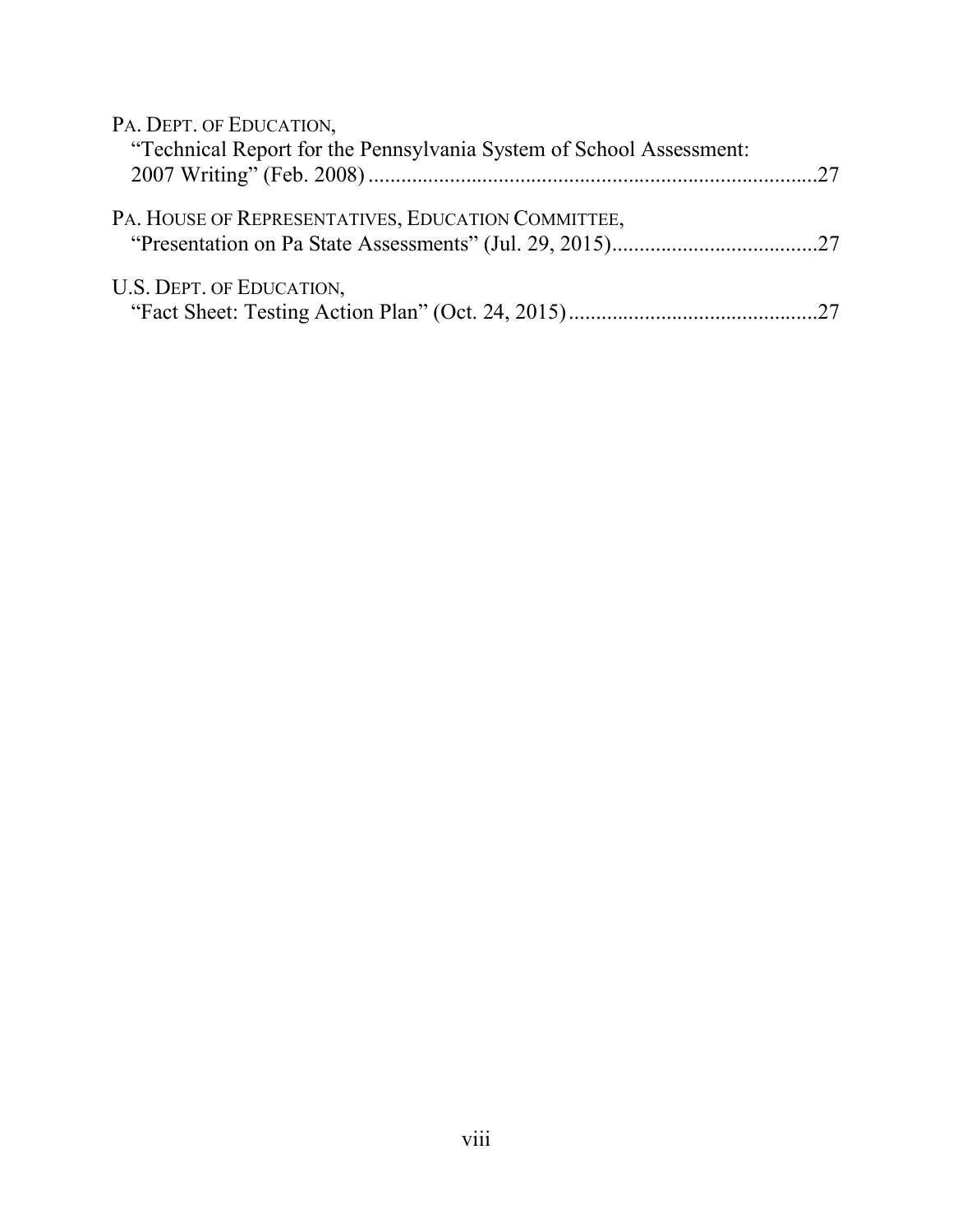# **STATEMENT OF JURISDICTION**

This is an appeal from a final order of the Commonwealth Court in a matter which was originally commenced in that court. This Court has jurisdiction pursuant to 42 Pa.C.S. § 723(a).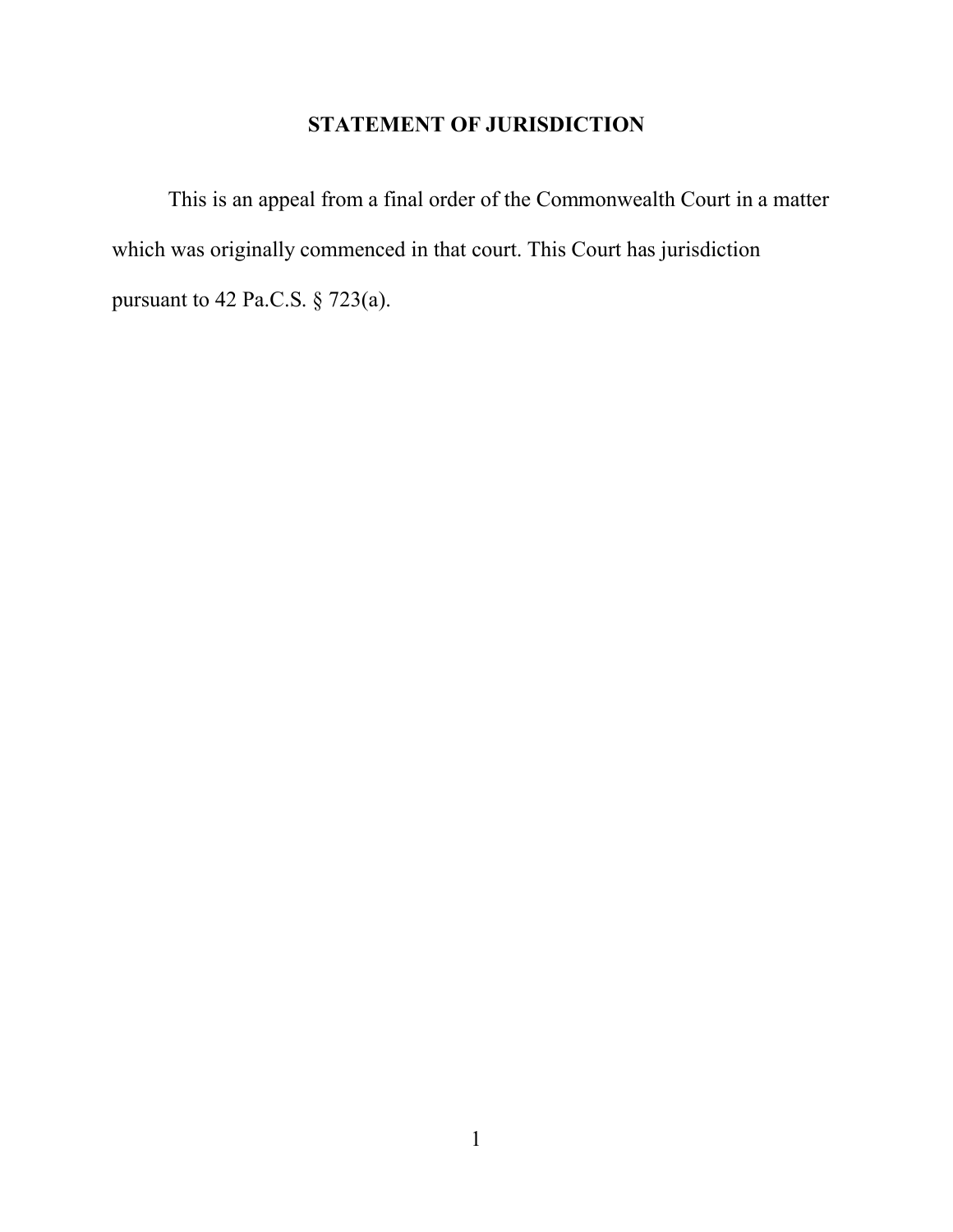#### **STATEMENT OF STANDARD AND SCOPE OF REVIEW**

*Scope of review.* A challenge to the constitutionality of legislation poses a question of law over which the Court exercises plenary review. *E.g. Pennsylvania Turnpike Comm'n v. Comm.*, 899 A.2d 1085, 1094 (Pa. 2006).

*Standard of review.* The Court will not declare a statute unconstitutional "unless it clearly, palpably, and plainly violates the Constitution. … [A]ny doubt … must be resolved in favor of finding the statute constitutional." *E.g., Zauflik v. Pennsbury Sch. Dist.*, 104 A.3d 1096, 1103 (Pa. 2014) (internal quotation marks and citation omitted).

In reviewing a preliminary objection in the nature of a demurrer, the court must accept as true all well-pled averments in the petition for review, but need not accept conclusions of law, unwarranted inferences, argumentative assertions or opinions. *E.g., Firing v. Kephart*, 353 A.2d 833, 834 (Pa. 1976).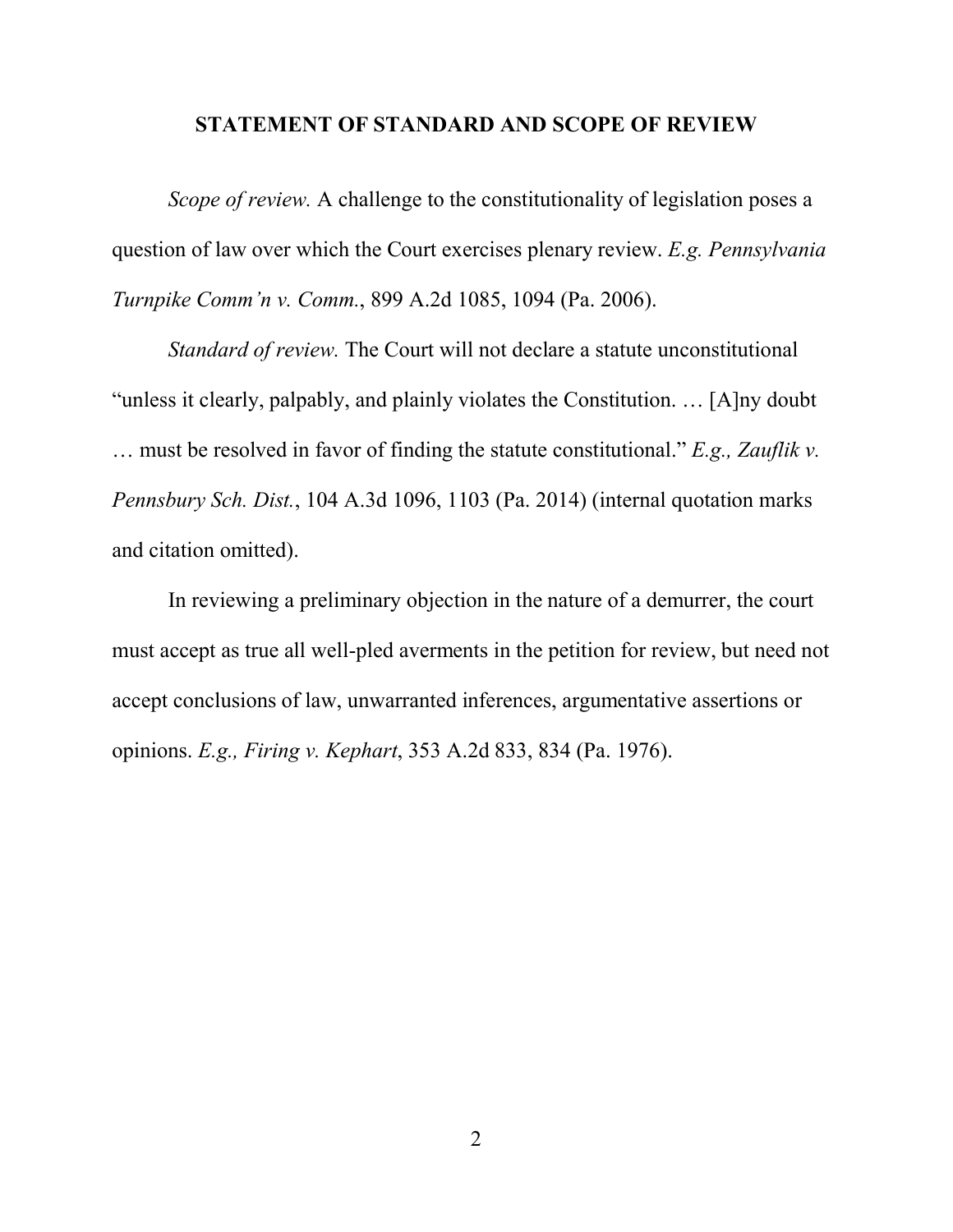# **ORDER IN QUESTION**

Commonwealth Court's order reads as follows:

AND NOW, this 21st day of April, 2015, the preliminary objections of the Respondents are sustained and Petitioners' petition for review is dismissed.

> $\sqrt{s}$ DAN PELLEGRINI, President Judge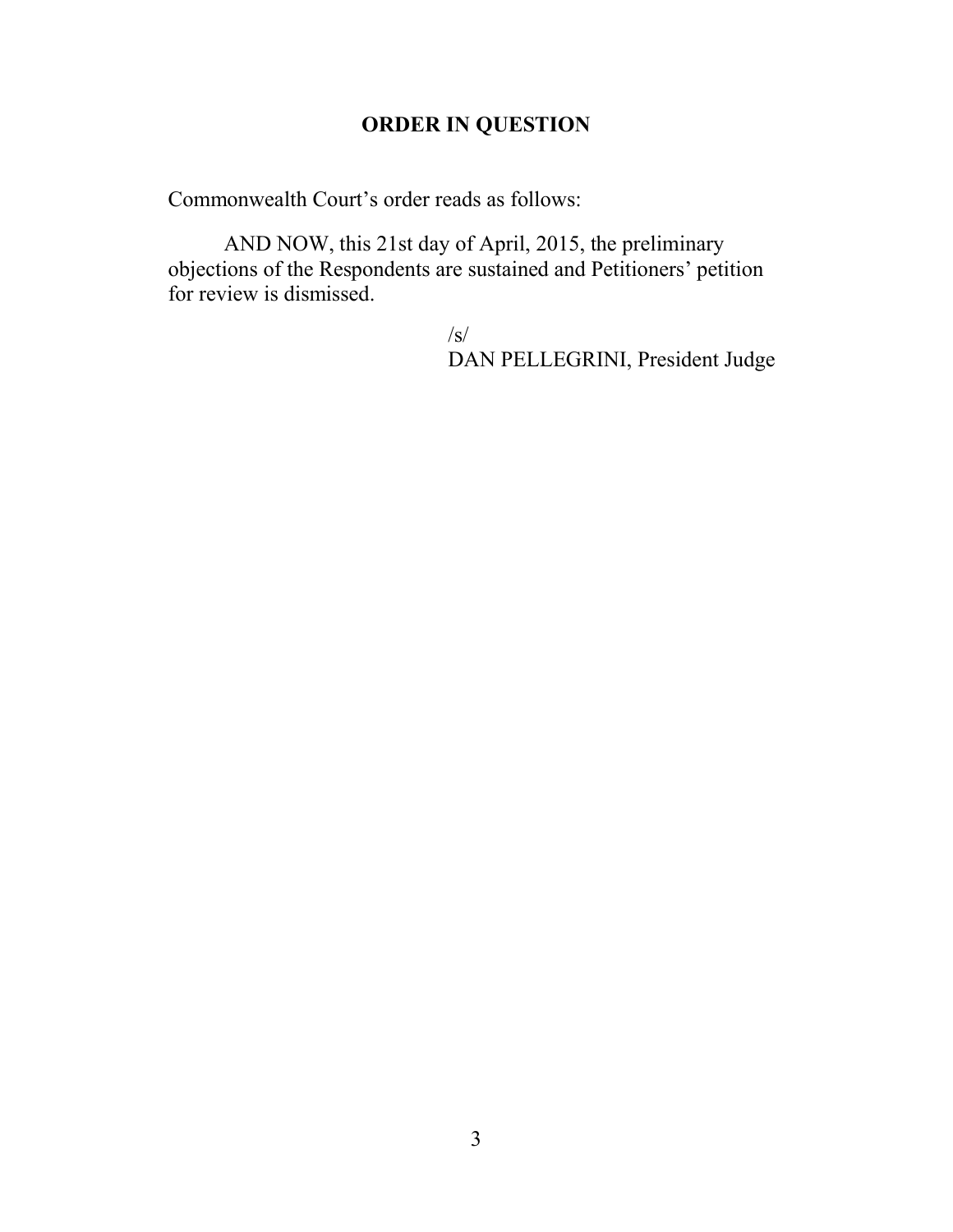#### **STATEMENT OF THE QUESTIONS INVOLVED**

1. Does the petition for review present non-justiciable political questions which the Pennsylvania Constitution commits to the sole discretion of the Legislature? Commonwealth Court's answer: yes.

2. Is the statutory scheme enacted by the Legislature reasonably related to the purposes of the Pennsylvania Constitution's Education Clause? Commonwealth Court did not address this question.

3. Is the petitioners' demand for a mandatory injunction against the respondents barred by sovereign immunity? Commonwealth Court did not address this question.

4. Is the petitioners' demand that the Court order the General Assembly to appropriate funds and enact specified legislation barred by the separation of powers? Commonwealth Court did not address this question.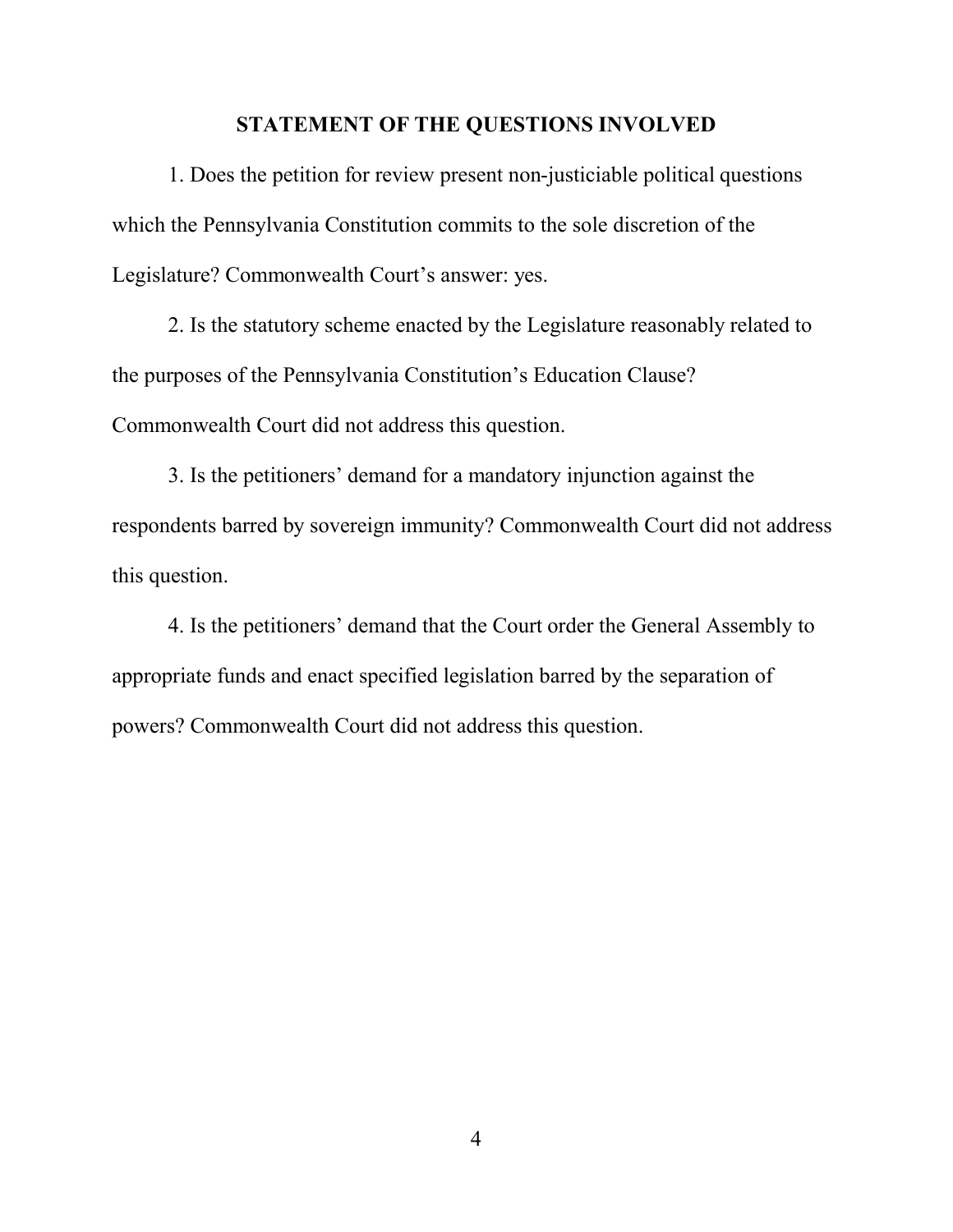#### **STATEMENT OF THE CASE**

This action challenges the constitutionality of the system established by the Legislature to fund Pennsylvania's public schools. Appellants, petitioners in Commonwealth Court, are six school districts, the Pennsylvania Association of Rural and Small Schools, several parents of school-age children, and the Pennsylvania State Conference of the National Association for the Advancement of Colored People.1 Appellees, respondents below, are in two groups: the Governor, the Secretary of Education, the Department of Education and the State Board of Education (the executive branch appellees); and, separately represented, the President Pro-Tempore of the Pennsylvania Senate and the Speaker of the Pennsylvania House of Representatives.

Appellants want the Court to force the Legislature to appropriate many *billions* of dollars in additional funding for education; to re-direct the distribution of state funding among the Commonwealth's school districts; and to exercise continuing oversight over the actions of the executive and legislative branches in these matters.

 $1$  For convenience, we will refer to the appellants collectively as the "school" districts."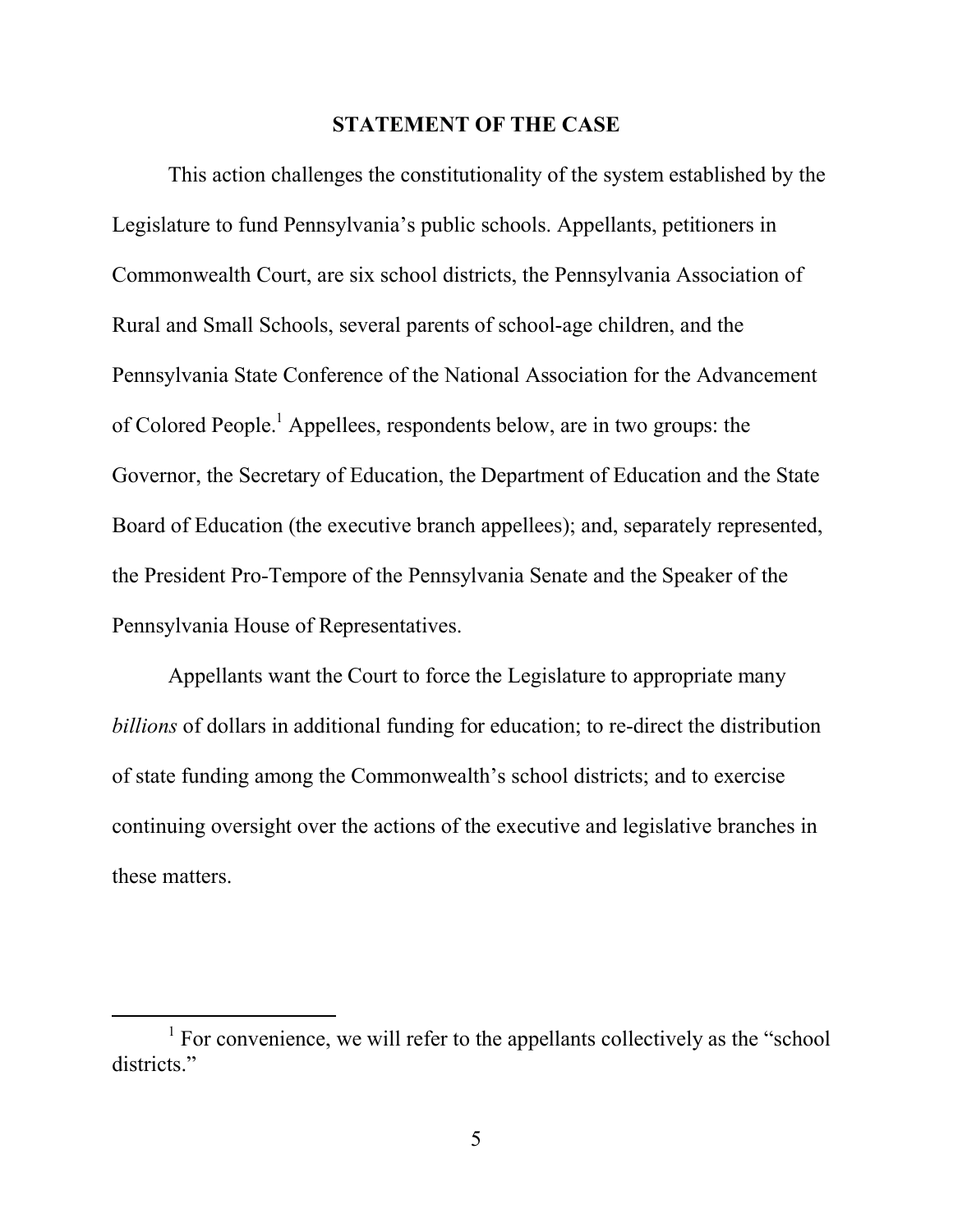#### **Procedural History.**

Appellants commenced this action by filing a petition for review in Commonwealth Court's original jurisdiction, claiming that the statutory funding scheme violates both the Education Clause (Art. 3, § 14) and the prohibition against "local or special" laws (Art. 3, § 32), also known as the Equal Protection Clause, of the Pennsylvania Constitution. They sought injunctive and declaratory relief, including a mandatory injunction "compelling" the respondents to "establish, fund and maintain" a system of public education that, in their view, will enable all students to "participate meaningfully in the economic, civic, and social activities of our society"; to "develop a school-funding arrangement" that provides all students with an "equal opportunity" for such an education; and to maintain continuing jurisdiction until this goal has been met. Pet. for Rev., ¶¶ 320-322.

Both sets of appellees responded with preliminary objections asserting that appellants' claims were non-justiciable and, in any event, legally insufficient; and that the relief requested was barred by sovereign immunity and the separation of powers.

On April 21, 2015, the *en banc* Commonwealth Court sustained the preliminary objections and dismissed the petition for review. This appeal followed.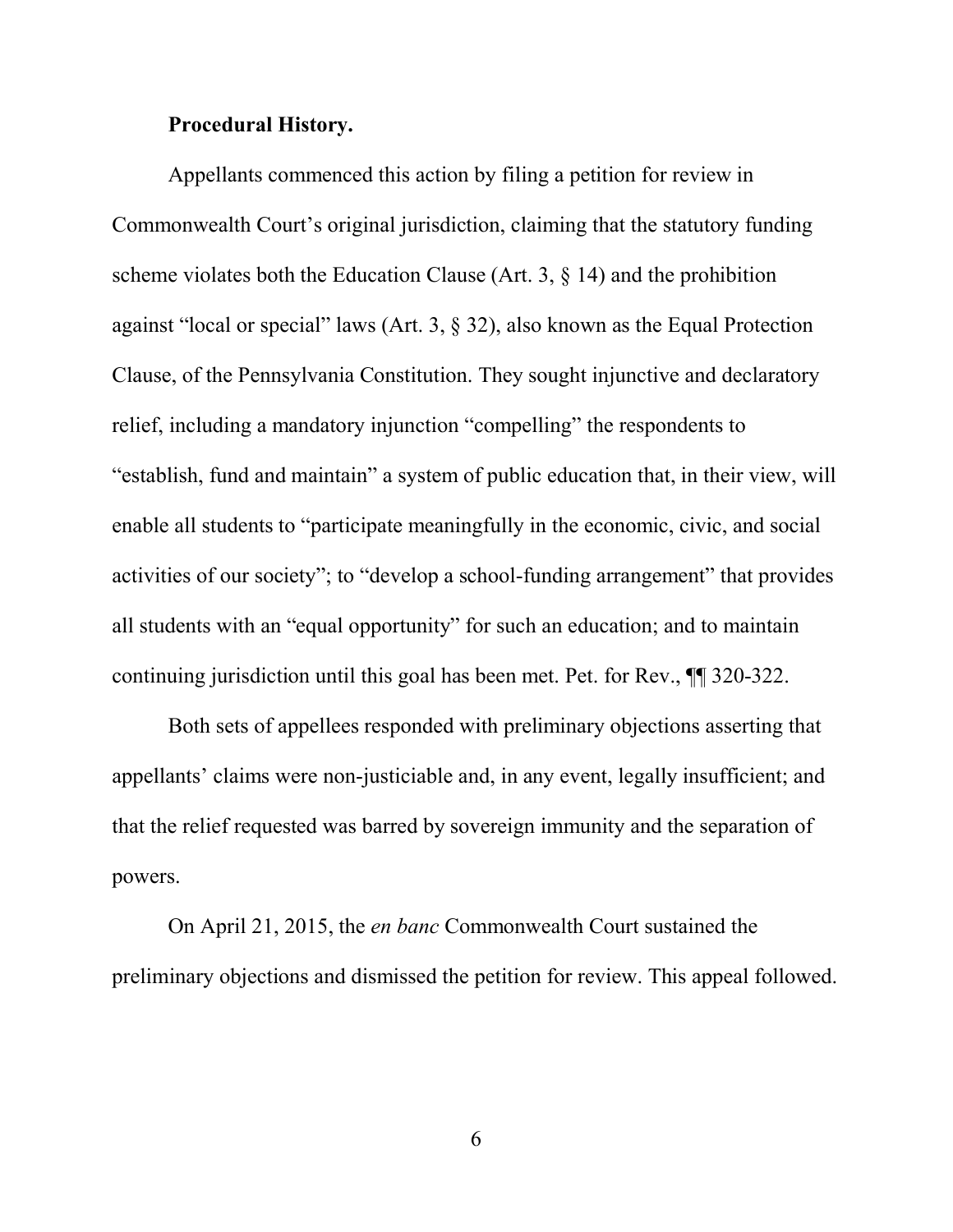#### **Names of the Judges Whose Decision Is To Be Reviewed.**

Commonwealth Court's opinion was written by President Judge Dan Pellegrini and joined by Judges Bernard L. McGinley, Robert Simpson, Mary Hannah Leavitt, P. Kevin Brobson, Patricia A. McCullough and Anne E. Covey. No judge dissented. The opinion is reported at 114 A.3d 456 and is appended to appellants' brief as Addendum A.

#### **Statement of Facts**

The system of public education established by the General Assembly has many components, of which funding is only one. *See generally* Public School Code of 1949, 24 P.S. § 1-101 *et seq.* At the state level, the General Assembly has created the Department of Education and the State Board of Education, 71 P.S. §§ 61-62; 24 P.S. §§ 26-2601-B, 26-2602-B, and has prescribed their powers and duties. 71 P.S. § 352; 24 P.S. § 26-2603-B. At the local level, the General Assembly has created a statewide network of 500 school districts which have the primary responsibility for providing education to children; comprehensive legislation defines the school districts' structures, powers and duties. *See* 24 P.S. §§ 2-201 to 2-298. Other laws govern school buildings and lands, *id.*, §§ 7-701 to 7-791; books, supplies and equipment, *id.*, §§ 8-801 to 8-810; special education and intermediate units, *id.*, §§ 9-951 to 9-974; certification and employment of teachers and other professionals, *id.*, §§ 11-1101 to 12-1268; student attendance,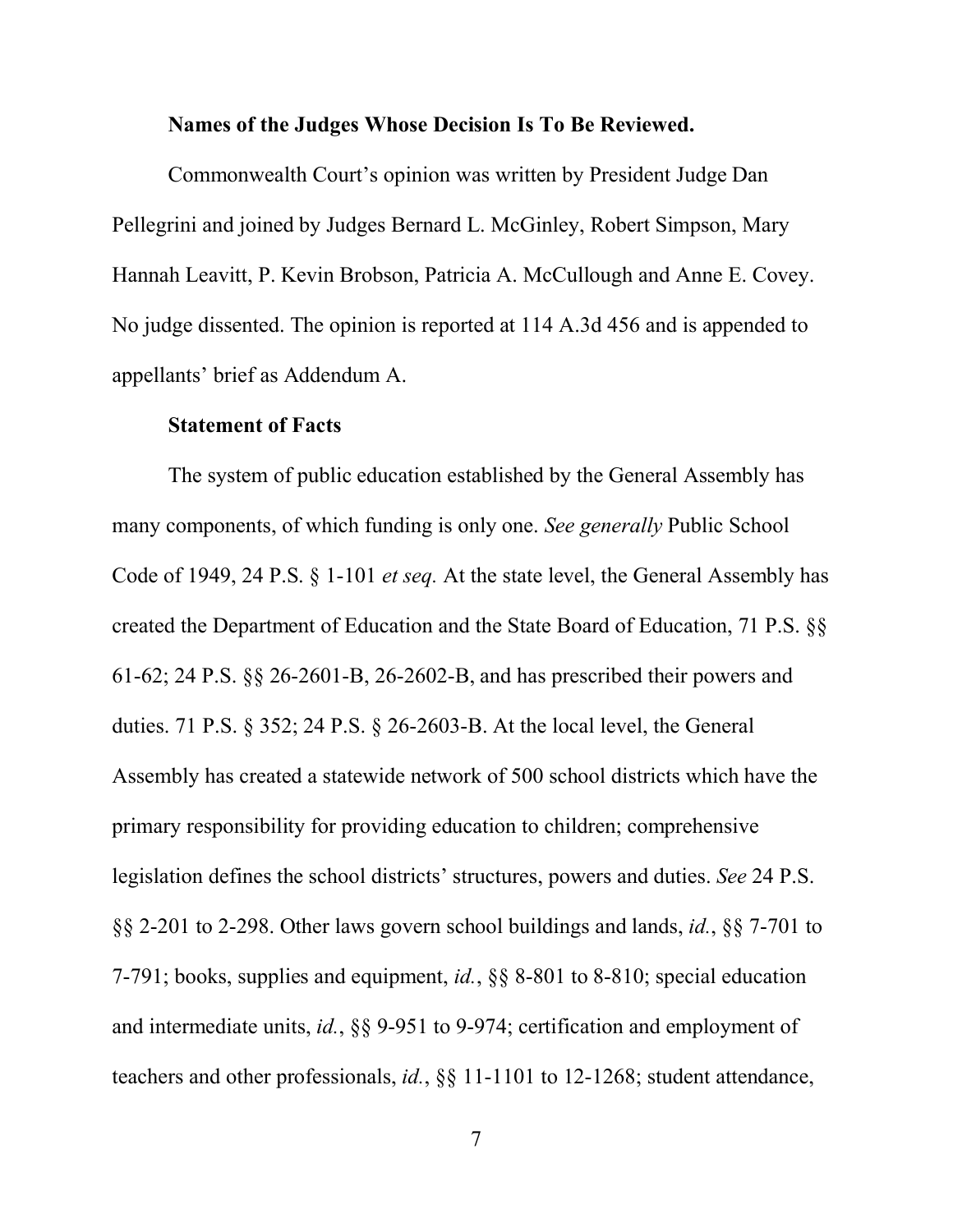*id.*, §§ 13-1301 to 13-1345; school health, *id.*, §§ 14-1401 to 14-1422; and curriculum. *Id.*, §§ 15-1501 to 15-1547.

Each school district is governed by a board of school directors that has broad powers to manage both the academic and fiscal affairs of the district. The boards of school directors may, among other things, establish schools, incur debt, issue bonds, condemn land, and set salary and benefit levels for employees. *See* 24 P.S. §§ 3-301 to 5-527. The school directors are in turn accountable to the voters of their school districts, by whom they are elected. $2$ 

In addition, the Legislature has provided for the establishment of "charter schools": public schools that nevertheless operate independently from the school district structure and are exempt from certain statutory and regulatory requirements. *See* 24 P.S. § 17-1701-A *et seq.* (Charter School Law).

Public education is paid for by a combination of local and state funds. *See* Pet. for Review, ¶¶ 263-265. The Legislature has given school districts (except for the Philadelphia School District) their own taxing authority; local educational funds are raised mainly through property taxes, but also through taxes on income

<sup>&</sup>lt;sup>2</sup> Except for the Philadelphia School District. The voters of Philadelphia have adopted a home rule school district whose board members are appointed by the Mayor, and who lack the authority to levy taxes. *See Danson v. Casey*, 399 A.2d 360, 364-365 (Pa. 1979). Currently, however, the Philadelphia School District is governed by a statutory body known as the School Reform Commission. *See* 24 P.S. §6-696.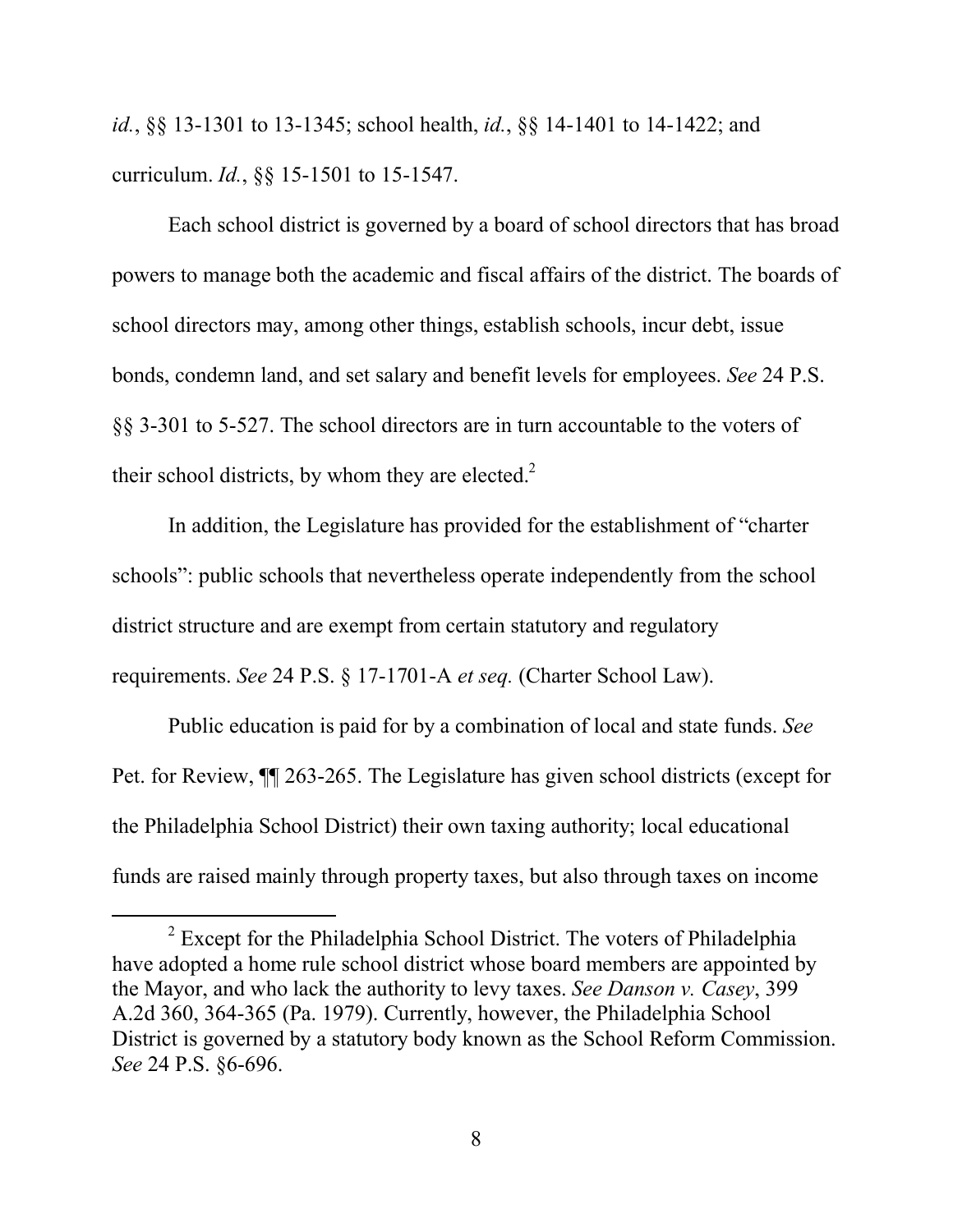and other local taxes. Under the Taxpayer Relief Act, 53 P.S. § 6926.101 *et seq.*, school boards may not increase tax rates beyond the rate of inflation, *unless* the voters approve the increase in a referendum. *Id.*, § 6926.333.

The Commonwealth, for its part, provides money to school districts not just for instruction, but also for a variety of specific purposes such as special education, vocational education, construction and retirement. *See, e.g.*, Act 1A of 2014, § 213 (appropriating, *inter alia*, \$5.5 billion for basic education funding, \$547 million for pupil transportation, \$1 billion for special education, \$500 million for school employee social security payments and \$1.2 billion for retirement).<sup>3</sup>

These state funds, however, are not distributed evenly among school districts. Rather, state funds are distributed through a statutory formula that varies in its details from year to year, but which takes into account, for each school district, the size and age of its student population, the number of low-income students, its local tax effort, its population density, and other factors. In particular, the statutory formula also takes into account the relative "wealth" – that is, the amount of property and income available for taxation – of each school district. This is expressed primarily through each district's "aid ratio." Less "wealthy" districts have a higher aid ratio, and get more money per student, than do more

<sup>&</sup>lt;sup>3</sup> This \$8.2 billion amounted to 30% of all moneys appropriated in the General Appropriations Act for that year.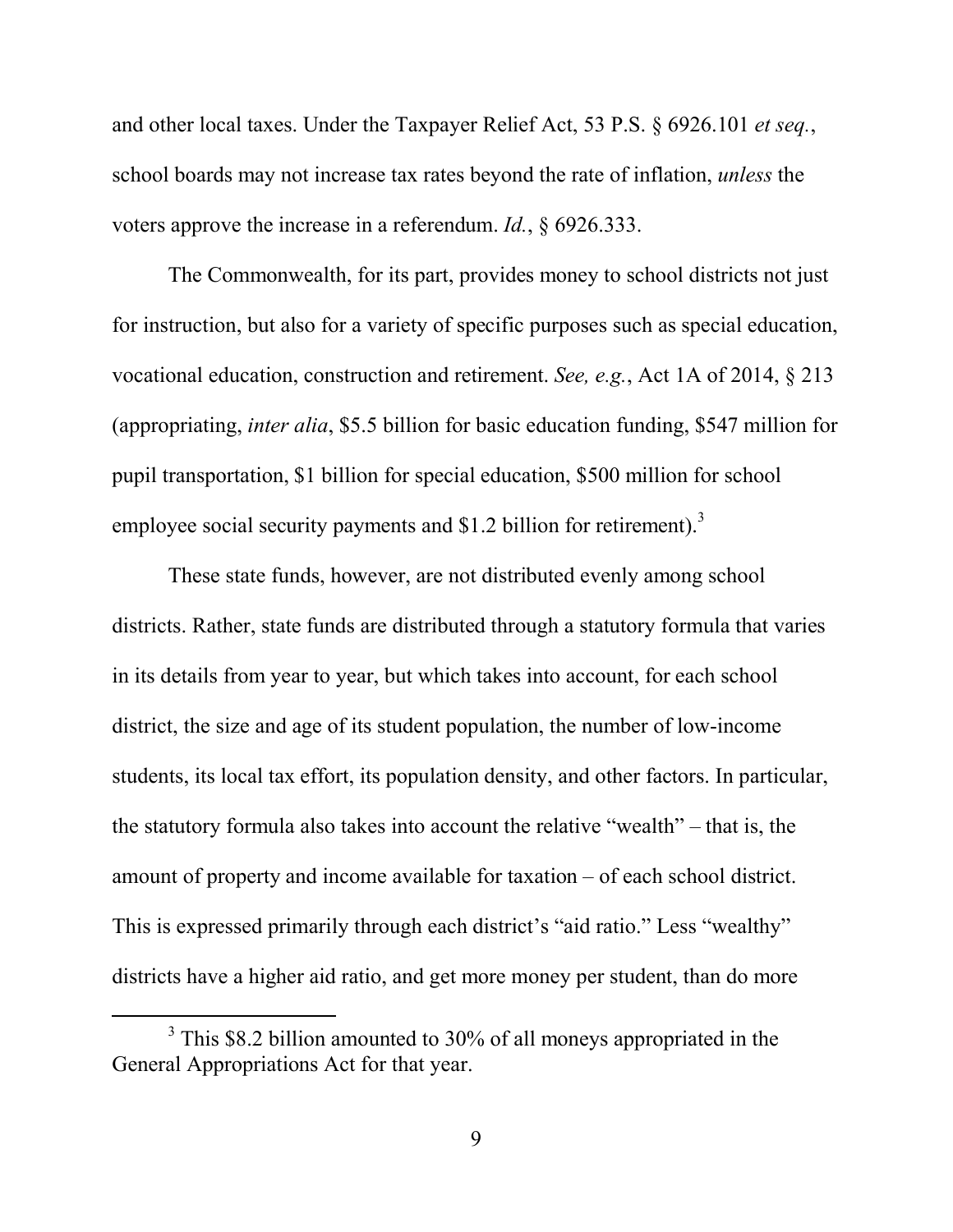"wealthy" districts. *See* 24 P.S. § 25-2501(14) and (14.1); Pet. for Rev., ¶ 265.<sup>4</sup> Federal aid likewise flows disproportionately to less wealthy districts.

State aid thus lessens, although it does not eliminate, the differences in revenue that would exist if each school district had to depend only on its own resources. For example, in the 2013-2014 school year, the Tredyffryn-Easttown district – held out by appellants as a typical "wealthy" district, *see* Pet. for Rev., ¶¶ 266-268 – raised about \$14,400 per student from local taxes, while Lancaster School District – one of the appellants – raised only about \$6,700. But as the result of state (and to a lesser extent, federal) aid, the two districts enjoyed *total* revenues that were almost identical: \$17,000 per student for Tredyffryn-Easttown and \$16,600 for Lancaster.

Similarly, in western Pennsylvania the Fox Chapel district had total revenues of about \$19,700 per student, over 80% of which came from local taxes. The Pittsburgh district raised considerably less revenue locally, but as the result of state and federal aid its total revenue was actually *larger* than Fox Chapel's: \$22,500 per student. And Duquesne – a district in "financial recovery" status that could

 $4$  As the petition for review points out,  $\P$  265-268, the "aid ratio" is expressed as a decimal. In the 2013-2014 school year, for example, those ratios ranged from 0.15 to about 0.88. *See* PA. DEPT. OF EDUCATION, "2015-2016 Financial Aid Ratios," *available at* www.pa.education.gov: select "Teachers and Administrators," "Finances," "School Finances," and "Financial Data Elements" (last visited Oct. 22, 2015).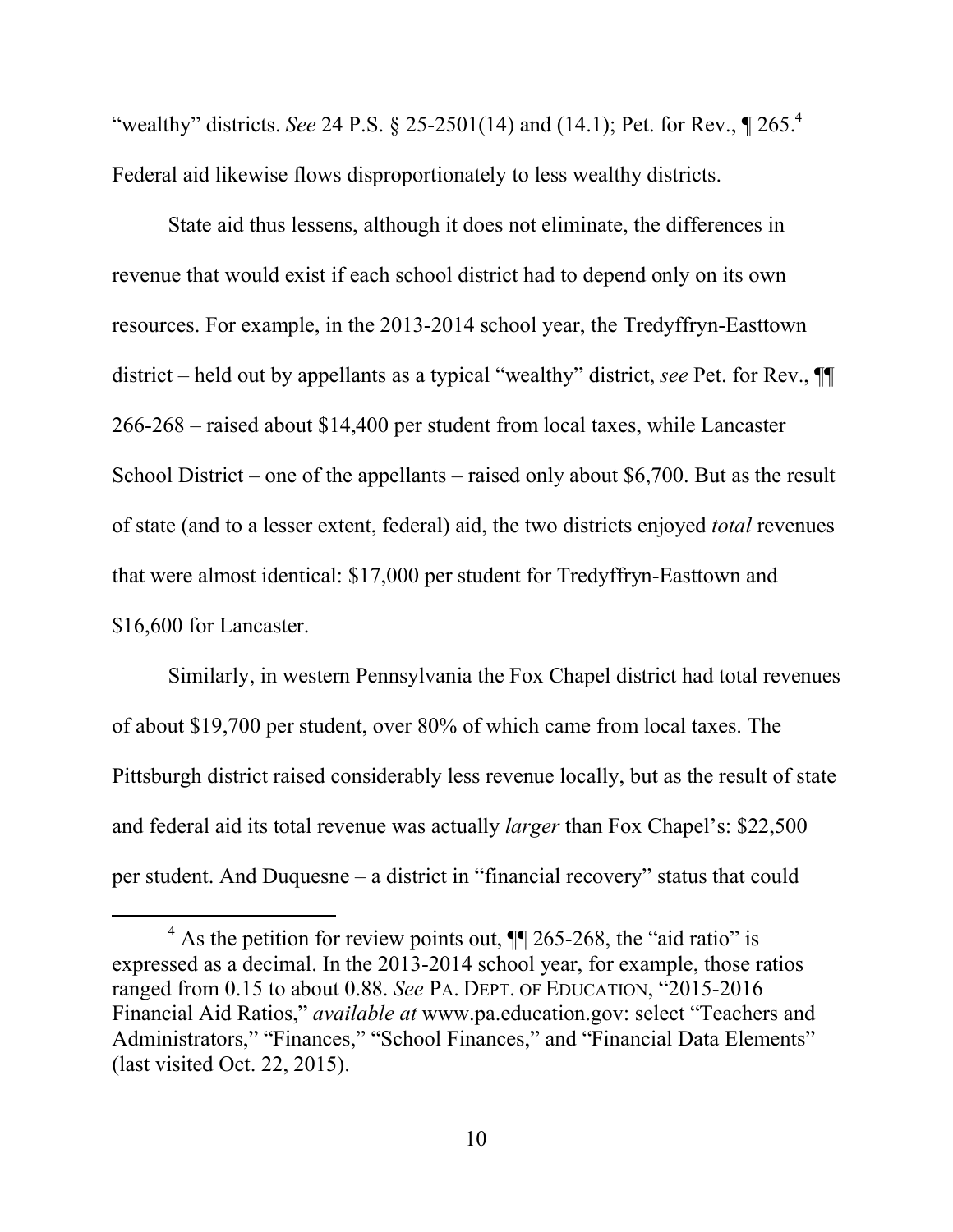raise only \$2,500 per student locally – had higher revenues still: \$24,300 per student, of which  $$20,300$  came from state aid.<sup>5</sup>

In 1959, the Legislature enacted the Distressed School Law, 24 P.S. §§ 6- 691 through 6-695, providing for the appointment of boards of control and other assistance to financially distressed school districts. In 1998, the Legislature added § 6-696, expanding the Commonwealth's role in distressed districts of the first class. *See Philadelphia Fed. of Teachers v. Philadelphia Sch. Dist.*, 109 A.3d 298, 305-309 (Pa.Cmwlth.)(describing operation of Distressed School Law), *appeal granted*, 121 A.3d 433 (Pa. 2015). In 2012, the Legislature further expanded the assistance available to distressed districts in the School District Financial Recovery Law, 24 P.S. §§6-601-A through 6-693-A.

#### **Statement of the Determination Under Review.**

Commonwealth Court held that the petition for review presented nonjusticiable political questions. Following this Court's decisions in *Marrero v. Comm.*, 739 A.2d 110 (Pa. 1999) ("*Marrero II"*), *aff'g Marrero v. Comm.,* 709 A.2d 956 (Pa.Cmwlth. 1998) ("*Marrero I"*), and *Danson v. Casey*, 399 A.2d 360

 <sup>5</sup> All figures are derived from PA. DEPT. OF EDUCATION, "Revenue Data for School Districts 2013-2014," *available at* www.pa.education.gov: select "Teachers and Administrators," "School Finances," "Finances," "Summary of Annual Financial Report Data," and "Summary-Level AFR Data" (last visited Oct. 22, 2015).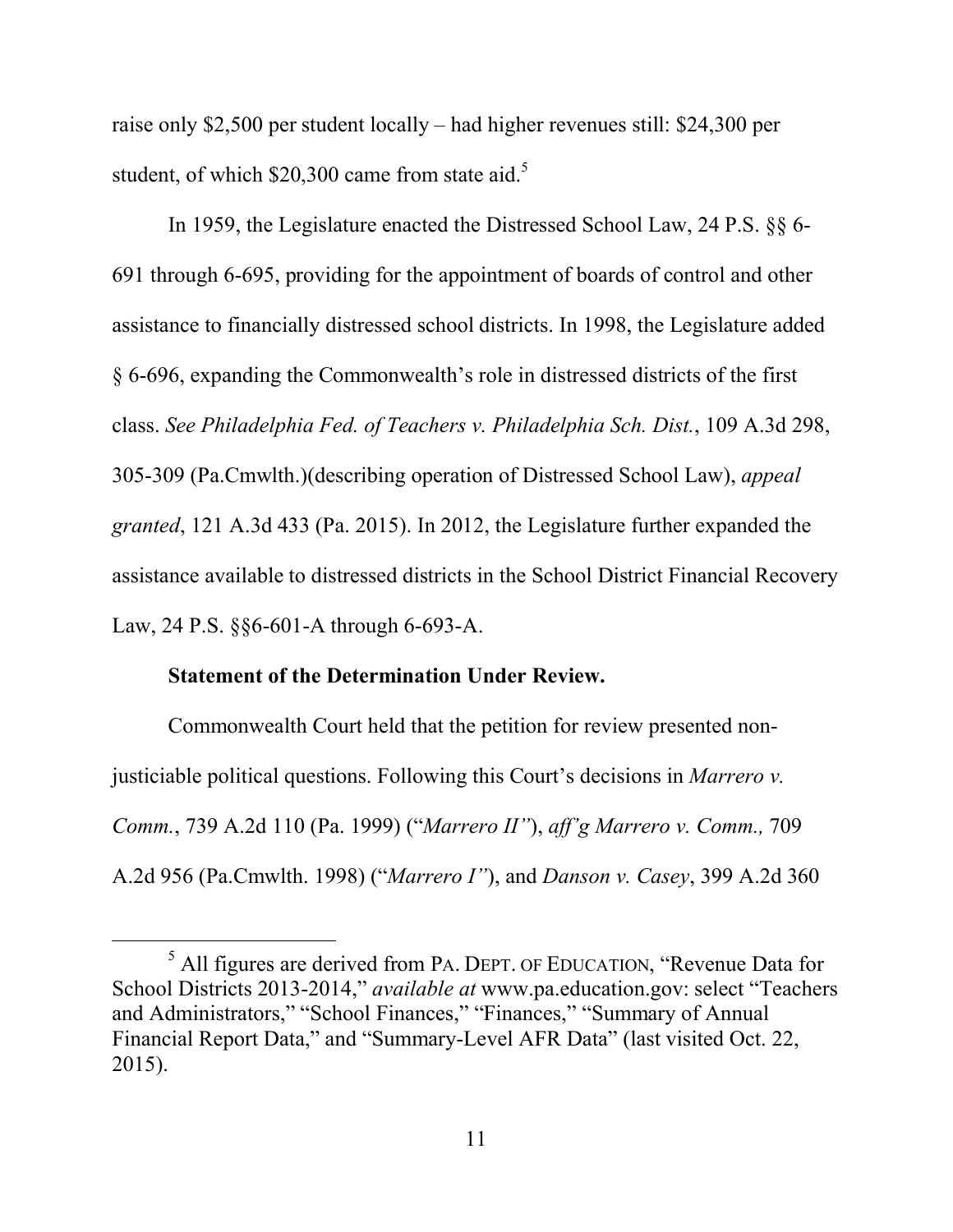(Pa. 1979), Commonwealth Court held that appellants' claims presented "a legislative policy determination that has been solely committed to the General Assembly" by the Constitution. Op. at 12 & n. 15. In light of this, the court found it unnecessary to address the other issues raised by appellees.

## **Statement of Place of Raising or Preservation of Issues.**

The issues presented were raised in the appellees' preliminary objections to the petition for review.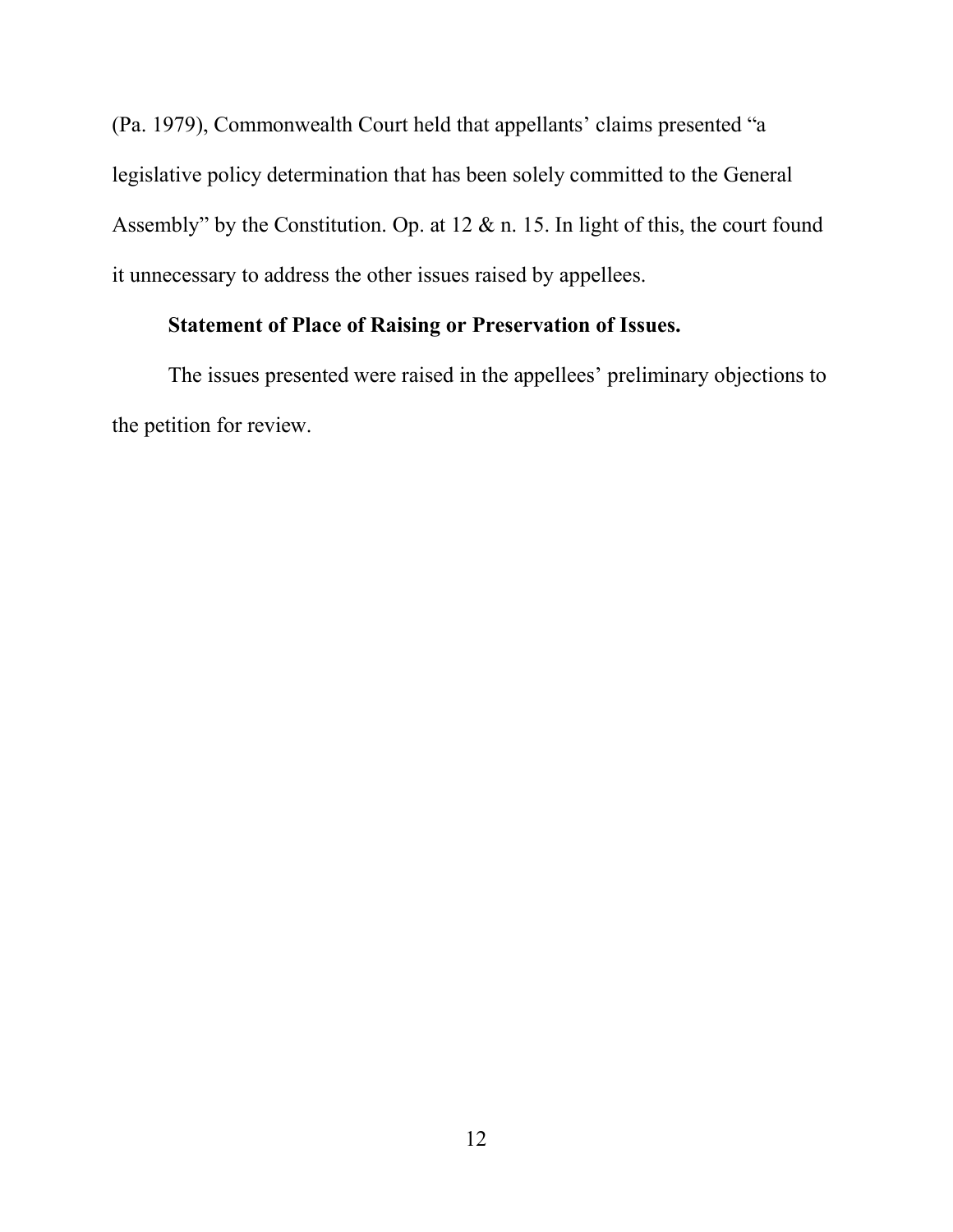#### **SUMMARY OF ARGUMENT**

1. The school districts' claims present non-justiciable political questions. An unbroken line of the Court's decisions holds that the Constitution of Pennsylvania entrusts all issues regarding the design of the Commonwealth's educational system, including its funding, to the discretion of the General Assembly; and that in any event there exist no judicially manageable standards by which the courts could second-guess the Legislature's decisions. The school districts do not argue that these cases were wrongly decided or should be overruled, and their argument that they do not control this case is untenable.

The school districts' suggestion that the Court should adopt current legislative and administrative standards as a *constitutional* norm defining an "adequate" education, which in turn the Legislature must fund, is equally untenable. Such "incorporation by reference" simply confirms that devising such standards is a task beyond the institutional competence of the judiciary. Moreover, the "very essence" of the Education Clause is that successive legislatures may change, adapt and experiment with different approaches to the Commonwealth's educational system; and in fact such changes occur constantly. Any attempt by the Legislature – or the Court – to restrict this flexibility would itself violate the Education Clause; nor have the school districts suggested any "judicially manageable" standard against which the Court could judge such future measures.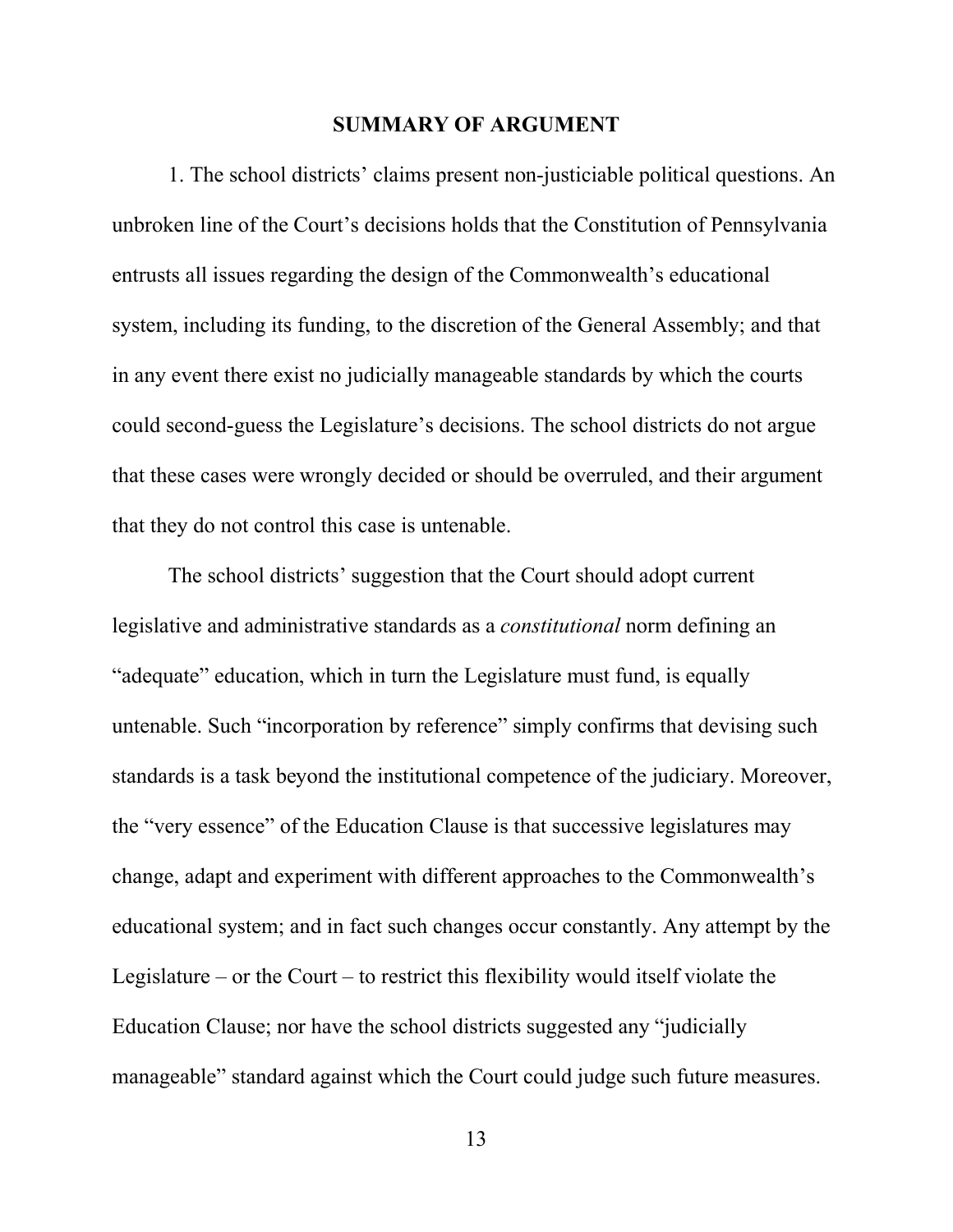The school districts' alternative pleading of their claim in equal protection terms does not change this outcome. The specific claim brought by the school districts in this case – that the Equal Protection Clause requires equal access to an "adequate education" – is inextricably tangled with their "adequate education" claim under the Education Clause, and adds nothing to it. In addition, as the Court has noted, any claim that funding is mal-distributed must be considered in the context of the Education Clause, whose framers specifically endorsed the concept of wide local variations in funding and programs. Thus, as the Court has held, attacks on the Legislature's scheme for funding the schools are non-justiciable, regardless of whether those attacks concern the adequacy of funding or its distribution, and regardless of whether they invoke the Education Clause or the Equal Protection Clause. In the end, then, the school districts' equal protection claim fails for the same reasons as their Education Clause claim.

2. Alternatively, the school districts' claims fail on the merits. As the Court has repeatedly held, the General Assembly's obligation under the Education Clause is to establish a "system" of public education for the Commonwealth. Once the Legislature has established such a "system," the courts will not inquire into the details of how the Legislature has chosen to fulfill its duty. There can be no serious question that the comprehensive provisions of the School Code and related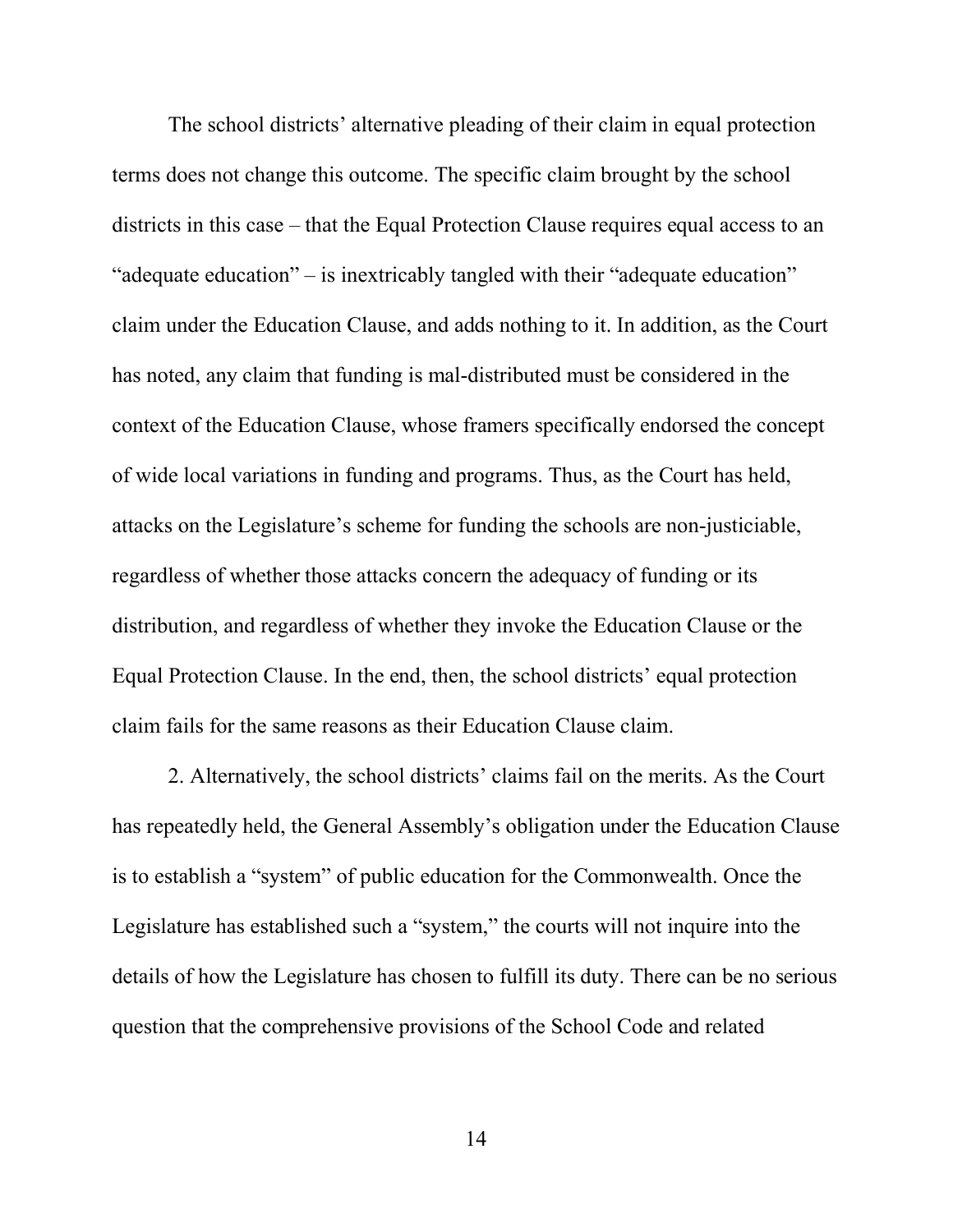legislation establish and support a "system" of public education; and that should be the end of the matter.

As for the equal protection claim, the funding scheme established by the Legislature – which funnels state aid disproportionately to less wealthy districts – obviously serves the legitimate goals of preserving local control while at the same time aiding the less prosperous areas of the Commonwealth. While the funding scheme does not eliminate all the differences that arise from varying degrees of local wealth, the school districts concede that the Constitution does not require uniformity in either funding or services.

3. The relief sought by the school districts would violate both sovereign immunity and the separation of powers. Mandatory injunctions such as those sought by the school districts – directing the representative branches to "establish," "develop" and "maintain" a particular funding scheme – are barred by sovereign immunity; and an injunction requiring the General Assembly to "fund" such a system would intrude upon core legislative powers.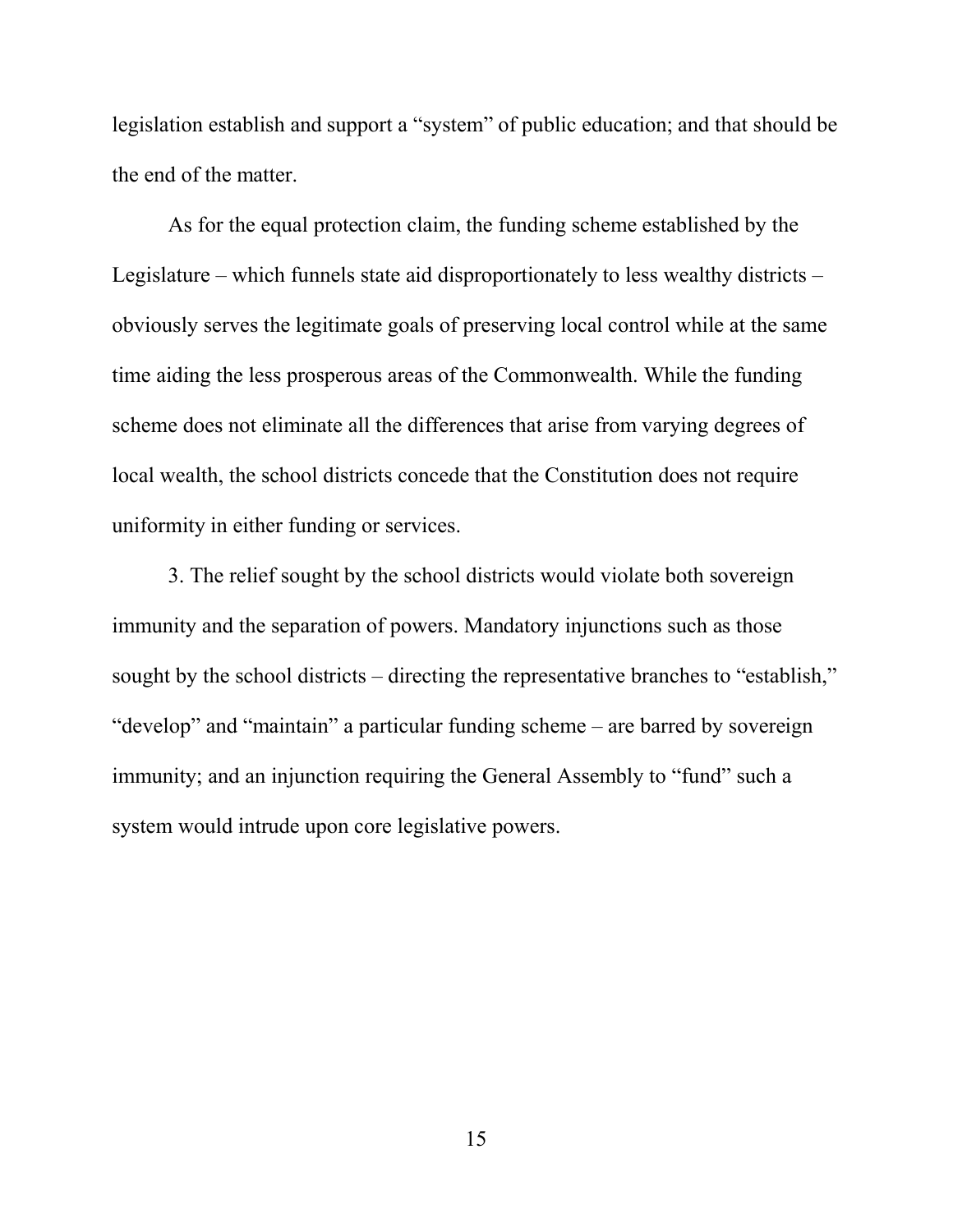#### **ARGUMENT**

For the fourth time in three decades, school districts and their allies ask the Court to seize control of the Commonwealth's educational system from the Legislature: to supply that system, by judicial fiat, with billions in additional funds and to oversee their distribution. Despite the school districts' insistence that "this time is different," the Court should once again decline the invitation.

## **I. The School Districts' Claims Present Non-Justiciable Political Questions.**

The Education Clause of the Pennsylvania Constitution (art. 3, § 14), provides that "[t]he General Assembly shall provide for the maintenance and support of a thorough and efficient system of public education to serve the needs of the Commonwealth." Stripped of its verbiage, appellants' petition for review claims that the respondents have "drastically underfund[ed]" school districts; that this "underfunding" weighs most heavily on students in less affluent school districts and deprives them of an "equal opportunity" for an education; and that this violates both the Education Clause and the Equal Protection Clause (art. 3, § 32) of the Pennsylvania Constitution. Pet. for Rev., ¶ 1. The Court, however, has consistently held that such claims present non-justiciable political questions.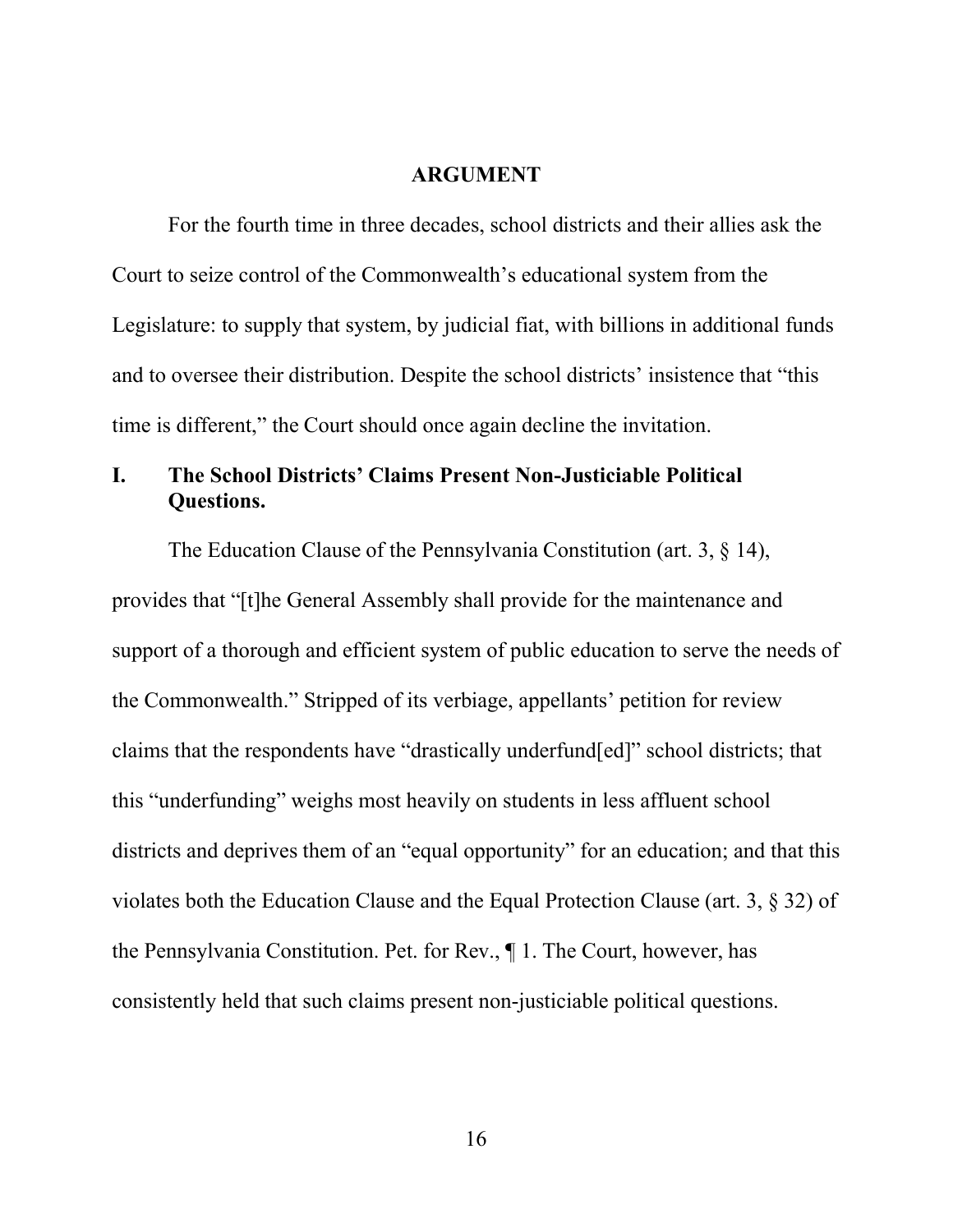## **A. As the Court has long held, the Constitution commits the design and funding of the Commonwealth's educational system solely to the Legislature.**

Over forty years ago, the Supreme Court of the United States remarked on

the pitfalls for the courts in this area:

[W]e stand on familiar ground when we continue to acknowledge that the Justices of this Court lack both the expertise and the familiarity with local problems so necessary to the making of wise decisions with respect to the raising and disposition of public revenues.... In addition to matters of fiscal policy, this case also involves the most persistent and difficult issues of educational policy.... Education ... presents a myriad of intractable economic, social, and even philosophical problems.

*San Antonio Ind. Sch. Dist. v. Rodriguez*, 411 U.S. 1, 41 (1973) (internal quotations

omitted).

Nearly forty years before that, in *Wilson v. Sch. Dist. of Philadelphia*, 195 A.

90 (1937), this Court had anticipated the Supreme Court's caution:

The courts are in no position to exercise control over schools and determine the policy of school administration.… [T]hese present serious questions which ... must be left to persons of experience who have made a life study of it, and certainly is not to be subjected to the consideration of jurists who have little or no training to appraise school systems or their necessities.

*Id.*, at 97. The Court has never deviated from this position.

In *Danson v. Casey*, 399 A.2d 380 (Pa. 1979), the plaintiffs, like appellants,

claimed that the Commonwealth's funding system deprived Philadelphia school

children of a "thorough and efficient education" and denied them "equal

educational opportunity solely because of their residence" in Philadelphia; and like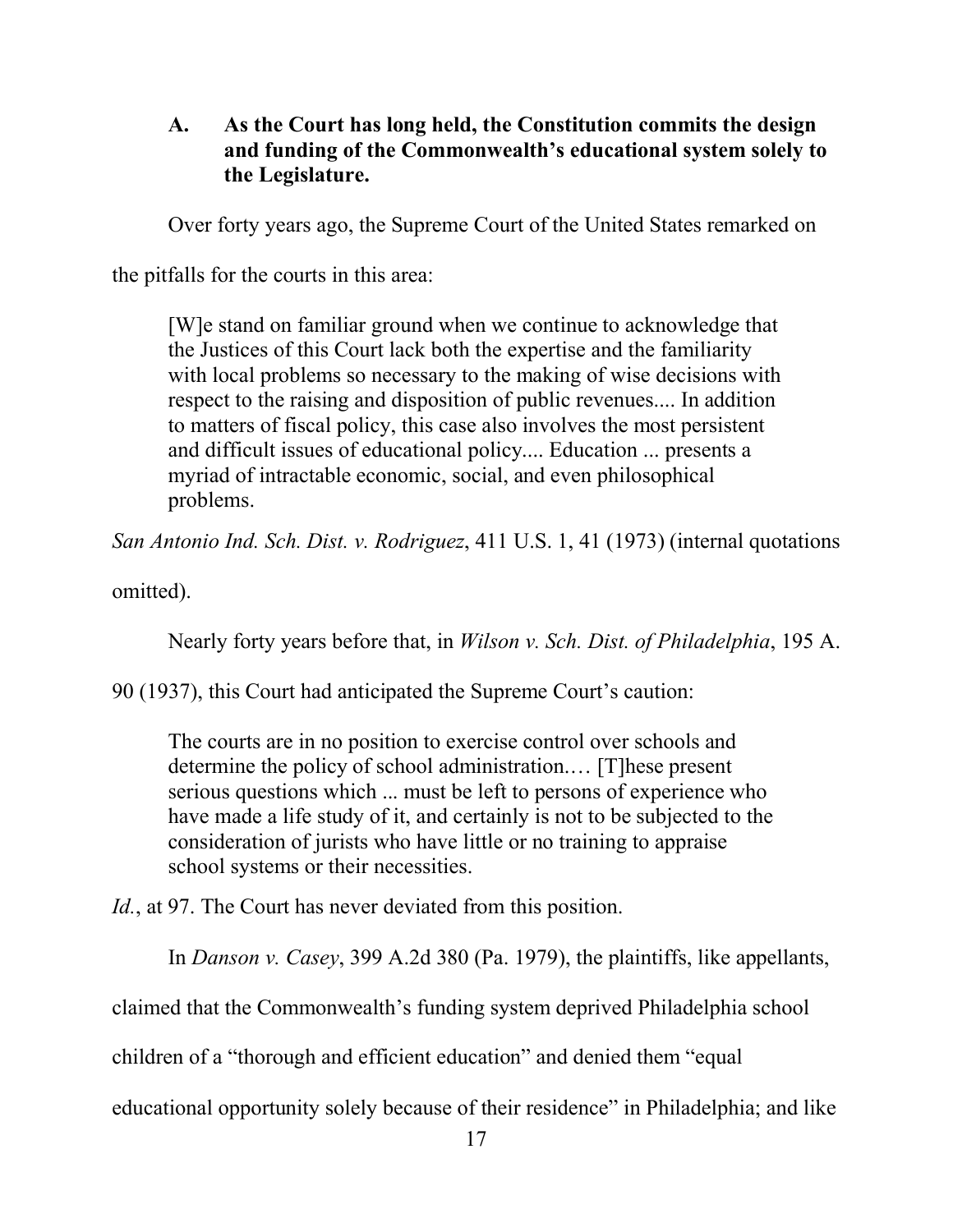appellants, they alleged that this system violated both the Education Clause and the Equal Protection Clause. *See id.*, at 362. Commonwealth Court dismissed their petition and this Court affirmed, holding that "it is clear that appellants have failed to state a justiciable cause of action." *Id.*, at 363.

The Court, harking back to its decision in the *Teachers' Tenure Act Cases*, 197 A. 344 (Pa. 1938), first pointed out that, under the Education Clause, it would be "impossible" for the Legislature itself to "set up an educational policy which future legislatures cannot change." Rather, "everything directly related to the maintenance of a 'thorough and efficient system of public schools' must at all times be subject to future legislative control." *Danson*, at 366, *quoting Teachers' Tenure Act Cases*, at 352. In the same way, it would be "no less contrary" to the Education Clause "for this Court to bind future Legislatures … to a present judicial view of a constitutionally approved … program of services." *Danson*, at 366.

Second, the Court noted that, even if the Constitution permitted such judicial adventurism, there was no judicially manageable standard to guide it. "The only judicially manageable standard the Court could adopt would be the rigid rule that each pupil must receive the same dollar expenditures." *Ibid*. Such an approach, however, would itself be inconsistent with the Education Clause:

In originally adopting the [Education Clause], the framers considered and rejected the possibility of specifically requiring the Commonwealth's system of education to be uniform. … Instead, the framers endorsed the concept of local control to meet diverse local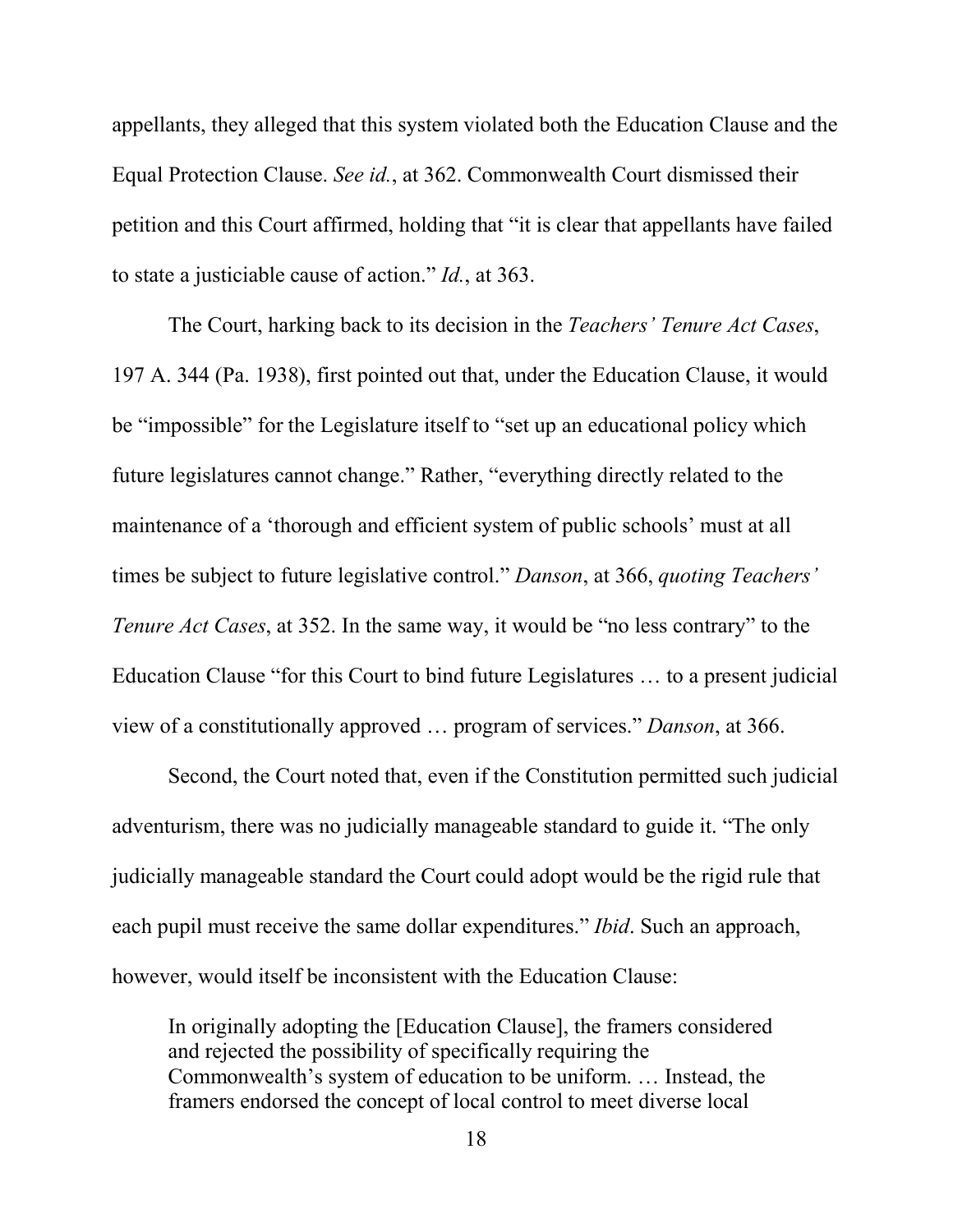needs and took notice of the right of local communities to utilize local tax revenue to expand educational programs subsidized by the state.

Id., at 367 (citation omitted).

Twenty years after *Danson*, the Philadelphia School District tried again. In *Marrero v. Comm.*, 709 A.2d 956 (Pa. Cmwlth. 1998) ("*Marrero I*"), *aff'd*, 739 A.2d 110 (Pa. 1999) ("*Marrero II*"), the District and others again claimed that the statutory funding system did not provide it with enough money to provide an "adequate education" for its students, and sought to compel the Legislature to give it more. *Marrero I*, 709 A.2d at 958. Commonwealth Court again dismissed the petition, holding that it presented a non-justiciable political question. *Id.*, at 965.

Relying on *Danson*, Commonwealth Court noted that, like the Supreme Court, it likewise was "unable to judicially define what constitutes an 'adequate' education or what funds are 'adequate' to support such a program. These are matters which are exclusively within the purview of the General Assembly's powers, and they are not subject to intervention by the judicial branch…." *Marrero I*, 709 A.2d at 965-966. The Court concluded:

Thus, prominent on the surface of this case is a textually demonstrable constitutional commitment of the issue to a coordinate political department, i.e., the General Assembly. … Likewise, there is a lack of judicially manageable standards for resolving the instant claim, and it would be impossible to resolve the claims without making an initial policy determination of a kind which is clearly of legislative, and not judicial, discretion.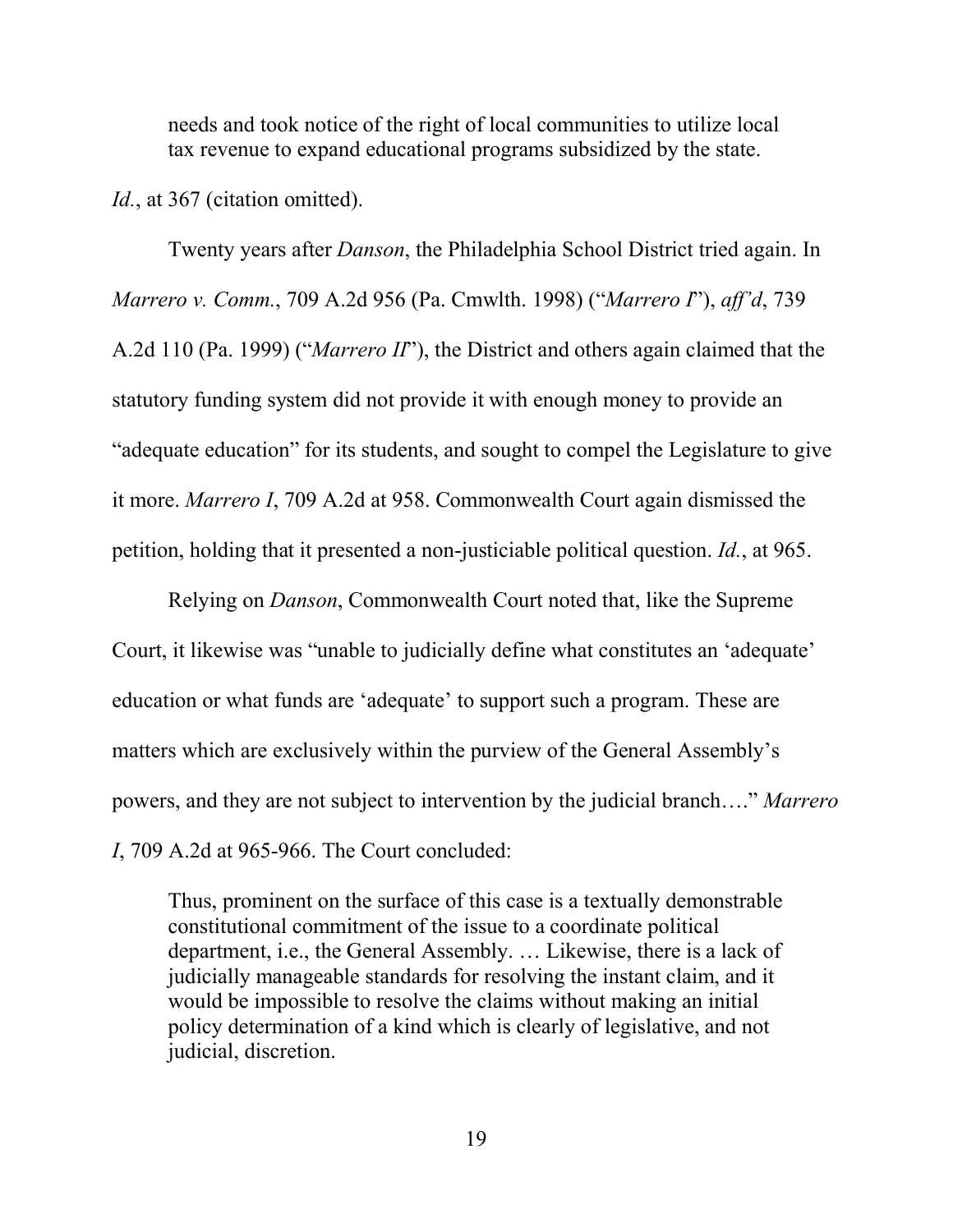*Id.*, at 966 (internal quotation marks omitted), *citing Baker v. Carr*, 369 U.S. 186 (1962) *and Sweeney v. Tucker*, 375 A.2d 698 (Pa. 1977). "In sum,"

Commonwealth Court concluded, "we are precluded from addressing the merits of the claims underlying the instant action as the resolution of those issues have been solely committed to the discretion of the General Assembly." *Ibid.*

On appeal, this Court observed that Commonwealth Court had "meticulously analyzed the precedents which justify its decision." *Marrero II*, 739 A.2d at 111-112. After quoting at length from Commonwealth Court's analysis, this Court concluded that its review had disclosed "no error, but rather a conscientious adherence to precedent which forecloses the relief sought by appellants." *Id.*, at 114. The Court therefore affirmed.

While *Marrero* was pending, a separate action brought by the Pennsylvania Association of Rural and Small Schools (one of the appellants here) and others had been making its way through Commonwealth Court; this case too alleged that the statutory funding scheme violated both the Education Clause and the Equal Protection Clause. *Pennsylvania Ass'n of Rural and Small Schools v. Ridge* ( $PARSS$ "), No. 11 MD 1991 (Pa.Cmwlth., July 9, 1998).<sup>6</sup> The case underwent lengthy discovery and a month-long trial before a single judge, but by the time it

 <sup>6</sup> Commonwealth Court's opinion in *PARSS* is appended to appellants' brief as Addendum B.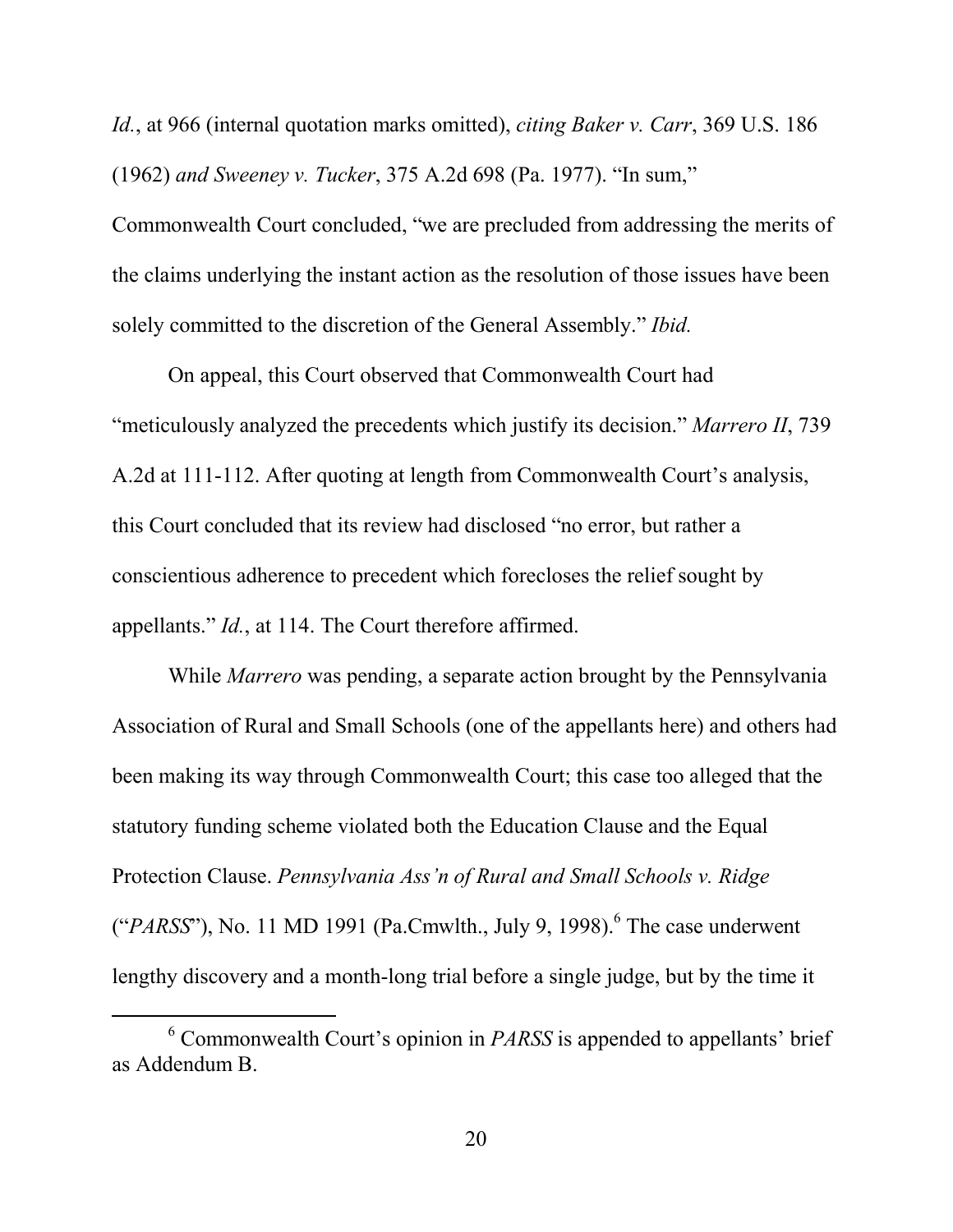was ripe for decision, it had been overtaken by *Marrero I*. The trial judge therefore dismissed the petition in *PARSS* as likewise presenting non-justiciable claims.<sup>7</sup> *Id.*, slip op. at 13. On the same day that it announced its decision in *Marrero II*, this Court likewise affirmed Commonwealth Court's decision in *PARSS*. 737 A.2d 246 (Pa. 1999) (per curiam).

Remarkably, the school districts do not challenge the correctness of any of these decisions: neither in their "questions presented" nor in their argument do they contend that *Danson*, *Marrero* and *PARSS* were incorrectly decided and should be overruled.<sup>8</sup> Instead – and even more remarkably – they argue that this case is not controlled by these earlier decisions. *See, e.g.*, Br. for Appellants at 17 (lower court "erred in relying on *Marrero*").

This is partly because, in their view, their claims are different from those that were asserted in those cases. *See, e.g.*, Br. for Appellants at 20-21. This is plainly incorrect: there can be no serious question that, despite differences in

 $<sup>7</sup>$  The trial judge also held in the alternative, after an extensive analysis of the</sup> enormous record, that the petitioners in *PARSS* had failed to establish their claims on the merits.

<sup>8</sup> Unlike the school districts themselves, some of their *amici* do make this argument; but that does not suffice to place the issue before the Court. *E.g., Madison Const. Co. v. Harleysville Mut. Ins. Co.*, 735 A.2d 100, 109 n. 8 (Pa. 1999) (arguments made only by *amici* are waived).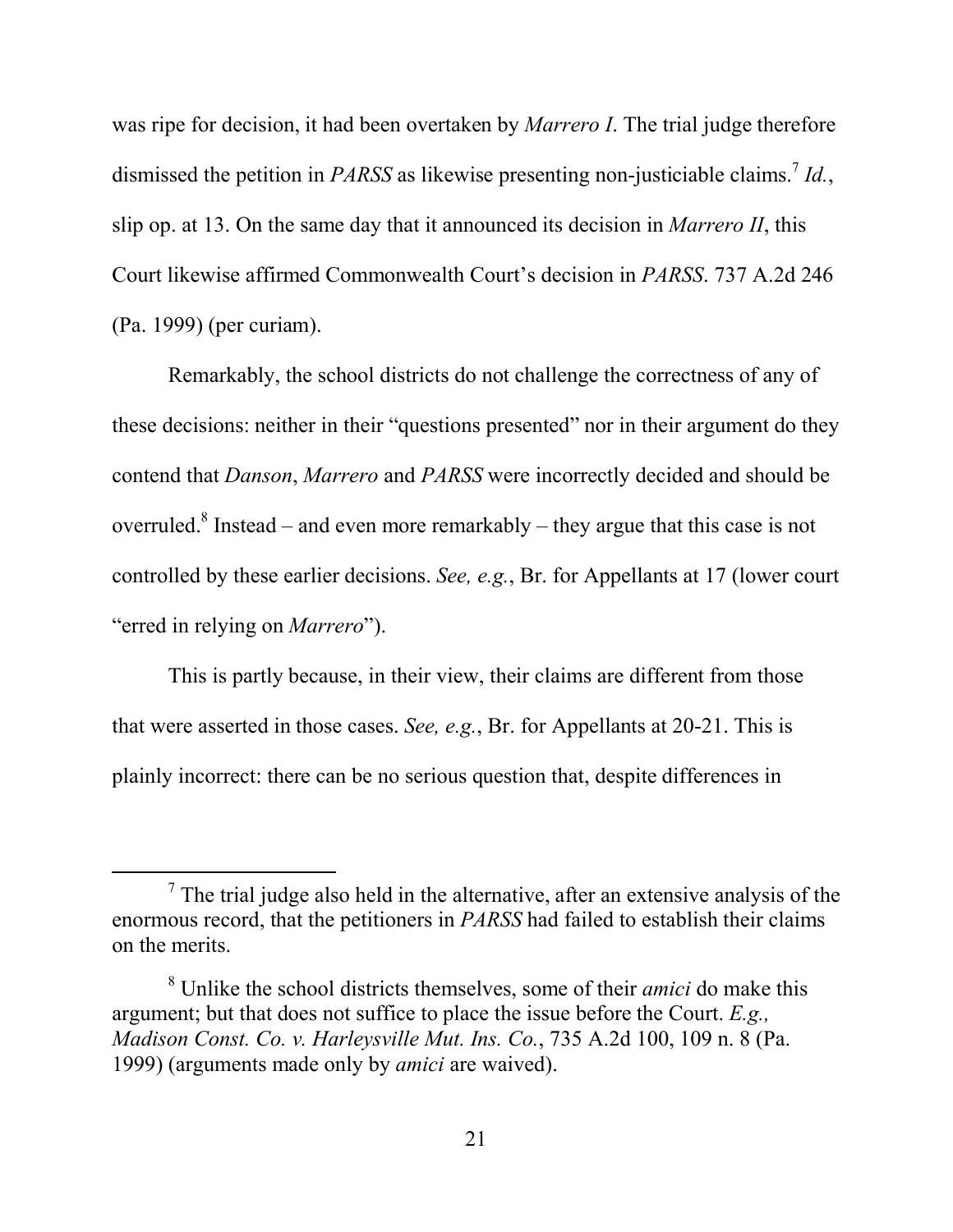detail, their claims are in all material respects identical to those that the Court has rejected in the past.<sup>9</sup>

Mostly, however, the school districts rely on the idea that, unlike when *Danson* and *Marrero* were decided, there now *do* exist "judicially manageable standards" by which the courts can resolve their claims without intruding upon "policy determinations" reserved for the Legislature. *See, e.g.*, Br. for Appellant at 32-41. They are wrong about this as well, and we now turn to that subject.

#### **B. Administrative and even legislative actions cannot establish constitutional norms that bind the Legislature.**

The school districts say that the student testing regime adopted by the Board of Education – known as the Pennsylvania System of School Assessment (PSSA) – provides a "judicially manageable standard" for determining whether students are

 <sup>9</sup> The parallel with the allegations in *Danson* is particularly striking. The *Danson* plaintiffs alleged that inadequate funding required the elimination of all kindergarten, all athletic programs, all extra-curricular programs, almost all art and music programs, all librarians and library programs, almost all counseling and 536 teachers. *Danson v. Casey*, 382 A.2d 1238, 1240 n. 3 (Pa.Cmwlth. 1978). Similarly, the Petition for Review in this case alleges the curtailment of kindergarten, ¶¶ 138, 183, 188; athletics, ¶¶ 209, 213, 223; art and music, ¶¶ 27, 36, 66, 171, 198, 201, 204, 208, 210, 211, 213, 224, 225, 247, 248; libraries and librarians, ¶¶ 27, 36, 52, 61, 171, 173, 176, 183, 185, 190, 192, 198, 224, 231, 247; counseling, ¶¶ 5, 247; and teacher layoffs, ¶¶ 60, 171, 174, 181, 185, 188, 192, 195, 196, 197, 204.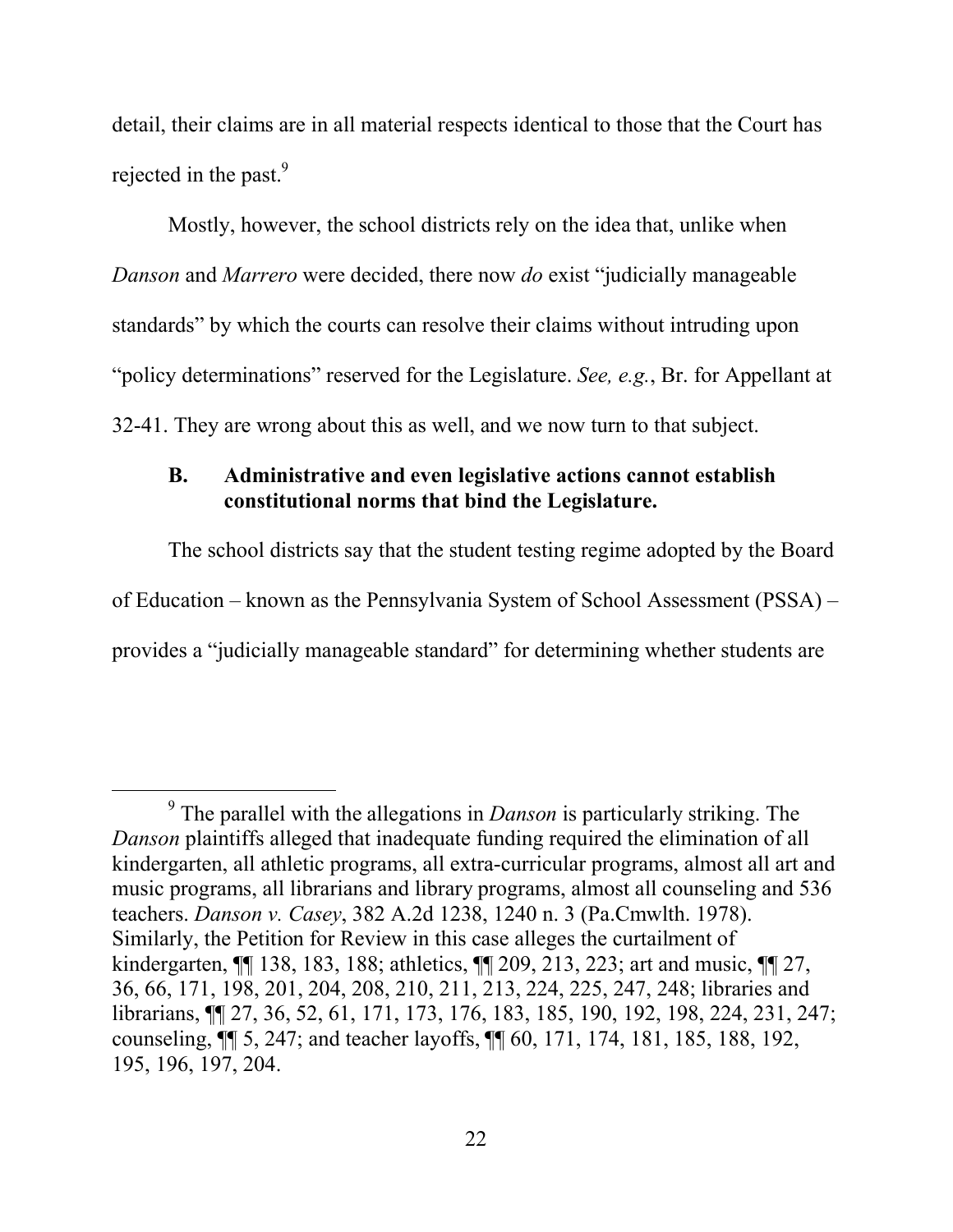receiving a constitutionally "adequate" education, Br. for Appellants at  $33$ ;<sup>10</sup> and that a "costing-out" study by a private contractor provides a "scientific" way to determine its cost. *Id.*, at 37. *See id.*, at 7-8 (describing PSSA), 9-10 (describing "costing-out" study). This, they say, provides the Court with the "judicially manageable" tools that were missing in *Danson* and *Marrero*. Br. for Appellants at 32 ("the Court does not face the same justiciability obstacles today"). There are several problems with their contention.

First, it is simply not true that methodologies for assessing school or student performance were unavailable when the Court considered *Danson* and *Marrero II*. The *current* version of the PSSA is, of course, of relatively recent vintage, but it did not suddenly drop from the sky; it is merely the most recent incarnation of a program that has existed for many decades. Section 290.1 of the School Code, 24 P.S. § 2-290.1, which directs the Board of Education to "develop … an evaluation procedure … to measure objectively the adequacy and efficiency of the educational programs offered by the public schools," was added to the Code *in 1963*, *see* Act of Aug. 8, 1963, P.L. 564, § 3; and as we discuss in more detail below, assessments began in the 1969-70 school year.

<sup>&</sup>lt;sup>10</sup> "Proficiency on state assessment tests is the standard by which to measure" adequacy of education. Pet. for Rev., ¶ 129.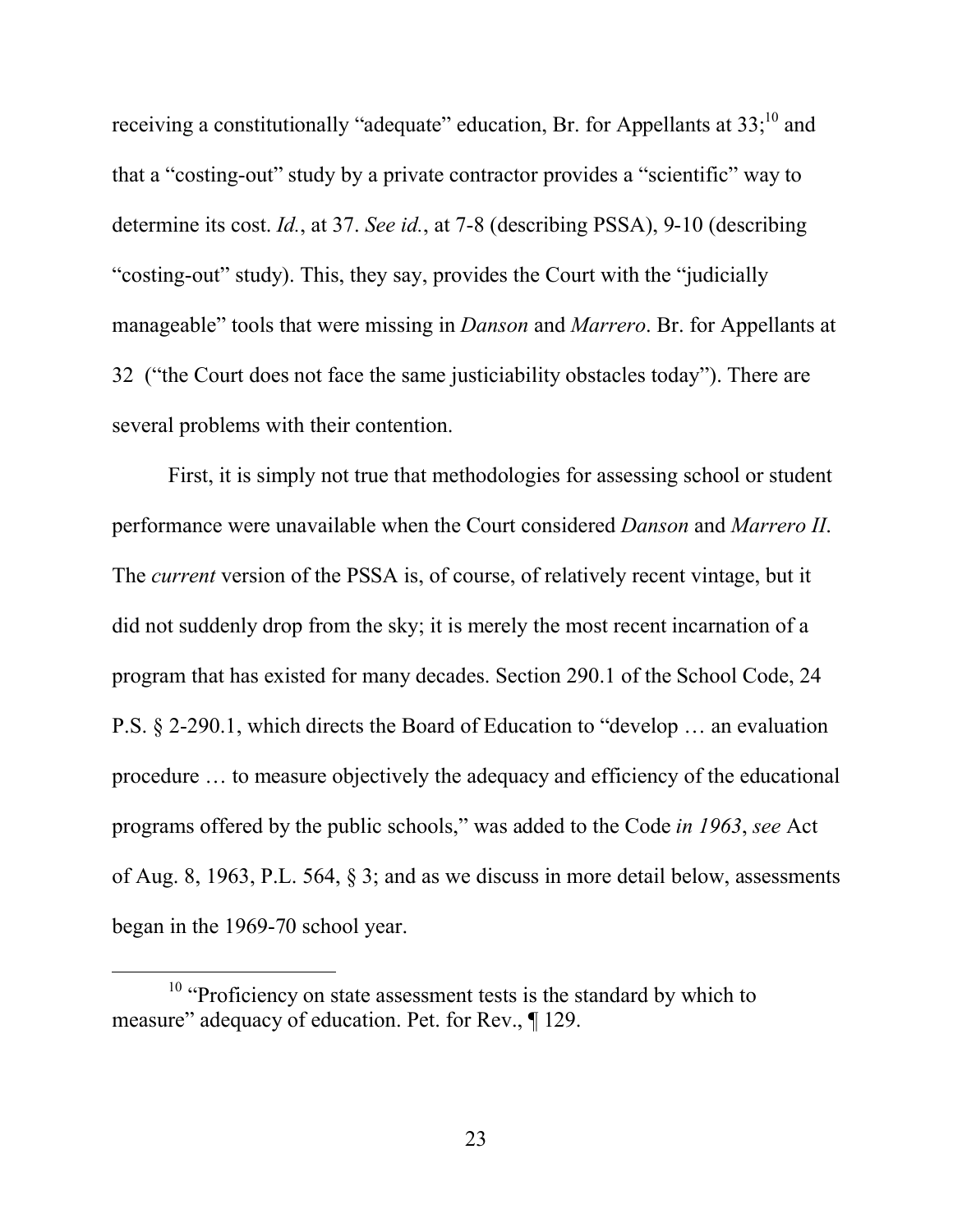*Danson* and *Marrero II* thus do not rest on the idea that *no one* could devise a method for assessing schools' performance, but only that doing so is not a *judicial* task because there is no "*judicially* manageable" standard. In this, they are entirely correct: every aspect of the PSSA and its predecessors – from the items selected for testing, to the cut-off scores for passing or failing, to the content of the underlying curriculum to be mastered – embodies *policy* rather than *judicial* judgments. As the Supreme Court of Illinois remarked in a similar context, it would be absurd to contend that these standards are "derived from the constitution in any meaningful sense." *Committee for Constitutional Rights v. Edgar*, 672 N.E.2d 1178, 1191 (Ill. 1996).

The "costing-out" study on which the school districts rely is cut from the same cloth. The "costing-out" study estimated the cost of achieving "100% proficiency," as measured by PSSA testing, in mathematics and reading, plus "mastery" of 12 specified academic areas. $11$  Thus, the "costing-out" study by definition reflects the very same policy judgments embodied in the PSSA and the underlying curriculum. In addition, it embodies a policy assumption of its own:

<sup>11</sup> *See* Augenblick, Palaich & Assocs., Inc., "Costing Out the Resources" Needed to Meet Pennsylvania's Public Education Goals" (Dec. 2007), p. 1, *available at* www.stateboard.education.pa.gov/Documents/Research%20Reports%20and%20St

udies/PA%20Costing%20Out%20Study%20rev%2012%2007.pdf.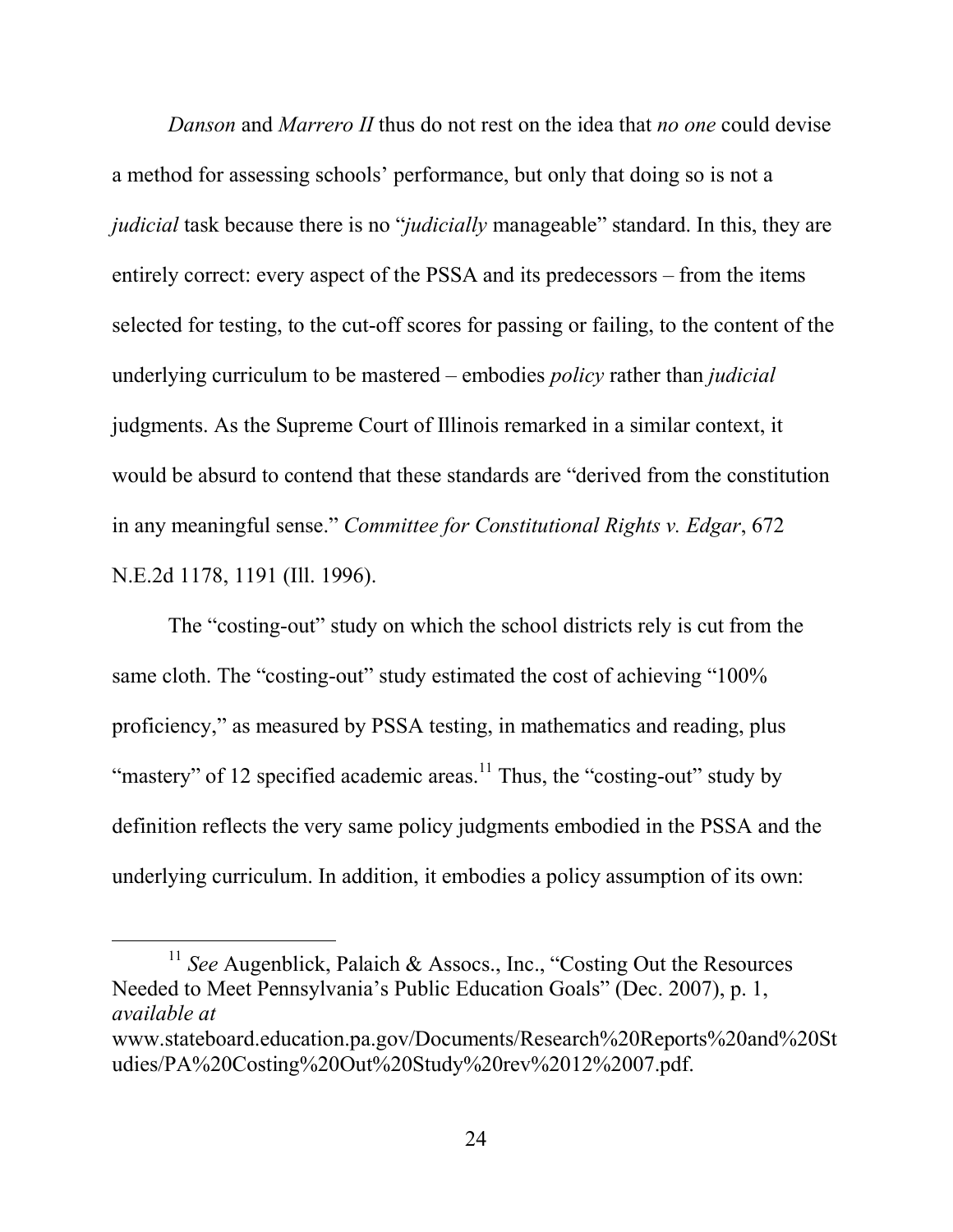that "100% proficiency" can be "purchased" simply by putting more money into the existing system. *See Hancock v. Comm'r of Ed.*, 822 N.E.2d 1134, 1156 (Mass. 2005) (plurality opinion) (cost study is "rife with policy choices that are properly the Legislature's domain"). But this is not the only policy option open to the Legislature: it could instead change the assessment standards themselves, or the way they are administered, or how they align with the curriculum, or the underlying curriculum itself; or it could opt for structural changes to the school system such as increased reliance on charter schools or school vouchers.

In the end, then, the school districts' newly-found "judicially manageable standards" are just an attempt to transmute today's legislative and administrative policy judgments into permanent constitutional mandates. But no amount of legal alchemy can accomplish this feat. As the Court said many years ago, the Education Clause makes it "impossible for a Legislature to set up an educational policy which future legislatures cannot change. … [E]verything … must at all times be subject to future legislative control." *Teachers' Tenure Act Cases*, 197 A. at 352, *quoted at Danson*, 399 A.2d at 366. "One legislature cannot bind the hands of a subsequent one"; and any attempt to do so would itself violate the Education Clause.12 *Ibid.* 

<sup>&</sup>lt;sup>12</sup> Still less, of course, can the Legislature be bound by the actions of administrators and private contractors.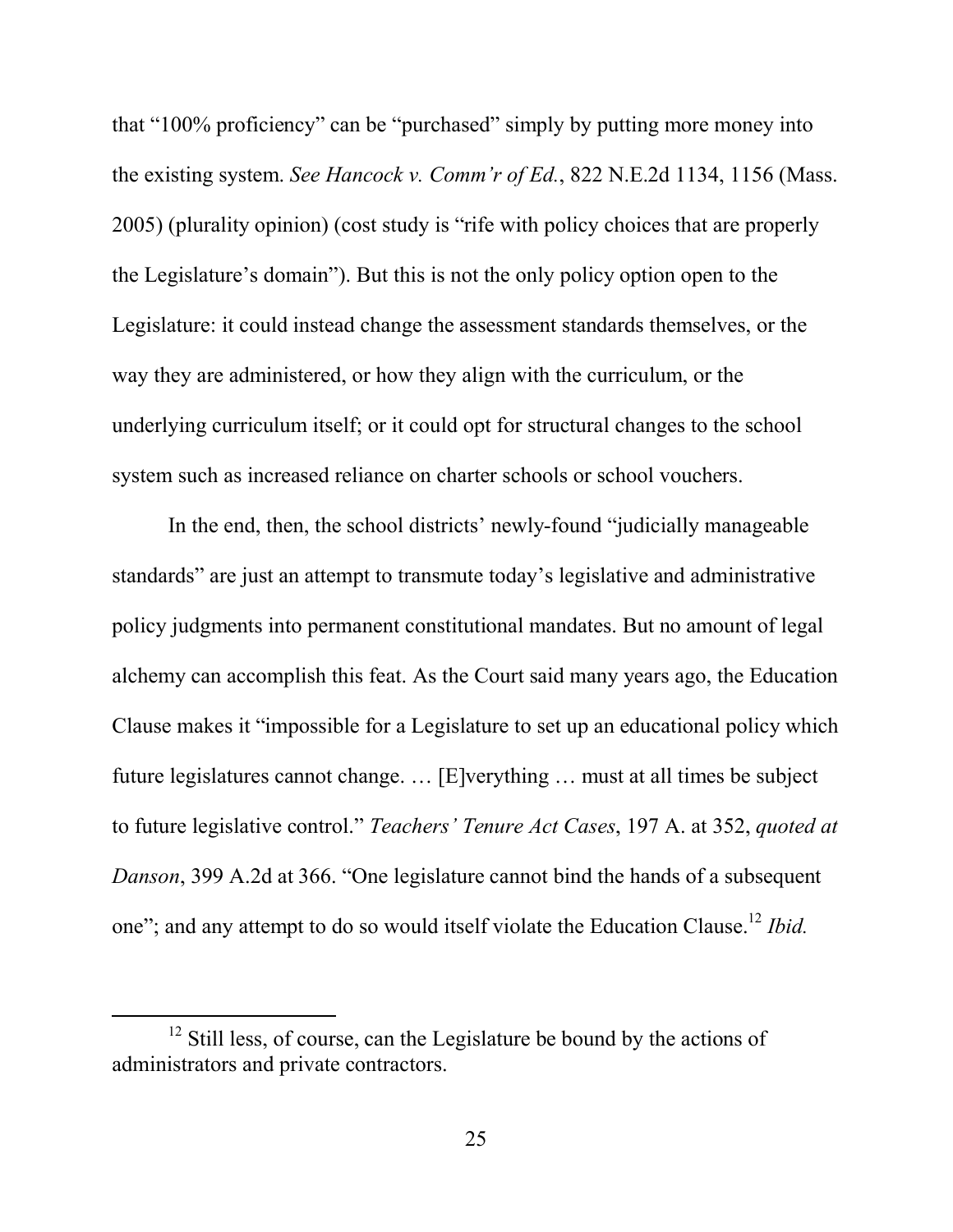The school districts, apparently recognizing this, repeatedly emphasize that the Court should not assess the validity of these policy judgments, but rather should defer to the judgments of the Legislature and the Board of Education. *See* Br. for Appellants at 19, 33 (Court need not define "adequate" education). Thus, the school districts are not so much asking the Court to define the contours of a constitutional right, as to outsource that task to the Legislature and the Board of Education. But this only confirms that the matters at issue are not suitable for *judicial* resolution.

This flaw is thrown into sharp relief by the fact that methods for improving and assessing school performance undergo constant evaluation and change. As we mentioned above, school/student assessments began in Pennsylvania in the 1969- 70 school year and were then called the "Educational Quality Assurance" (EQA) program. In 1984-85, EQA was joined by the "Testing for Educational Learning and Literacy Skills" (TELLS) program, and the two co-existed until 1988, when EQA was discontinued. TELLS continued until 1992, when it was replaced by PSSA; and PSSA in turn underwent "major structural changes" in 1999 and 2005. PA. DEPT. OF EDUCATION, "Technical Report for the Pennsylvania System of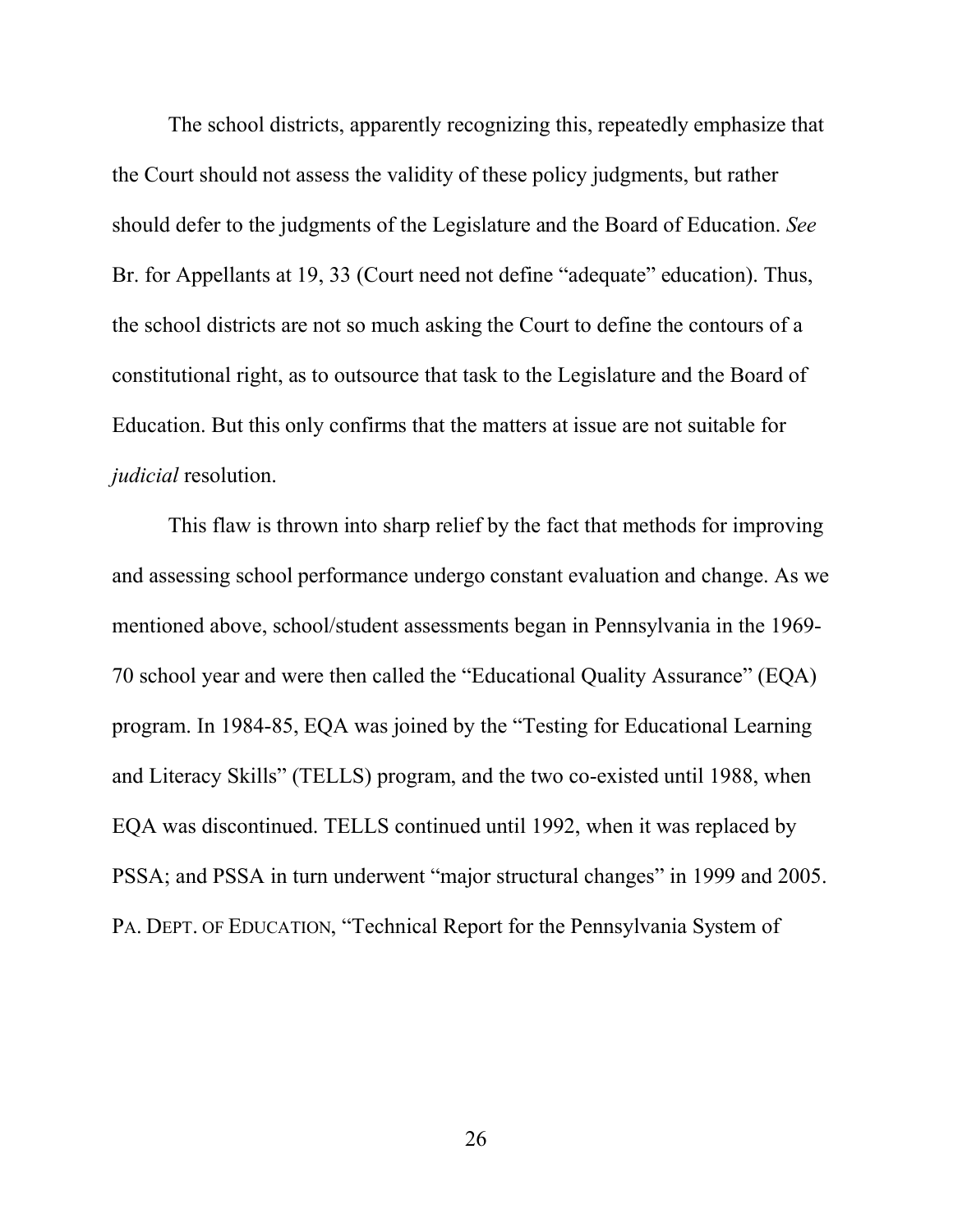School Assessment: 2007 Writing" (Feb. 2008), p.  $1-2$ .<sup>13</sup> In 2012-13, the PSSA was replaced in part by the Keystone Exams. Pet. for Rev., ¶ 113. And in the summer of this year, the Board of Education adopted new and more rigorous standards for the PSSA. PA. DEPT. OF EDUCATION, "Five Key Points Educators Should Know about the 2015 PSSA" (Jul. 2015).<sup>14</sup> Even as this brief is being written, this process of change and debate continues;<sup>15</sup> and there is no reason to suppose that it will stop.

None of this, of course, will come as a surprise to the Court. As the Court long ago noted, "'the very essence of [the Education Clause] is to enable successive legislatures to adopt a changing program…. It is only through free

 13 *Available at* www.education.pa.gov/Documents/K-12/Assessment%20and%20Accountability/PSSA/Technical%20Reports/2007%20 PSSA%20Writing%20Technical%20Report.pdf.

<sup>14</sup> *Available at*

www.pa.gov/Documents/About%20PDE/Press/Five%20Key%20Points%20Educat ors%20Should%20Know.pdf.

 $15$  As the school districts concede, a bill to delay the full implementation of the Keystone Exams recently cleared the House of Representatives. *See* Br. for Appellants at 37 n. 16. And the usefulness of standardized tests such as the PSSA is the subject of debate at both the state and national level. *See, e.g.*, PA. HOUSE OF REPRESENTATIVES, EDUCATION COMMITTEE, "Presentation on Pa State Assessments" (Jul. 29, 2015) (testimony of educators criticizing PSSA and Keystone Exams), *available at* www.legis.state.pa.us/cfdocs/legis/tr/transcripts/2015\_0222T.pdf; U.S. DEPT. OF EDUCATION, "Fact Sheet: Testing Action Plan" (Oct. 24, 2015) (criticizing excessive testing), *available at* www.ed.gov/news/press-releases/fact-sheet-testingaction-plan.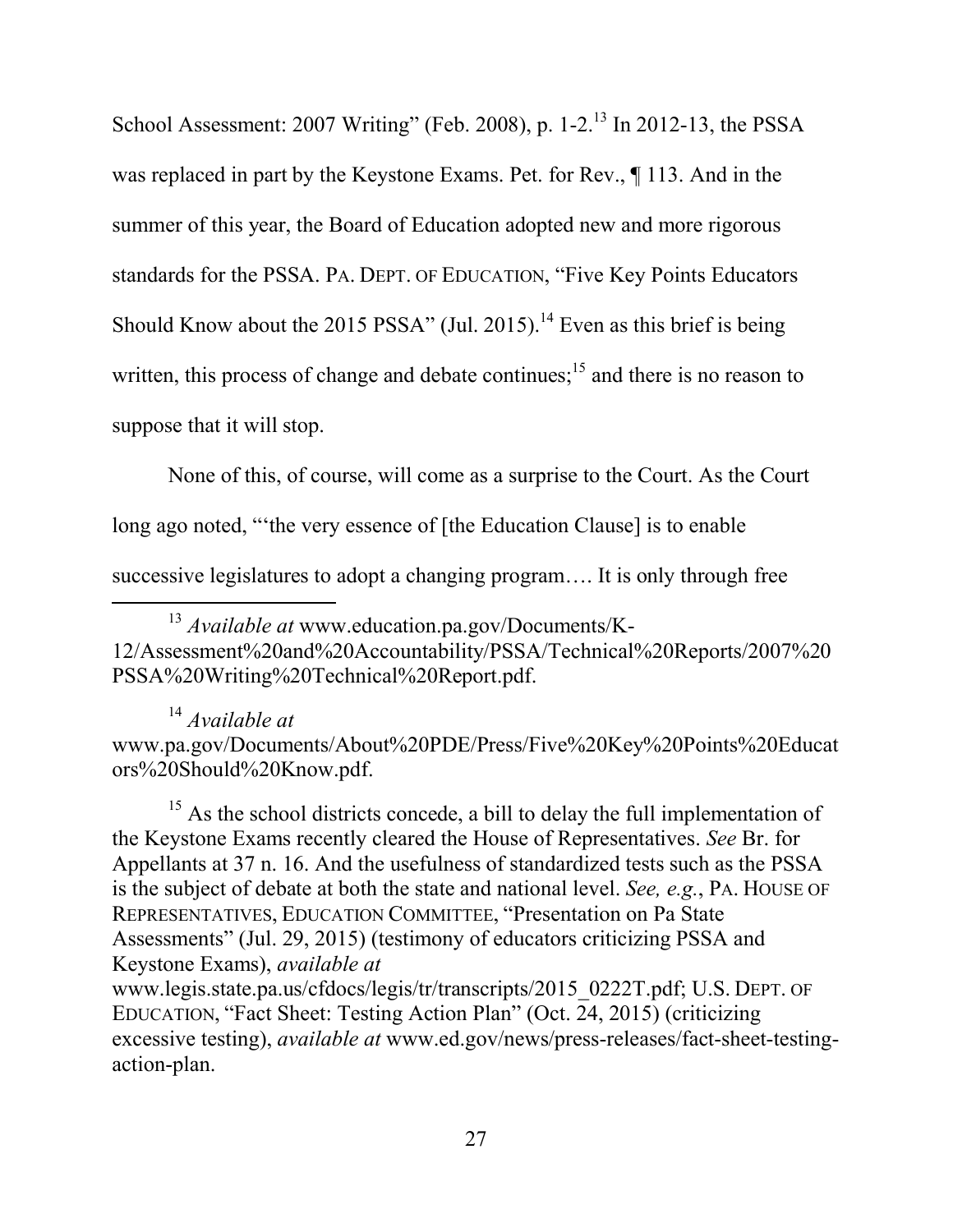experimentation that the best possible educational services can be achieved." *Teachers' Tenure Act Cases*, 197 A. at 352, *quoted in Danson*, 399 A.2d at 366. But the school districts are conspicuously silent on how, under their theory, the Court should deal with such changes in the future. It seems to us that there are three possibilities, none of which is satisfactory.

Is the Court to freeze in place, for all time, the policy judgments made at a particular time by particular legislators and bureaucrats? Such a course would itself violate the Education Clause as the Court has always understood it. *Teachers' Tenure Act Cases*, 197 A. at 352 (legislation which purported to bind future legislature would violate the Clause). Alternatively, is the Court simply to continue to rubber-stamp whatever the Legislature and the Board of Education think best? In that case – if the political branches are free not just to define but to redefine at will what constitutes an "adequate education" – then it is difficult to see why the Court should play any role in the first place. Such a course would again simply confirm that, as the Court has repeatedly held, this is a political task entrusted to the political branches.

Or finally – and, given their demand that the courts exercise "continuing jurisdiction," we suspect that this is the school districts' preference – is the Court to exercise some sort of oversight over future changes in educational policy? But that brings us right back to *Danson* and *Marrero*: what *judicial* standard could the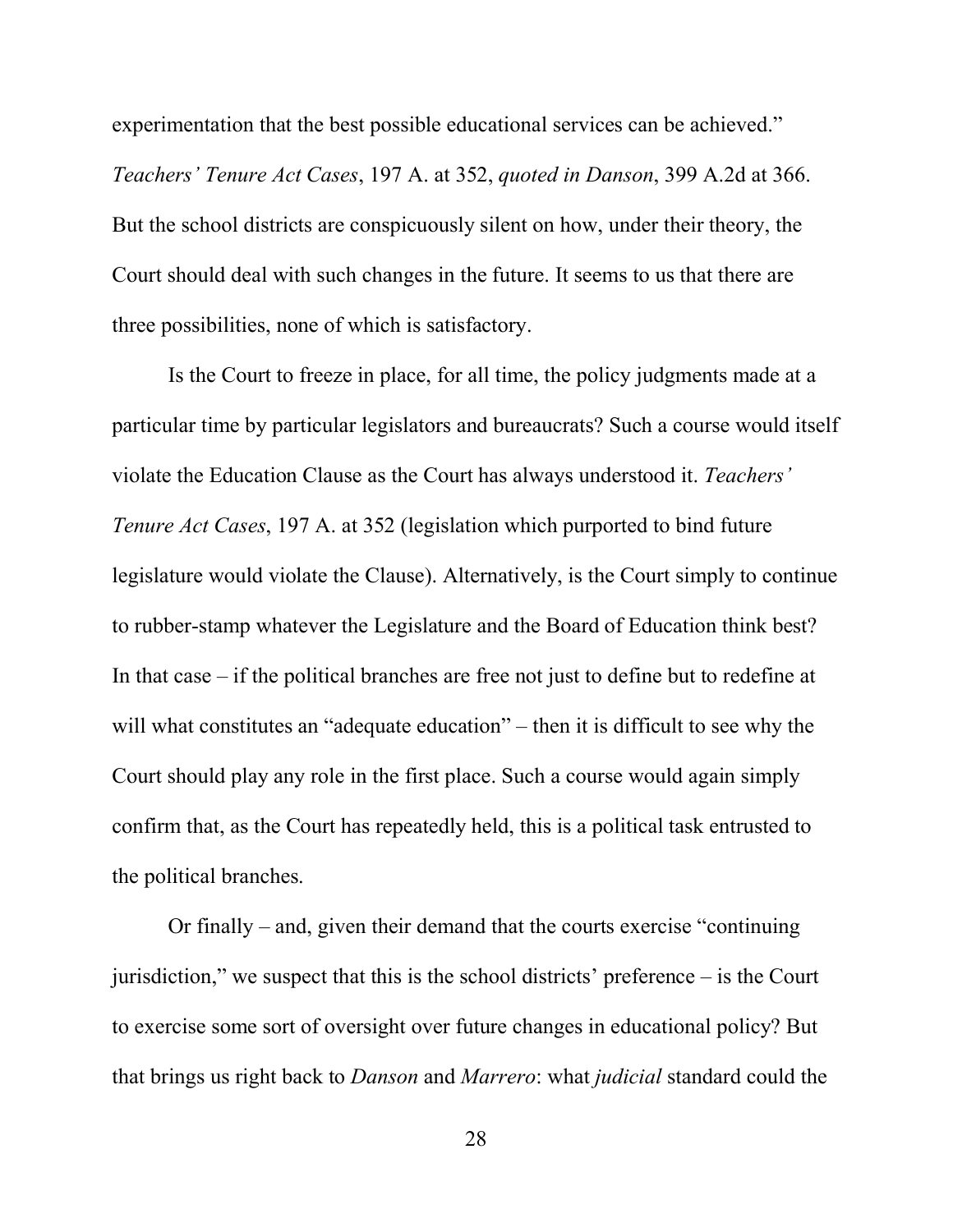Court use to evaluate such changes? *See Campaign for Fiscal Equity, Inc. v. New York*, 801 N.E.2d 326, 365 (N.Y. 2003) (Read, J., dissenting) (discussing that court's "dilemma": unable itself to craft a standard for a "quality" education but unwilling to cede that power to the educational authorities).

What *judicial* standard, for example, could have guided the Court in determining whether PSSA cut-off scores should be raised, lowered or left alone? What *judicial* yardstick would tell the Court whether, as some think, the PSSA has outlived its usefulness? And what *constitutional* test would tell the Court whether future failures in performance indicate a need for still further funding increases, or rather are a symptom of administrative or structural problems? The school districts offer no answers; and the experience of other States is not encouraging.

#### **C. The experience of other States does not support the school districts' proposal for a judicial takeover of school policy.**

The school districts assure the Court that the courts of other States have managed to craft "noninvasive" solutions to the problem of under-performing schools. Br. for Appellants at 41. As an initial matter, we must say that their idea of a "noninvasive" remedy – fining the Legislature \$100,000 per day, Br. for Appellants at 43 – is not ours.

More importantly, the school districts fail to mention that many courts have found it easier to enter this thicket than to leave it. California, for example, was one of the first States to undergo the kind of court-ordered funding "reform" the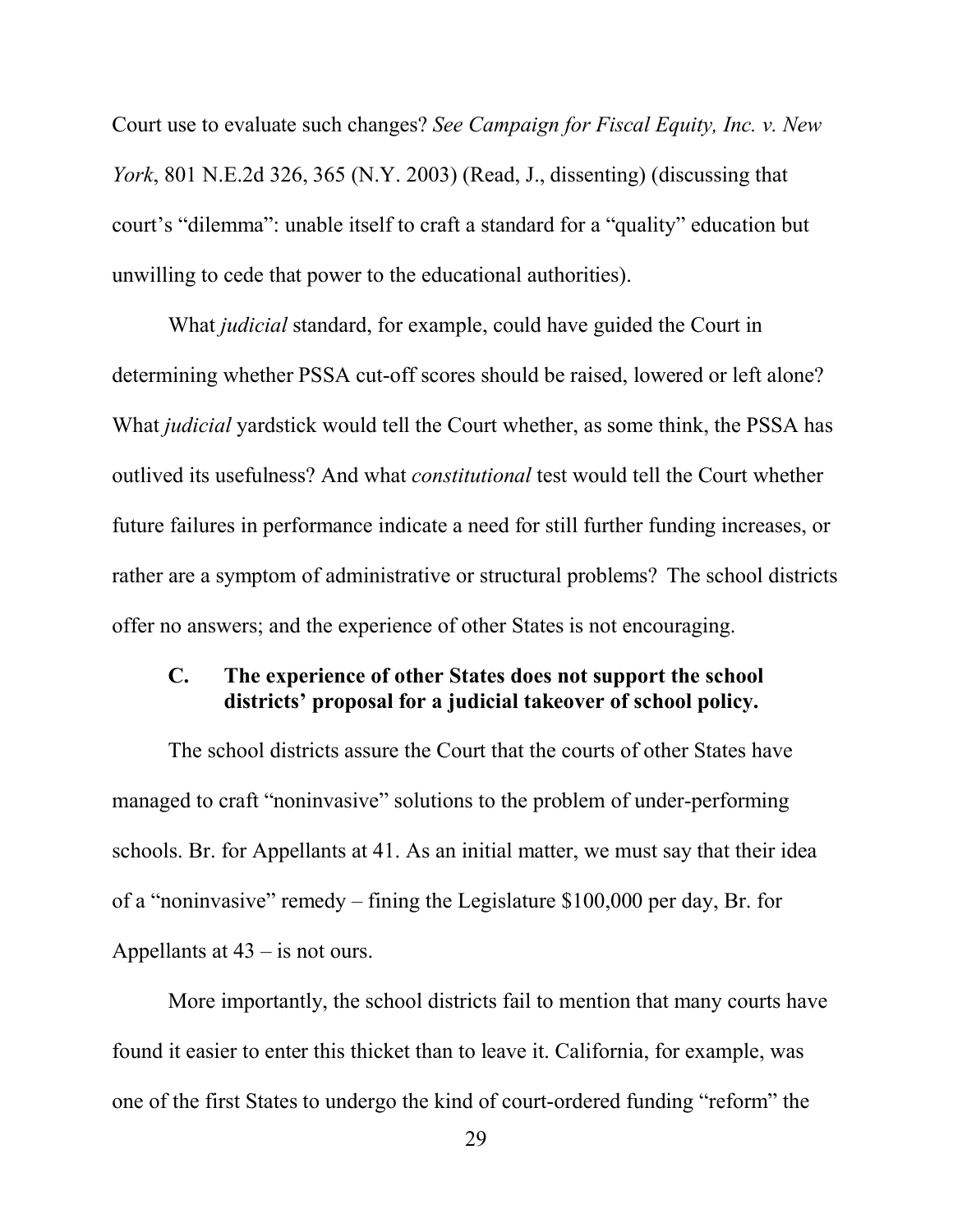school districts advocate. *See Serrano v. Priest*, 487 P.2d 1241 (Cal. 1971). The educational results have not been satisfactory;<sup>16</sup> and in response one court – fortyplus years after *Serrano* – has now broadened its writ beyond funding issues, to order the abolition of teacher tenure. *See Vergara v. California*, No. BC484642 (Cal. Super., Aug. 27, 2014), *appeal pending*, No. B258589 (Cal. App.).<sup>17</sup>

The Supreme Court of New Jersey has become a byword for its neverending intrusions into educational policy-making. *See City of Pawtucket v. Sundlun*, 662 A.2d 40, 59 (R.I. 1995) ("morass," "chilling example of the thickets that can entrap a court that takes on the duties of a Legislature"); *Committee for Educational Rights v. Edgar*, 672 N.E.2d at 1188 ("dubious result," "intellectual shell game"). The Supreme Court of New Hampshire was forced to issue ten opinions in nine years on school funding, *see Claremont Sch. Dist. v. Governor*, 794 A.2d 744, 760 (N.H. 2002); and the Supreme Court of Kansas issued five opinions in five years. *Montoy v. Kansas*, 138 P.3d 755, 757 (Kan. 2006).

Indeed, "[t]he landscape is littered with courts that have been bogged down in the legal quicksand of continuous litigation and challenges to their states' school

 <sup>16</sup> *See, e.g.*, W. Fischel, "How *Serrano* Caused Proposition 13," 12 J. L. & Pol. 607, 614 (Fall 1996) ("School expenditure equalization has not measurably equalized educational accomplishment among school districts").

<sup>&</sup>lt;sup>17</sup> *Vergara* is unreported; a copy is attached to this brief as Appendix A.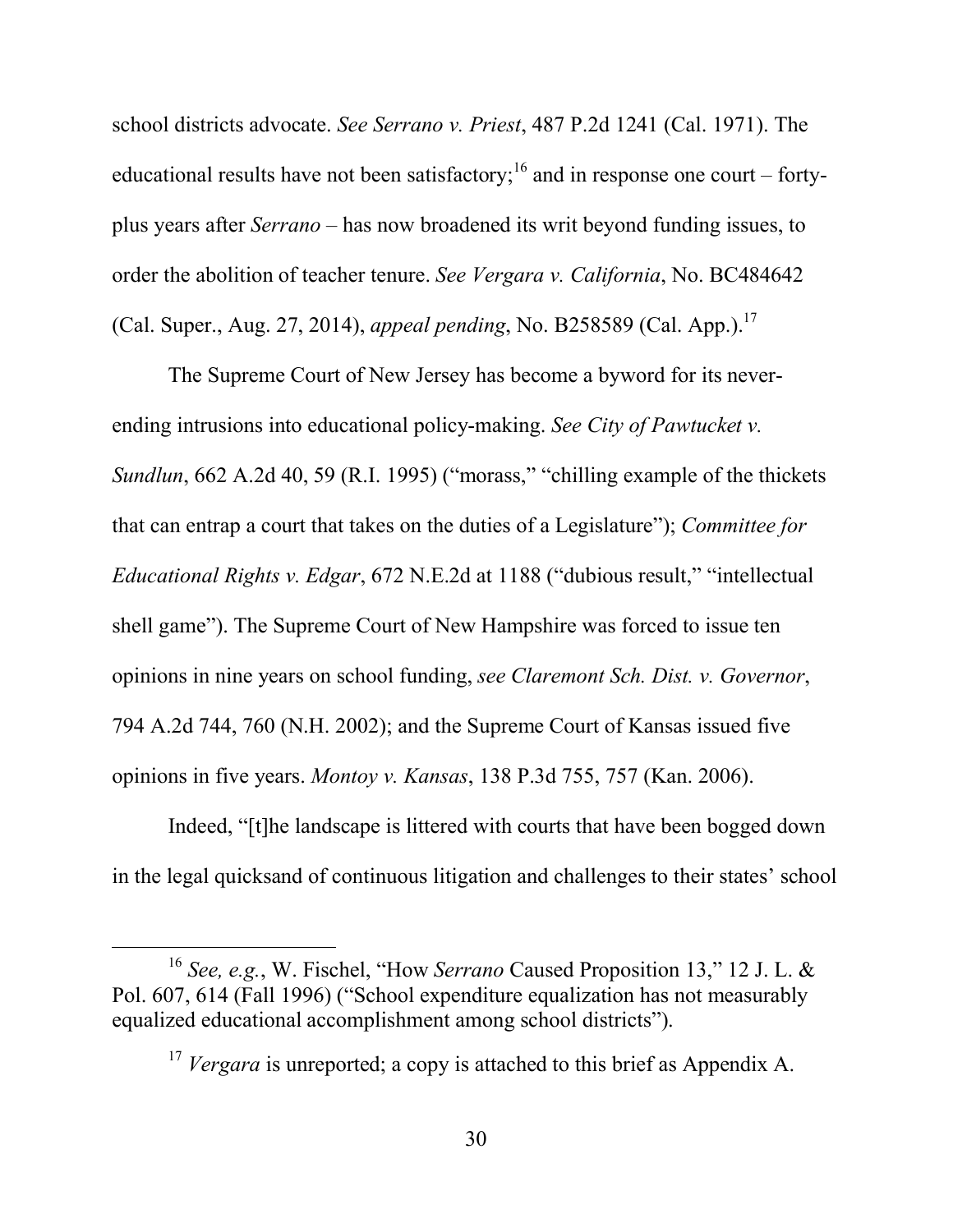funding systems." *Nebraska Coalition for Educational Equity and Adequacy v. Heineman*, 731 N.W.2d 164, 182-183 (Neb. 2007) (collecting cases). Like the Supreme Court of Nebraska, this Court should continue to refuse to enter that "Stygian swamp." *Ibid.*

#### **D. The school districts' equal protection argument adds nothing to their Education Clause claim.**

The school districts are at great pains to distinguish their Equal Protection Clause claim from their claim under the Education Clause. Whatever may be the case with their Education Clause claim, they say, their equal protection claim is certainly justiciable. Br. for Appellants at 19-27. That is not the case.

In the first place, the school districts' equal protection claim cannot be disentangled from their Education Clause claim. Before this Court, the school districts now say that "the need to judicially define an 'adequate education' has no application in the equal protection context," Br. for Appellants at 22; their equal protection claim, they now say, challenges only the distribution of funding, not its overall amount, which is the subject only of their Education Clause claim. Br. for Appellants at 26-27.

But that is not an accurate description of their claim. Their Petition for Review explicitly and repeatedly frames their equal protection claim in terms of an equal opportunity "to obtain an *adequate* education." Pet. for Rev., ¶¶ 308, 310 (emphasis added). This is echoed in the petition's prayer for relief. *Id.*, ¶¶ 320, 321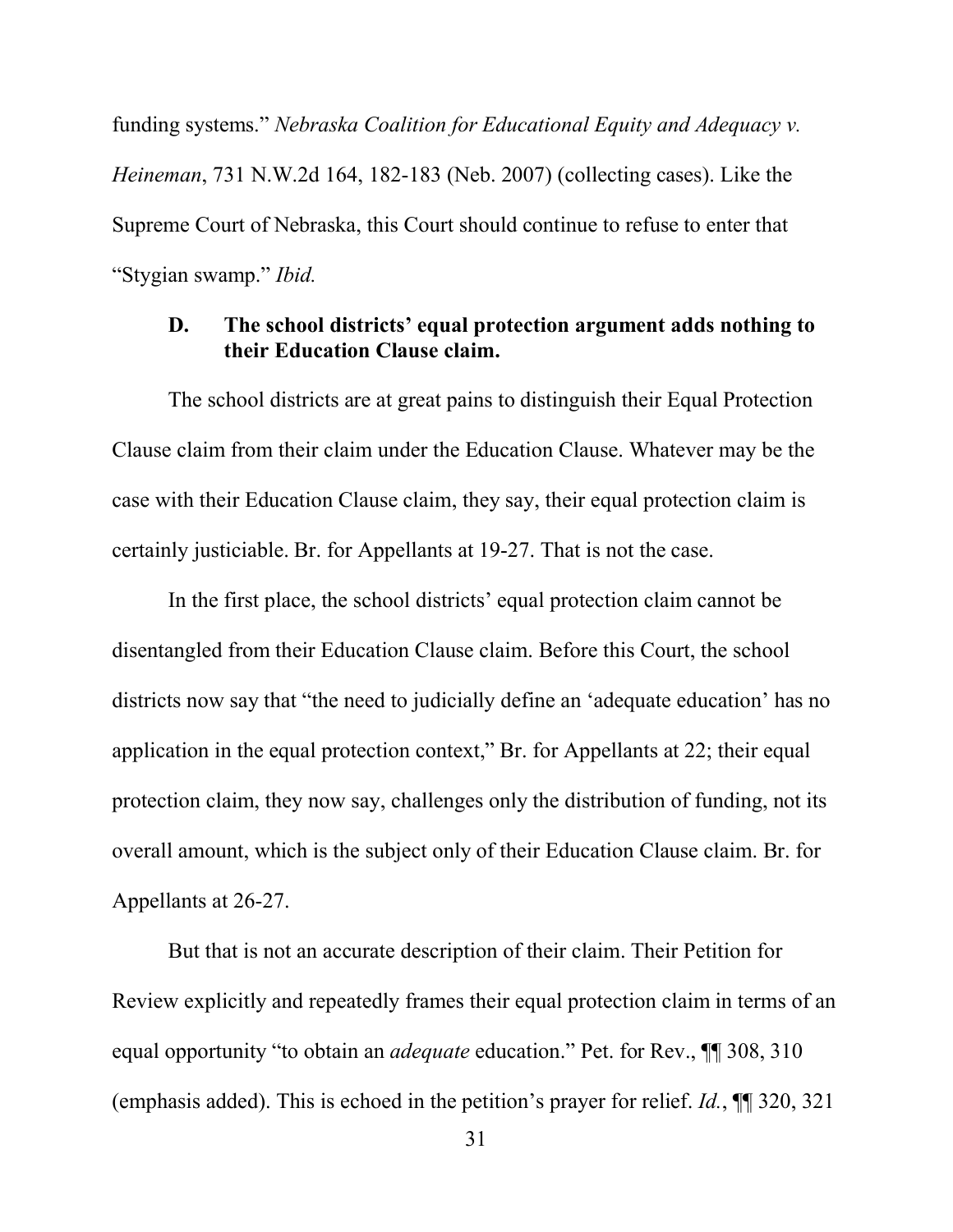(requesting injunction requiring respondents to provide all students with an "equal opportunity to obtain an *adequate* education that will enable them to … participate meaningfully in the economic civic and social activities of our society") (emphasis added).

Nor is this a mere pleading problem. The specific inequalities which the school districts challenge in this action – disparities that arise from the differences from one school district to the next – were well-known to the framers of the state Constitution in their debates over the Education Clause. As the Court noted in *Danson*,

the framers considered and rejected the possibility of specifically requiring the Commonwealth's system of education to be uniform. … Instead, the framers endorsed the concept of local control to meet diverse local needs and took notice of the right of local communities to utilize local resources to expand educational programs.

*Id.*, 399 A.2d at 367. The disparities of which the school districts now complain were thus explicitly contemplated by the framers. To hold that the Equal Protection Clause forbids what the Education Clause was specifically designed to permit would be nonsensical; it would be tantamount to saying that the state Constitution violates itself.

The justiciability of the school districts' equal protection claim thus cannot be considered in isolation: it is inextricably connected with their Education Clause claim, and must be considered in light of that Clause's textual commitment of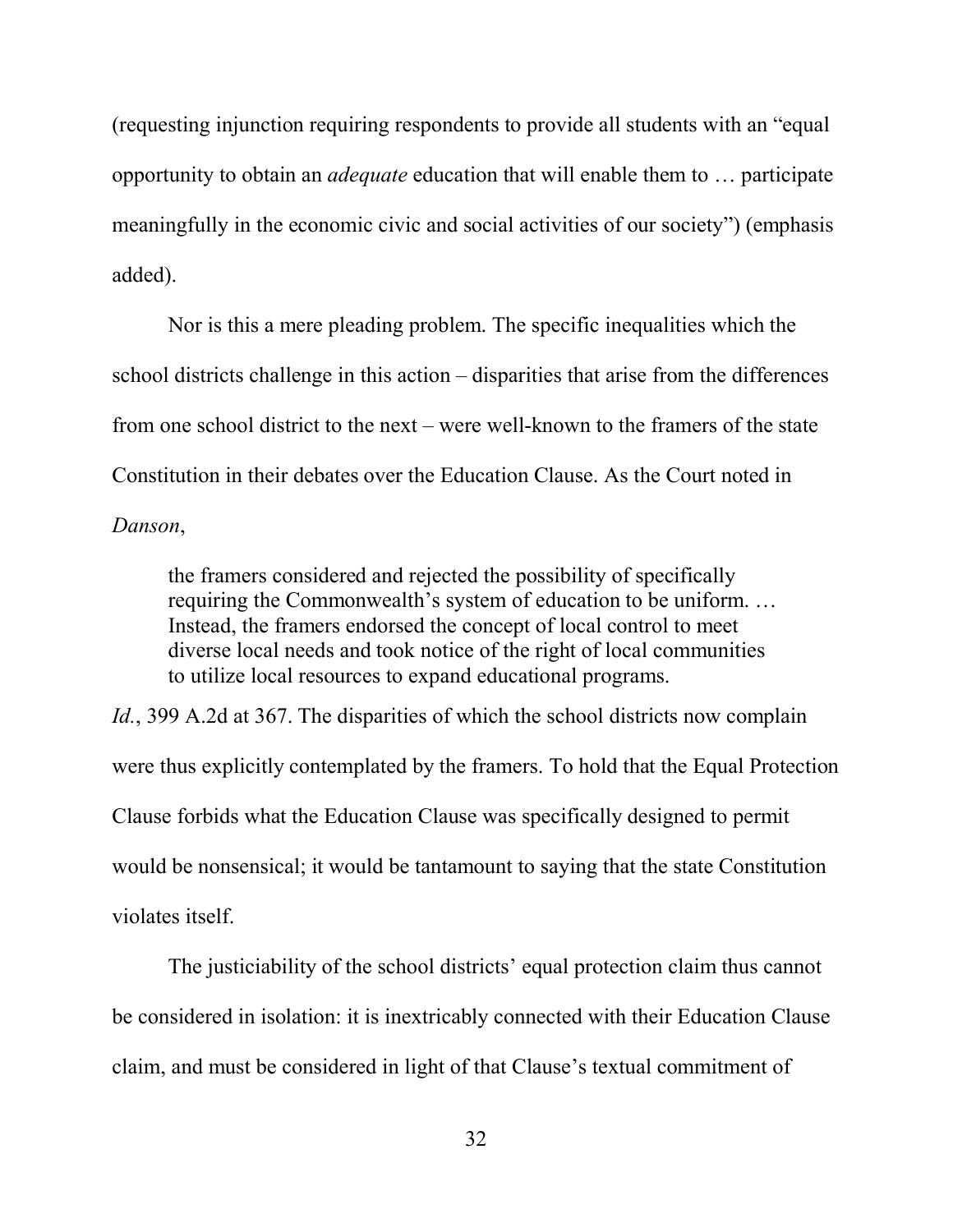school funding issues to the Legislature, and of the policy determinations that inhere in any decision regarding either the level or distribution of those funds.

That is precisely what the Court did in *Danson*. While the school districts insist that in *Danson* the Court decided the equal protection issue "without … suggesting that the judiciary was barred from considering such a claim," Br. for Appellants at 17, this flies in the face of the Court's own words. The Court in *Danson* began by noting that the appellants there raised claims under both the Equal Protection and Education Clauses: "Appellants allege that … the statutory [funding] system violates Article III, section 32 and Article III, section 14…." *Id.*, at 362. After recounting the case's procedural history and the standard of review, the Court then summarized its holding – "it is clear that appellants have failed to state a justiciable cause of action" – without distinguishing between the equal protection and Education Clause claims. *Id.*, at 363.

*PARSS* likewise involved claims under both equal protection and the Education Clause. Commonwealth Court dismissed *both* claims as non-justiciable, Br. for Appellants, Addendum B at 4, 13-14; and this Court affirmed. The school districts attempt to brush *PARSS* aside because it is merely a per curiam affirmance. Br. for Appellants at 23 n. 11. But it is surely significant that the affirmance in *PARSS* was issued *on the same day* as the affirmance in *Marrero II*: *Marrero II* did not present an equal protection claim, and yet, just as in *Danson*,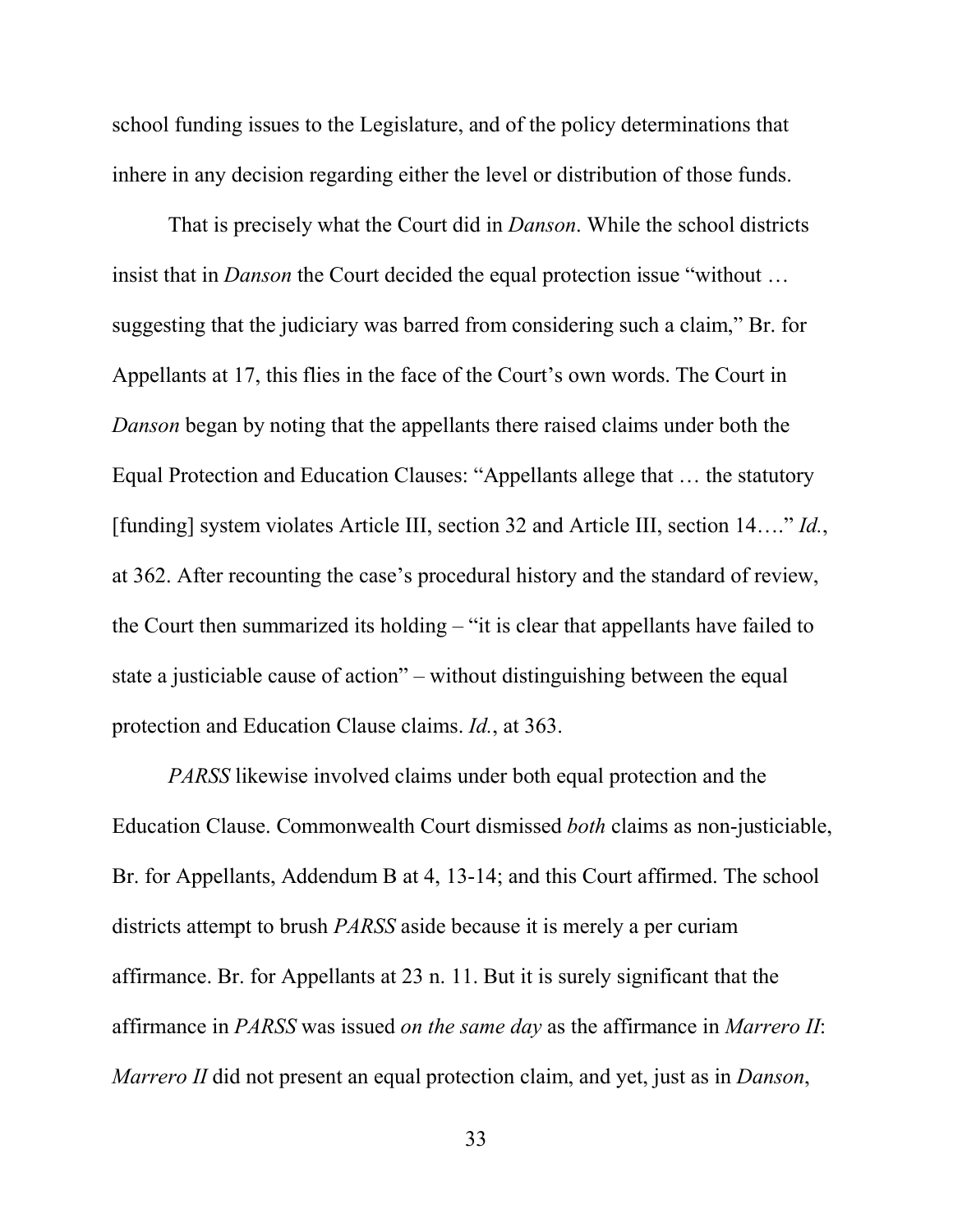the Court did not find it necessary to break out *PARSS'* equal protection claim for separate discussion or treatment.

The school districts' secondary argument on this issue – that the political question doctrine does not even apply to equal protection challenges, Br. for Appellants at 23-27 – requires little discussion. They provide no authority for such a categorical rule, and the case law refutes it. The challenge in *Baker v. Carr* itself was based on equal protection, *id.*, 369 U.S. at 187-188; and while the Supreme Court did ultimately conclude that the challenge in that case was justiciable, it did so but only after an extensive and detailed analysis of the issue, *see id.*, at 208-237 – an analysis that would have been entirely unnecessary if there were some categorical exemption for equal protection challenges. And in *Vieth v. Jubelirer*, 541 U.S. 267 (2004), the Supreme Court held that an equal protection challenge to political gerrymandering was not justiciable, due to the lack of any judicially manageable standard by which to resolve it. *Id.*, at 281 (plurality opinion); 317 (Kennedy, J., concurring). The categorical rule that the school districts have invented simply does not exist.

The school districts' attempt to re-present their challenge in an equal protection guise thus amounts to little more than swapping out one label for another. It adds nothing to the justiciability of their claim, which continues to rest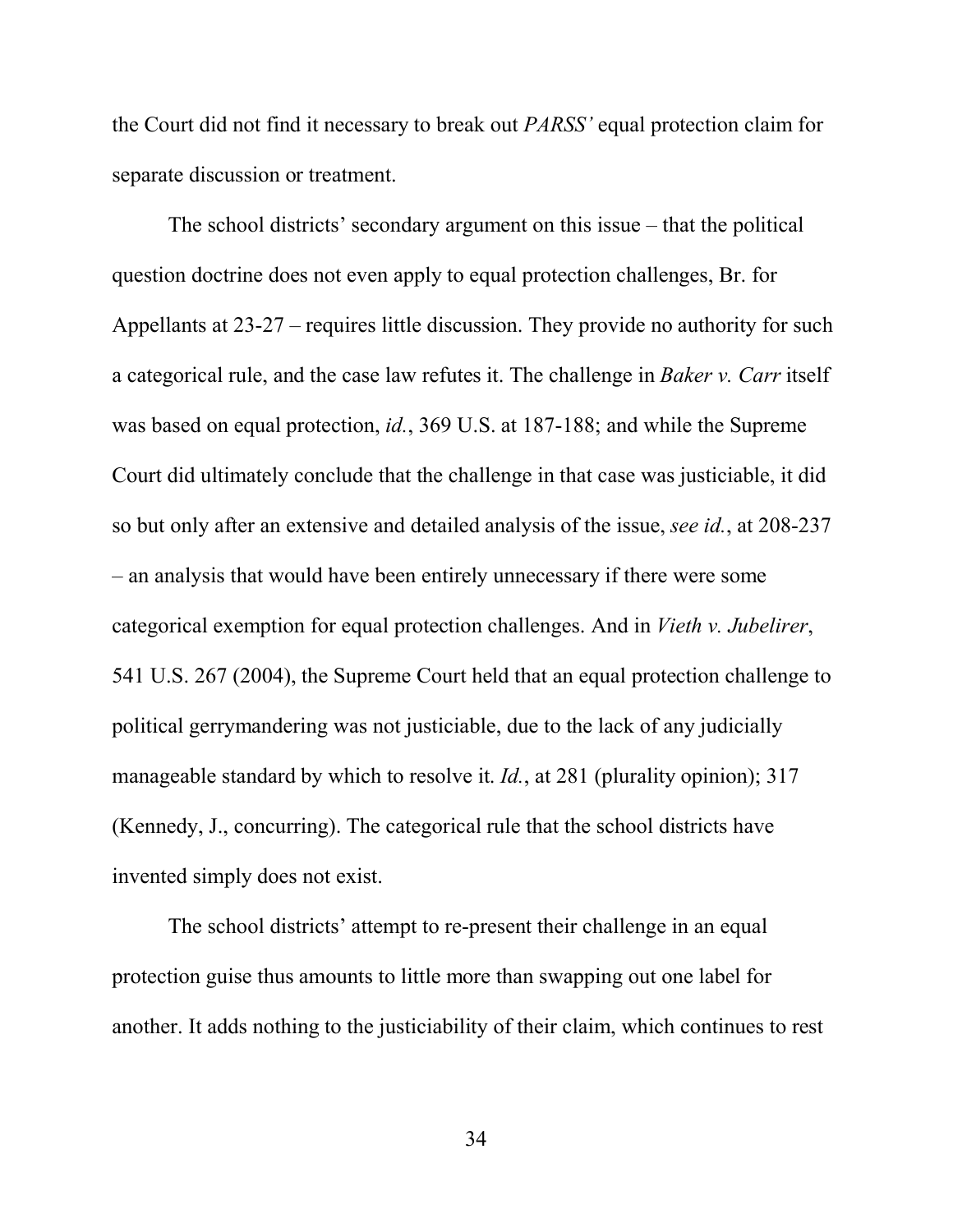on the idea that the Court should interfere in matters that the Constitution commits to the Legislature.

#### **E. The Constitution does not create an individual entitlement, much less a "fundamental" right, to any particular level of education.**

As their final effort to support the justiciability of their claims, the school districts say that the Court should address their claims because education is a "fundamental right" that is being denied to "hundreds of thousands" of students. Br. for Appellants at 43-44. Their argument is both perfunctory and untenable.

The only support the school districts cite for their "fundamental right" argument is a stray phrase of *dicta* that appears in *Sch. Dist. of Wilkinsburg v. Wilkinsburg Ed. Ass'n.*, 667 A.2d 5 (Pa. 1995). *Wilkinsburg* was an appeal from a preliminary injunction prohibiting the school district from contracting with a private concern to operate one of its schools. *Id.*, at 6. This Court reversed, on the ground that the trial court had acted without holding an evidentiary hearing:

Because we do not believe that the record in this case establishes either irreparable harm or that issuing the preliminary injunction avoided greater harm than refusing it, or that there may not be an adverse effect upon the public interest, we agree … that the injunction should not have been issued.

*Id.*, at 7-8 (footnotes omitted).

While the Court also offered some thoughts on the merits, including the comment that "public education in Pennsylvania is a fundamental right," *id.* at 9, there is no question that these comments were merely dicta. Underlining this fact,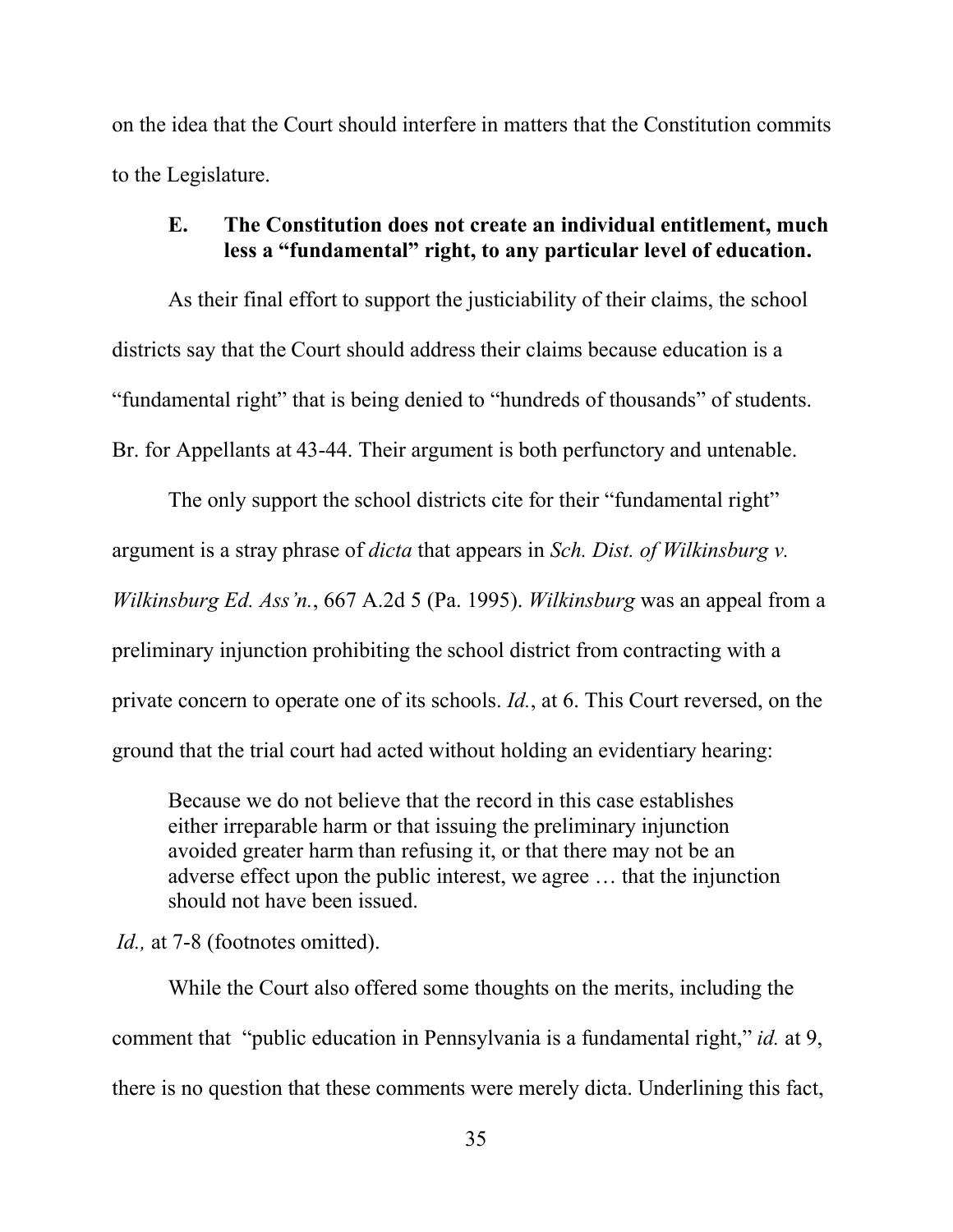all of the Justices joined a "concurring" opinion which expressly cautioned that the Court had not decided any constitutional issues:

[W]e do not "address" as such the constitutional issue presented. Rather, we determine only that the appellants have not had a full and fair opportunity to develop their case, as to either the constitutional or the statutory issue.

*Id.*, at 10 (Zappala, J., concurrng). The *dicta* in *Wilkinsburg* is thus far too slender a reed to support the school districts' argument.

This is especially true since, when the Court *was* squarely presented with the constitutional issue, it squarely foreclosed the school districts' argument. In *Marrero II*, in the course of affirming Commonwealth Court's decision, this Court held that Commonwealth Court "correctly understood" the Education Clause "*not to confer an individual right* upon each student to a particular level or quality of education…" *Id.*, 739 A.2d at 112 (internal quotation marks omitted, emphasis added). Instead, the Clause imposes "a constitutional duty upon the *legislature* to provide for the maintenance of a thorough and efficient *system* of public schools throughout the Commonwealth." *Ibid* (internal quotation marks omitted, emphasis in original). A right that does not exist at all can hardly be called "fundamental."

\* \* \*

The school districts, then, have offered no sound reason for the Court to depart from the well-settle case law of nearly eighty years: that the Constitution entrusts the design and funding of the Commonwealth's educational system to the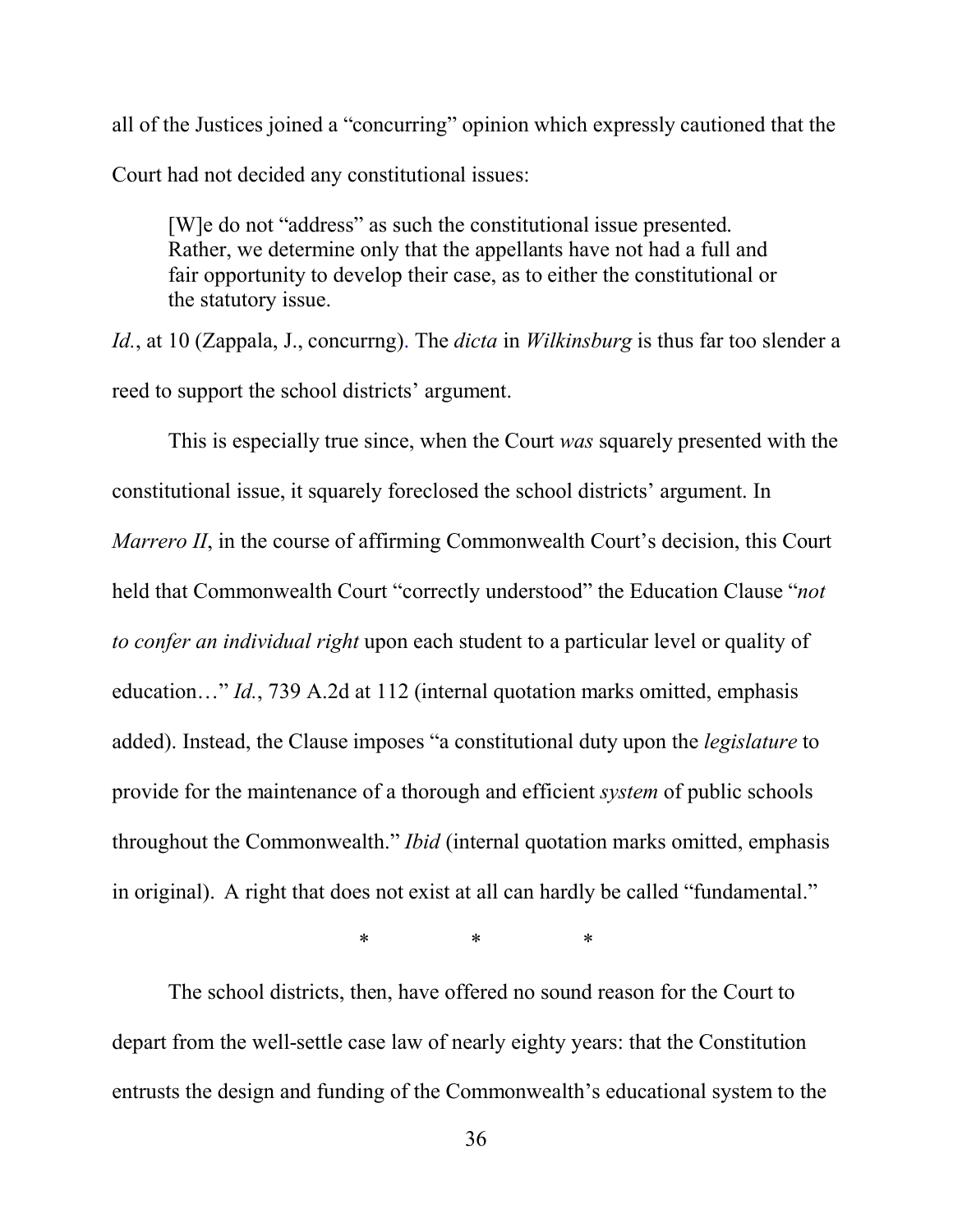Legislature rather than the courts. Nevertheless, we briefly now discuss our other preliminary objections which, while not addressed by Commonwealth Court, provide alternative bases for affirmance.

#### **II. In The Alternative, The Petition For Review Fails To State A Claim.**

It has long been settled that, to the extent that the courts will examine such laws at all, "[i]n considering laws relating to the public school system, courts will not inquire into the reason, wisdom, or expediency of the legislative policy with regard to education, but whether the legislation has a reasonable relation to the purpose expressed in [the Education Clause]…." *Teachers' Tenure Act Cases*, 197 A. at 352, *quoted in Danson*, 399 A.2d at 366.

The Court expanded on the meaning of this standard in *Reichley v. North Penn Sch. Dist.*, 626 A.2d 123 (Pa. 1993):

Although similarly phrased, this is not the 'rational relationship' test of equal protection analysis. We cannot overlook the preceding acknowledgment that 'courts will not inquire into the reason, wisdom or expediency of the legislative policy with regard to education…. The inquiry, then, must focus on … whether the legislation relates to the purpose of the constitutional provision – providing a *system* of public education … *without regard to the way the legislature has chosen to fulfill that purpose*….

*Id.*, at 127-128 (emphases added). The Court would later echo this thought in *Marrero II*, holding that the Education Clause does not establish an individual right, but rather imposes a legislative duty to provide for a "thorough and efficient *system* of public schools." *Id.*, 739 A.2d at 112 (emphasis in original).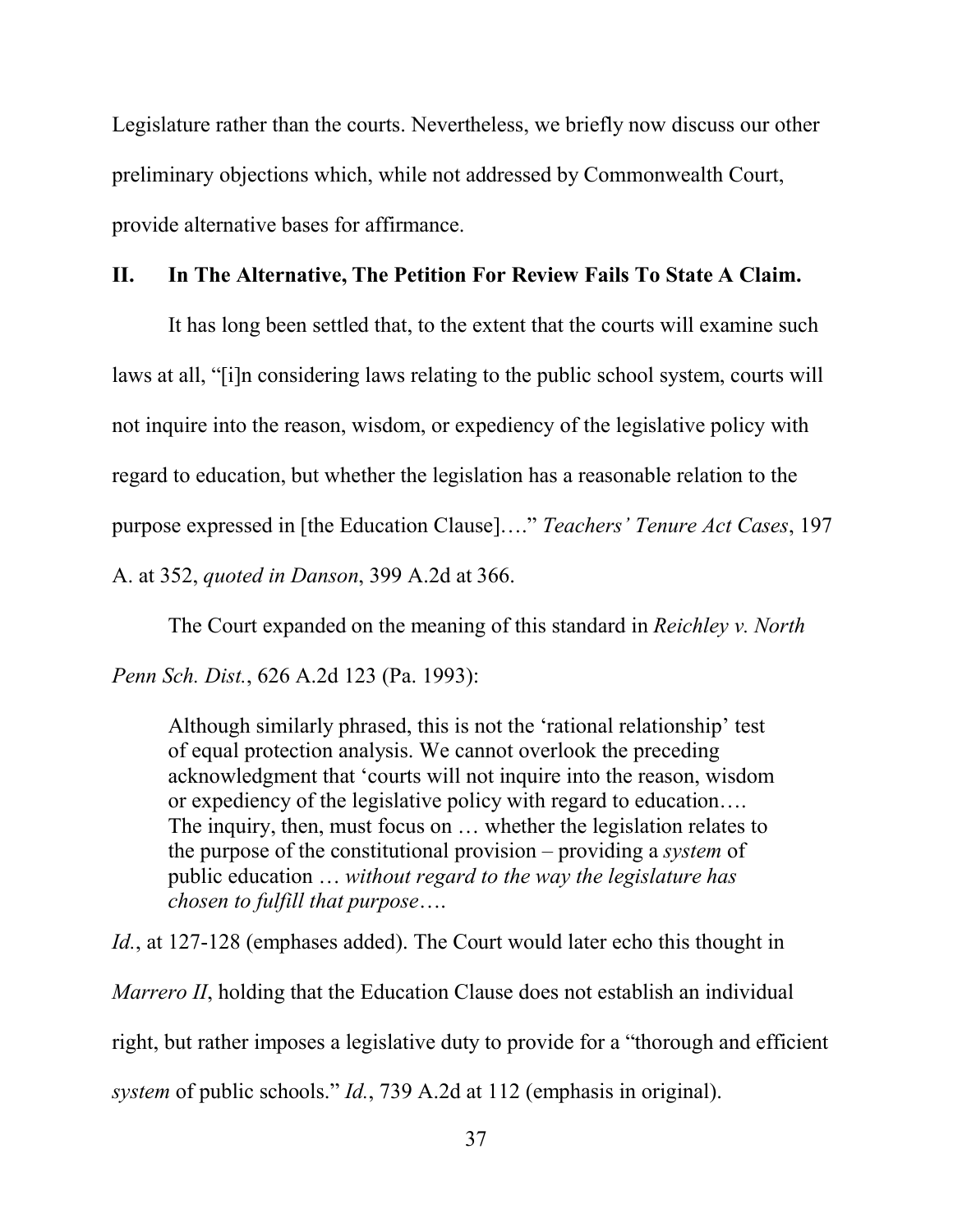There is no real question that the Legislature has fulfilled this duty. It can hardly be denied that the School Code and attendant provisions bear a "reasonable relation" to the purpose of establishing a "system" of public education. *See Pennsylvania Fed. of Teachers v. Sch. Dist. of Philadelphia*, 484 A.2d 751, 753 (Pa. 1984) (describing the School Code as a "comprehensive legislative scheme governing the operation and administration of public schools"); *Marrero I*, 709 A.2d at 962 n. 16 (detailing provisions of the School Code).

That includes the statutory funding scheme, with its division of labor between the Commonwealth and local school districts. As the Commonwealth Court said in *Marrero I*,

It was never the intention of the drafters of these constitutional provisions to wrest control of the schools from the local authorities, and place all of the responsibility for their operation and funding on the General Assembly.

*Id.*, 709 A.2d at 965. *See In re Walker*, 35 A. 138, 150 (Pa. 1897) (Education Clause was not intended to place the entire burden on either the Commonwealth or the school districts). In *Marrero II*, the Court concluded that, by enacting this comprehensive scheme, "the General Assembly has satisfied the constitutional mandate to provide 'a thorough and efficient *system* of public education." *Id.*, at 113 (internal quotations and brackets omitted, emphasis in original). That was true in 1999 and remains true today. The petition for review thus certainly fails to state a claim under the Education Clause.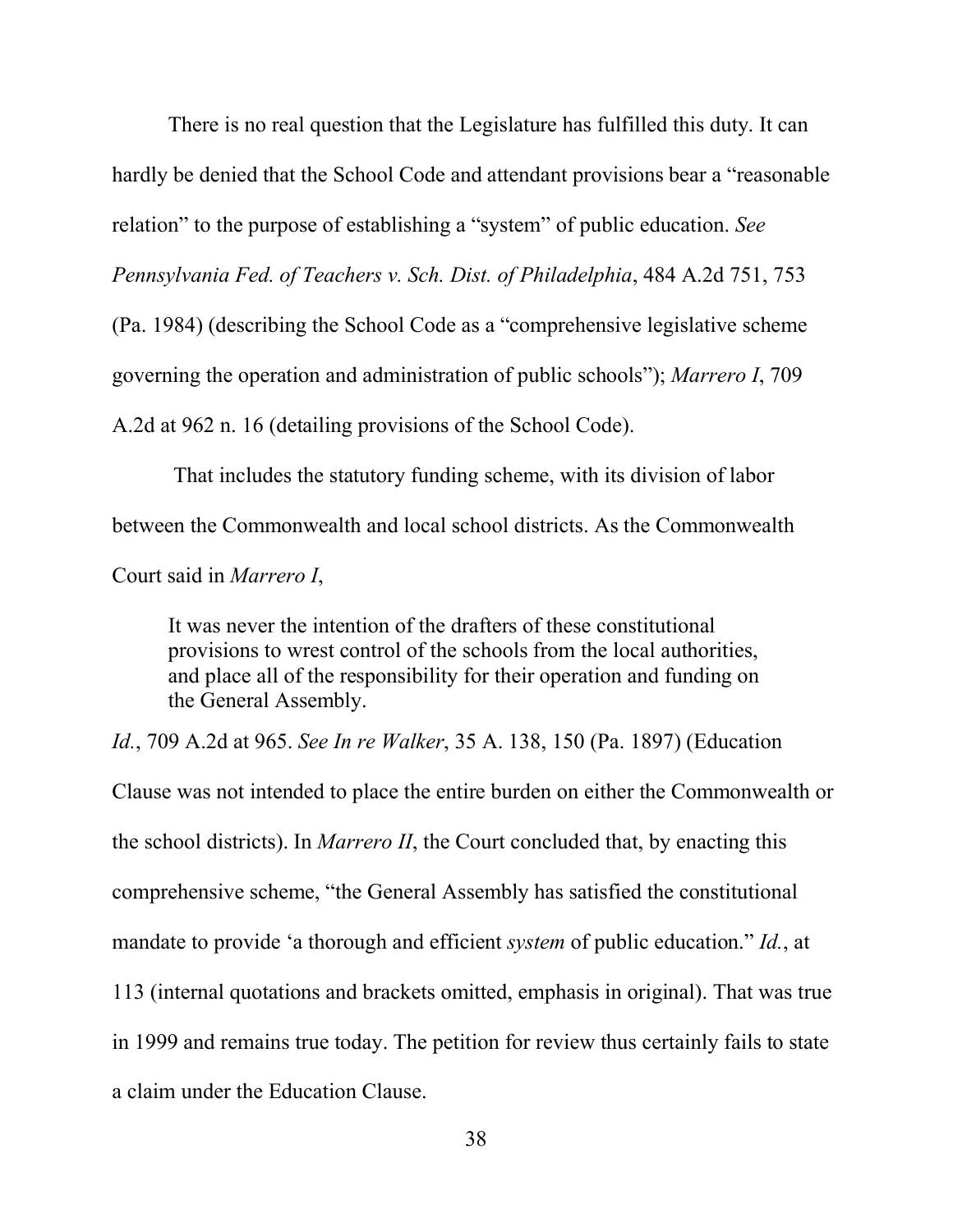Just as with justiciability, the school districts' attempt to re-package their claim in equal protection trappings adds nothing to it. The school districts, citing *Danson*, properly concede that the Constitution does not require uniformity in either funding or services across school districts; Br. for Appellants at 20; and as we have already discussed, the framers expressly chose not to require either one. Given this, it cannot seriously be disputed that the Legislature's funding scheme – which is specifically designed to smooth out but not eliminate these local variations – is, at the very least, rationally related to the twin goals of funding the educational system while maintaining a degree of local control. *See, e.g., Martinez v. Bynum*, 461 U.S. 321, 329 (1983) (recognizing local control over schools as legitimate state interest); *King v. Iowa*, 818 N.W.2d 1, 29 (Iowa 2012) (same); *Lujan v. Colorado State Bd. of Ed.*, 649 P.2d 1005, 1022-1023 (Col. 1982) (same).

## **III. The Relief Sought By The School Districts Is Barred By Sovereign Immunity And The Separation Of Powers.**

#### **A. Petitioners' demand for a mandatory injunction is barred by sovereign immunity.**

The Commonwealth, its agencies, and its officials and employees acting within the scope of their duties are, as a general matter, immune from suit. *See* 1 Pa.C.S. § 2310 (Commonwealth, officials and employees immune from suit except as the Legislature waives immunity). While this rule does permit some actions that seek equitable relief, this action is not one of them.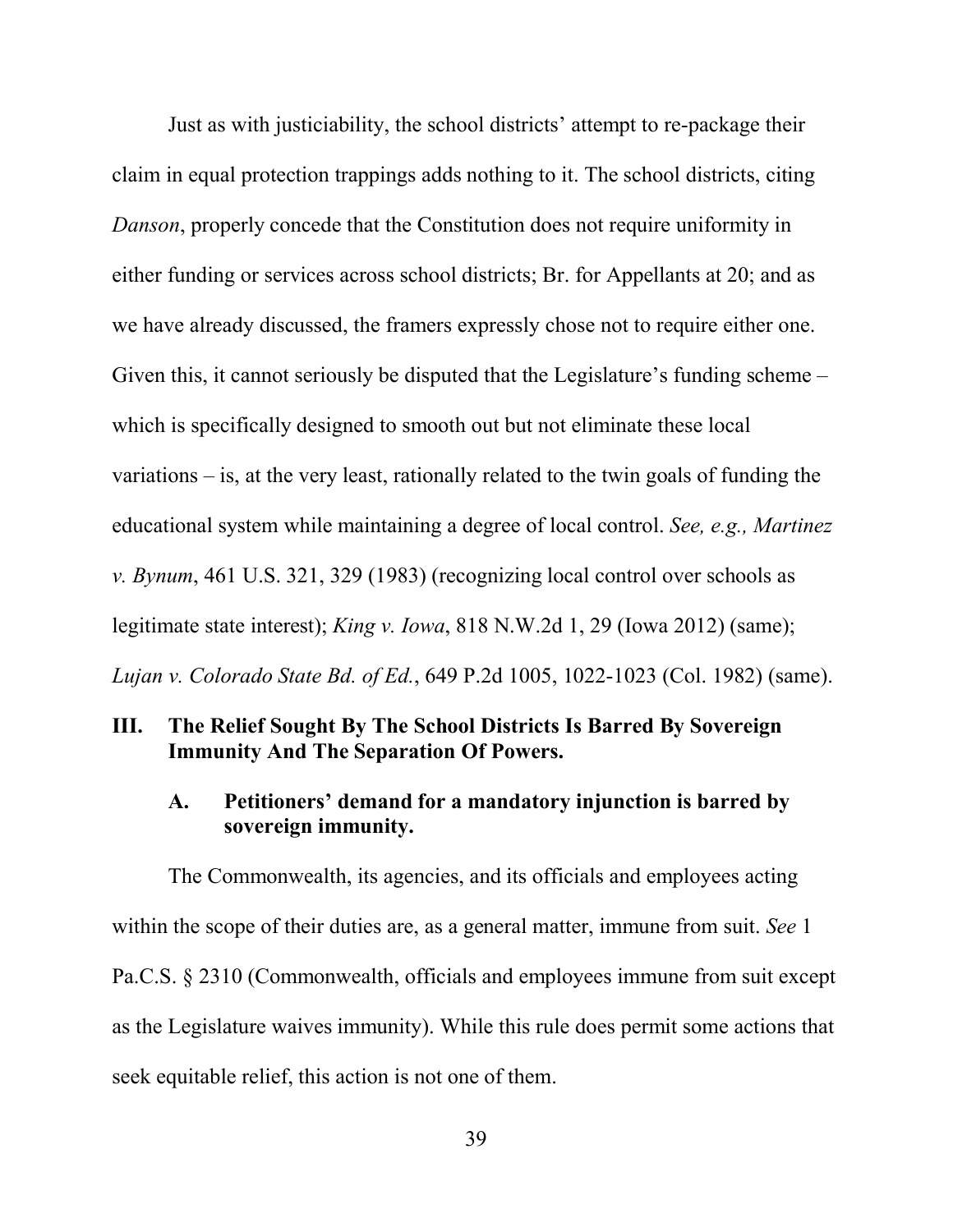As the Court repeatedly has held, "the distinction is clear" between those equitable actions that are permitted and those that are not: "suits which seek simply to *restrain state officials* … are not within the rule of immunity"; but [s]uits which seek to *compel affirmative action on the part of state officials* … are within the rule." *Fawber v. Cohen*, 532 A.2d 429, 433-434 (1987), *quoting Philadelphia Life Ins. Co. v. Comm.*, 190 A.2d 111, 114 (1963) (emphases in original). Accordingly, Commonwealth Court consistently has rejected claims that sought to compel state officials to perform their duties in a particular way.<sup>18</sup> *See, e.g., Finn v. Rendell*, 990 A.2d 100, 105 (Pa. Cmwlth. 2010)(demand that funds be provided to pay reimburse county for district attorney's salary); *Swift v. Dept. of Transportation*, 937 A.2d 1162, 1168 (Pa. Cmwlth. 2007) (demand that PennDOT restore waterway to earlier condition); *Chiro-Med Review Co. v. Bur. of Workers' Compensation*, 908 A.2d 980, 986 (Pa. Cmwlth. 2006) (demand that appellant be assigned additional utilization reviews); *Stackhouse v. Pennsylvania State Police*, 892 A.2d 54, 61-62 (Pa. Cmwlth. 2006) (demand that State Police adopt specified policies).

<sup>&</sup>lt;sup>18</sup> Of course, an action in mandamus will lie to compel the performance of a *ministerial* duty, *see, e.g., Fagan v. Smith*, 41 A.3d 812, 818 (Pa. 2012). Petitioners have not sought mandamus relief, and there are no allegations in the petition for review that would support such a request.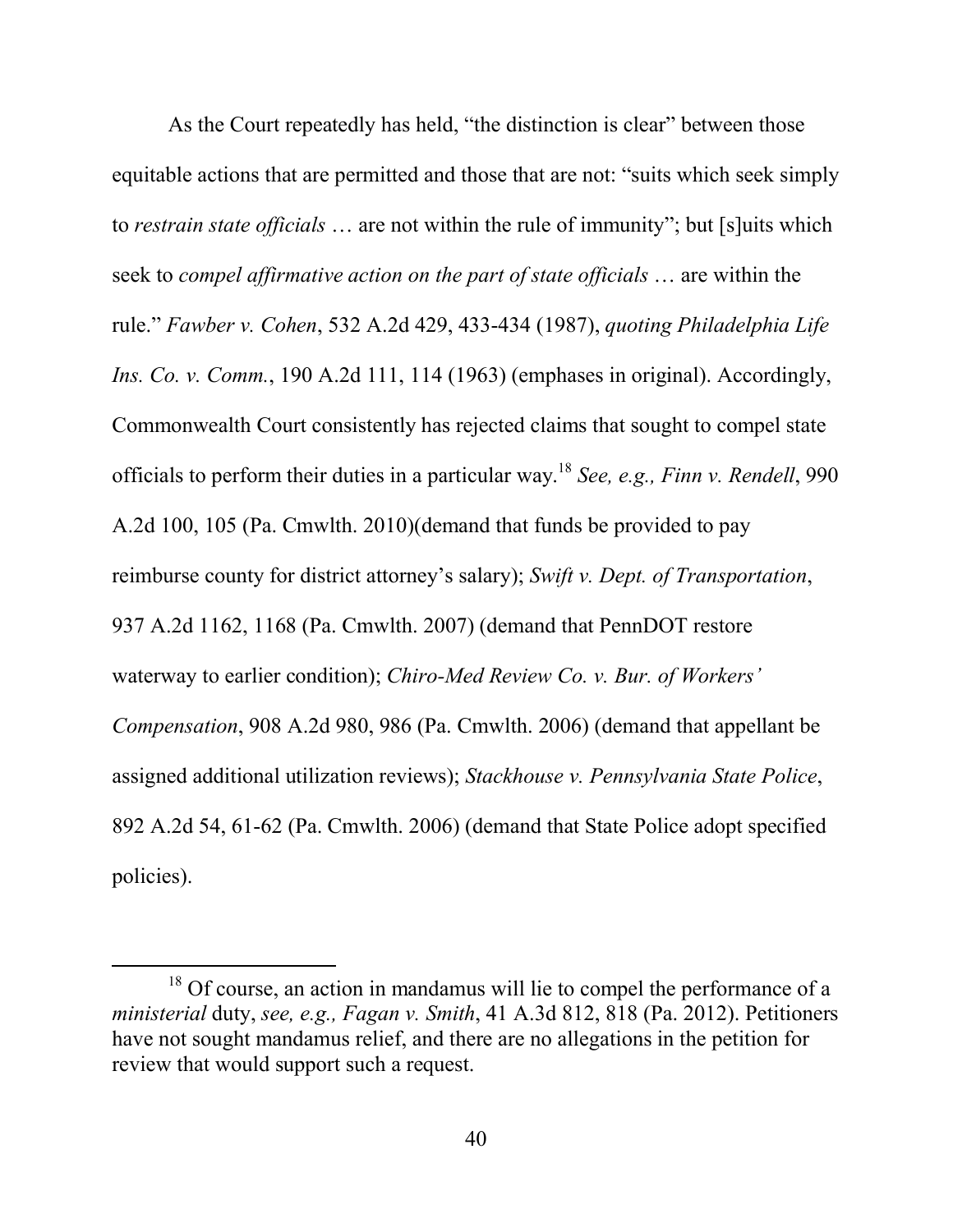Here, it is perfectly clear that the school districts seek an order, not restraining illegal actions, but compelling the appellees to enact the statutes, appropriate the money, adopt the polices, and generally perform their duties in the way that the school districts want. Thus, they seek an injunction "compelling Respondents to *establish, fund, and maintain*" a new system of public education, and to "*develop*" a new system of funding it. Pet. for Review, ¶¶ 320-321 (emphases added). If "establishing," "funding," "maintaining" and "developing" are not the sorts of "affirmative actions" protected by sovereign immunity, it is hard to imagine what would be.

#### **B. Petitioners' demand that the court order the legislature to enact specified legislation is barred by the separation of powers.**

Finally, we turn to the school districts' extraordinary demand that the Court should order the General Assembly to enact specified legislation, appropriate additional funds, and distribute those funds in accordance with the directives that they propose the Court should issue; and further, that the Court should supervise these activities until the Legislature carries them out to the school districts' satisfaction.

Court orders of that kind obviously trespass on the core functions reserved to the Legislature, and the courts have generally rejected such invitations on sovereign immunity and separation-of-powers grounds. *See Pennsylvania Environmental Defense Fund v. Comm.*, 108 A.3d 140, 161-166 (Pa. Cmwlth.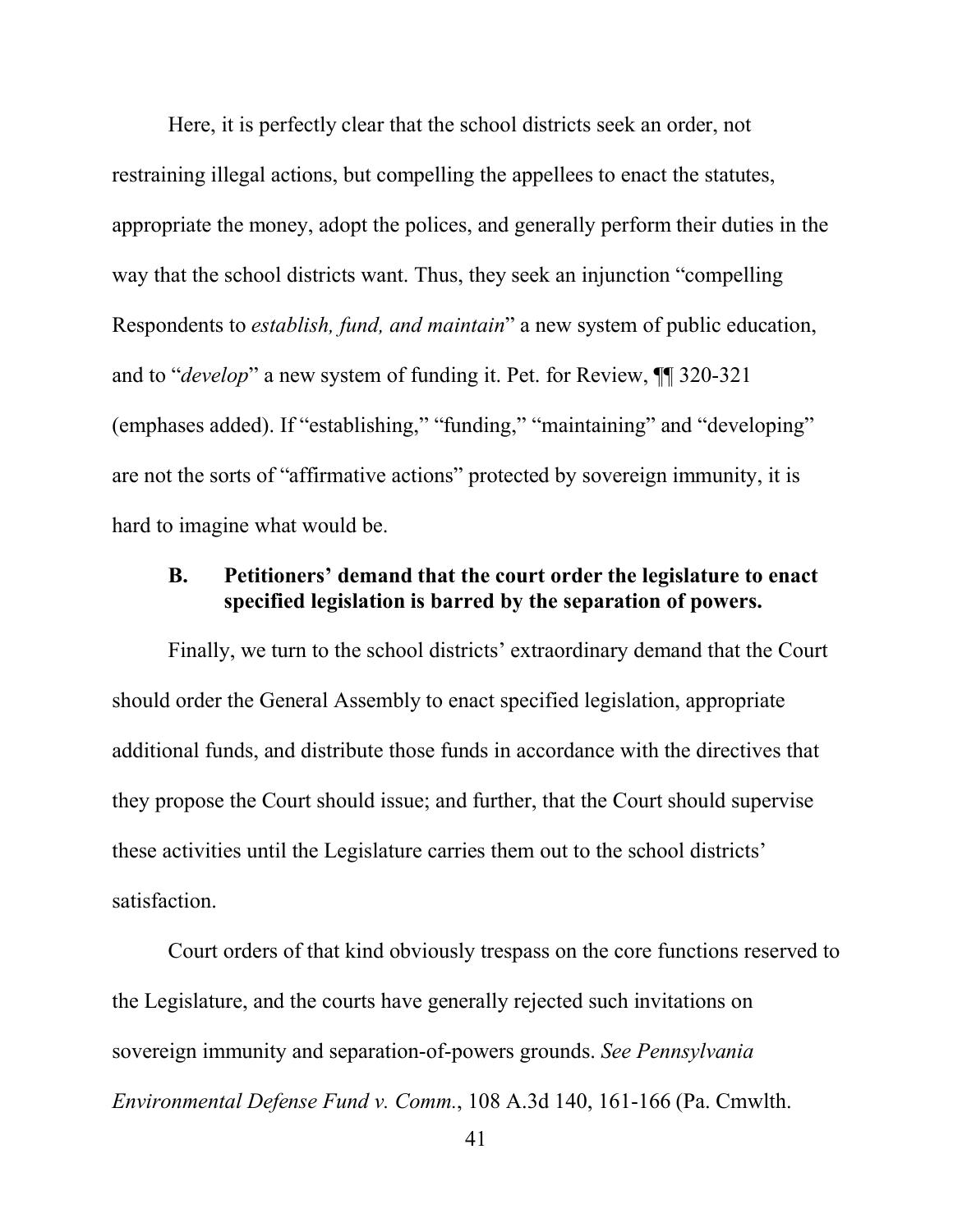2015) ("*PEDF*") (collecting cases), *appeal pending*, No. 10 MAP 2015. Indeed, the courts have entertained such actions only where it was thought necessary to secure the functioning of the judiciary itself, as an independent and co-equal branch of the Commonwealth government. *PEDF*, at 163-164, *citing, inter alia, Comm. ex rel. Carroll v. Tate*, 274 A.2d 193 (Pa.1971) *and County of Allegheny v. Comm.*, 534 A.2d 760 (Pa.1987). Even then, the courts have exercised restraint, preferring to proceed by way of "inter-branch cooperation" rather than compulsion. *Pennsylvania State Ass'n of Cnty. Comm'rs v. Comm.*, 52 A.3d 1213, 1232–33 (Pa. 2012).

This case obviously presents no comparable threat to the independence or functioning of the judiciary – to the contrary, the relief the school districts seek would represent a judicial assault on the independence of the Legislature – and for this reason also the petition for review should be dismissed.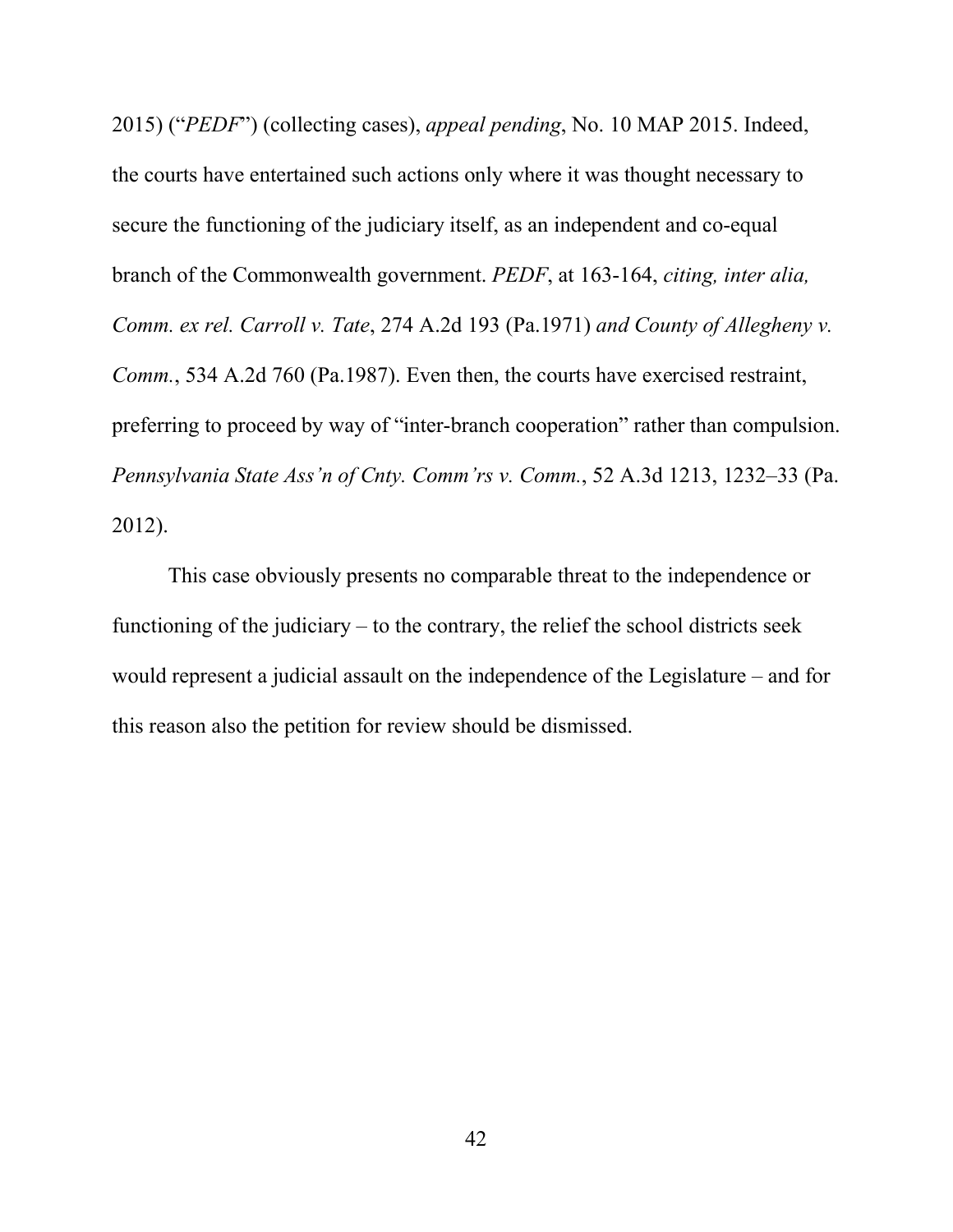## **CONCLUSION**

The Court should affirm the judgment of the Commonwealth Court.

Respectfully submitted,

BRUCE R. BEEMER First Deputy Attorney General

By: <u>/s/\_John G. Knorr, III</u>

JOHN G. KNORR, III Chief Deputy Attorney General Chief, Appellate Litigation Section

LUCY FRITZ Deputy Attorney General

Office of Attorney General 15th Floor, Strawberry Square Harrisburg, PA 17120 Phone: (717) 787-1144 FAX: (717) 772-4526

Date: November 5, 2015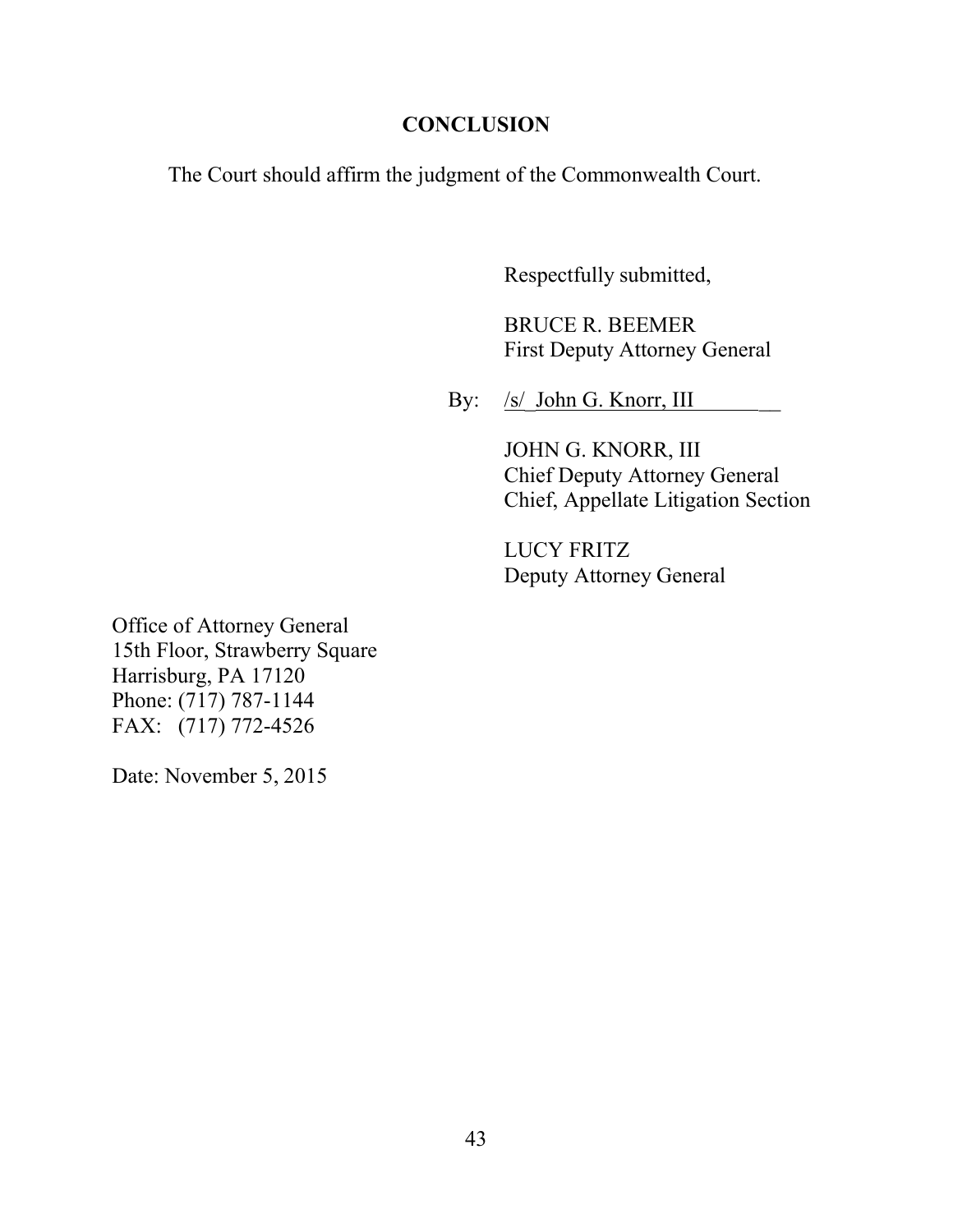## **CERTIFICATE OF COMPLIANCE**

I hereby certify that this brief contains 9,000 words within the meaning of Pa. R. App. Proc. 2135. In making this certificate, I have relied on the word count of the word-processing system used to prepare the brief.

 $/s/$  John G. Knorr, III

John G. Knorr, III Chief Deputy Attorney General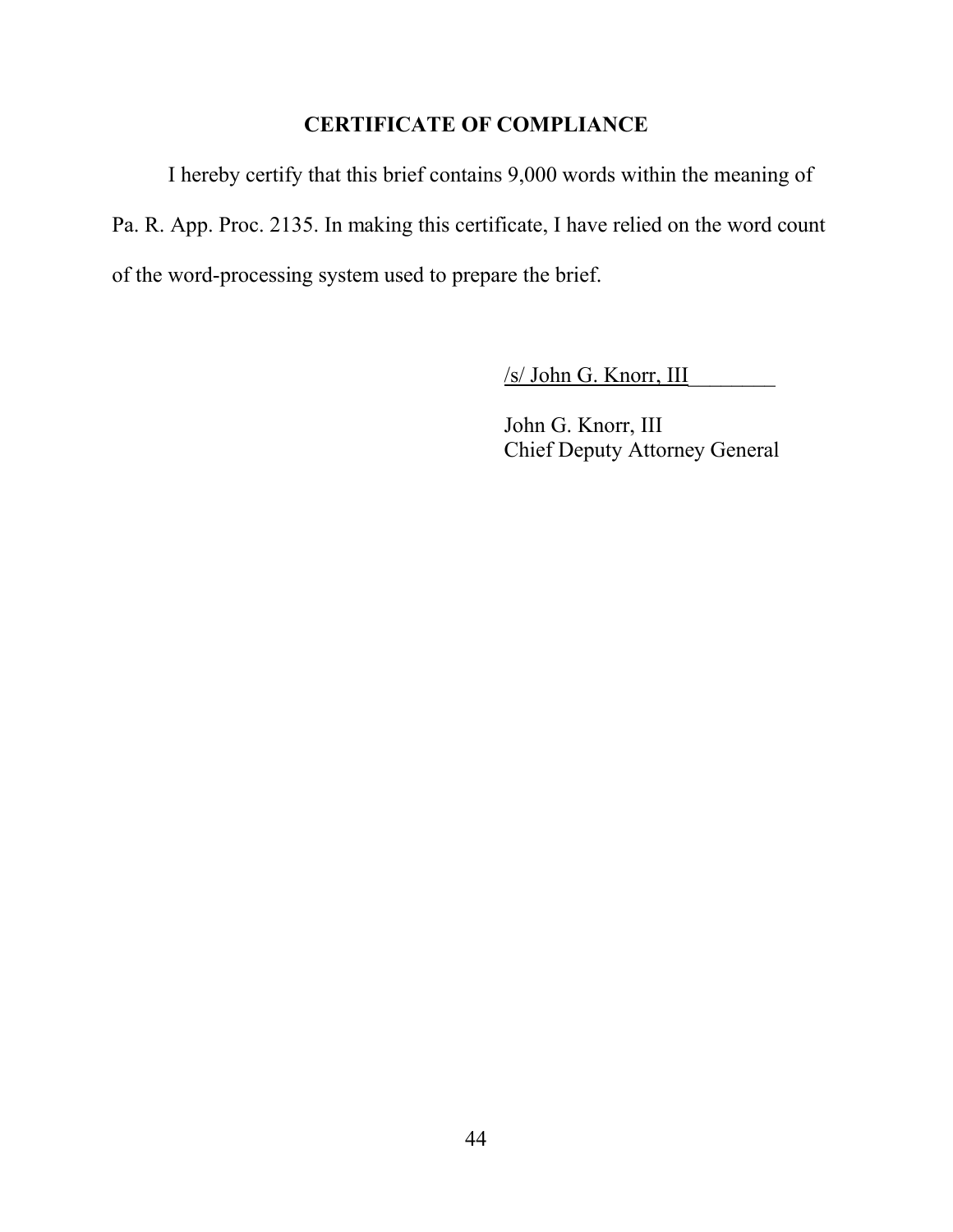# *William Penn SD, et al. v. PA. DOE, et al.* **No. 46 MAP 2015**

# **APPENDIX A**

*Vergara v. State of California – Unreported Opinion*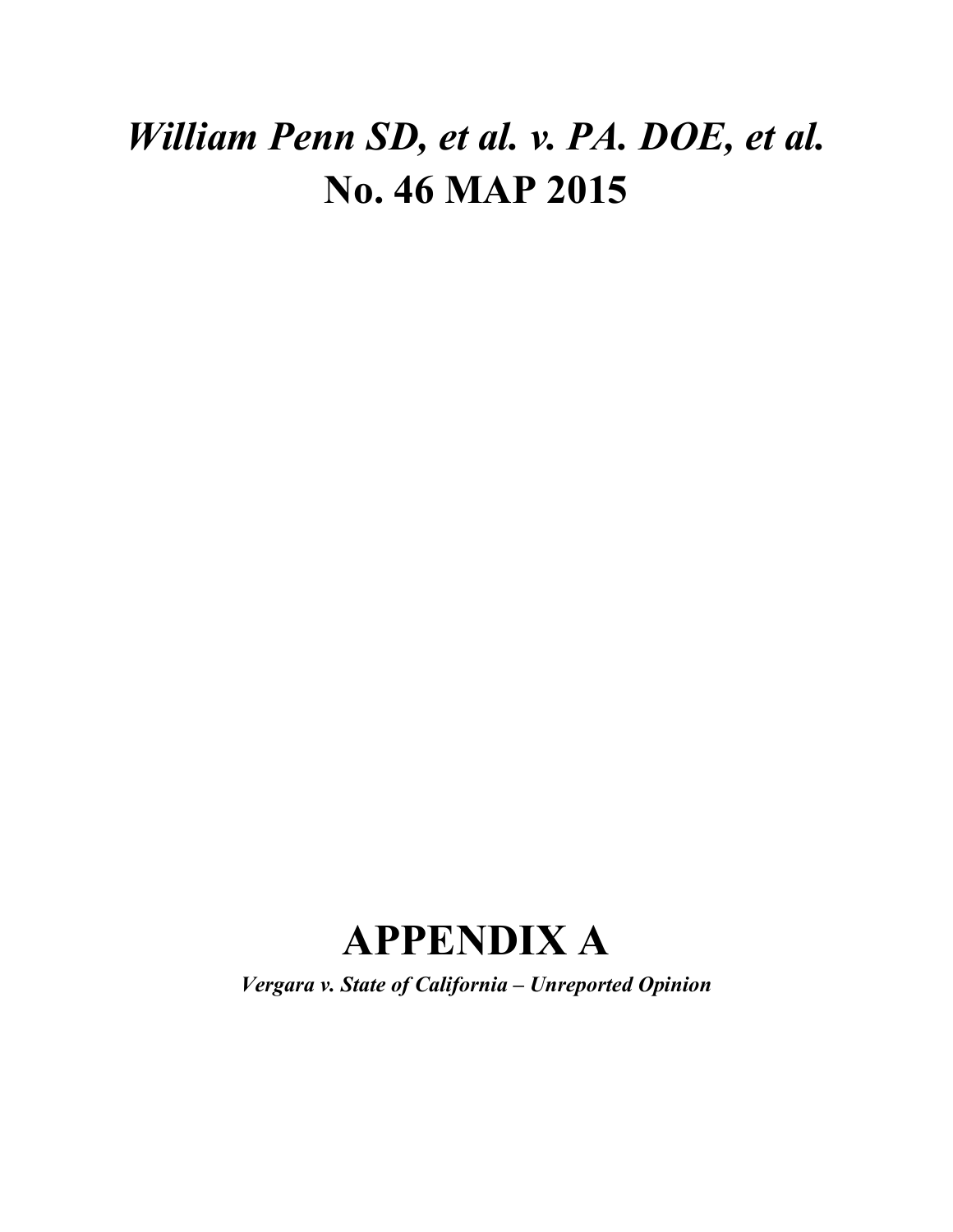|    |                                                                                                                                                                                                                                                                        |                                           | Superior Court of California<br>County of Los Angbles |
|----|------------------------------------------------------------------------------------------------------------------------------------------------------------------------------------------------------------------------------------------------------------------------|-------------------------------------------|-------------------------------------------------------|
| 1  |                                                                                                                                                                                                                                                                        |                                           | JAUG 272014                                           |
| 2  |                                                                                                                                                                                                                                                                        | SUPERIOR COURT OF THE STATE OF CALIFORNIA | Sherri A Sarter, Executive Dificer/Cler               |
| 3  |                                                                                                                                                                                                                                                                        | COUNTY OF LOS ANGELES                     |                                                       |
| 4  |                                                                                                                                                                                                                                                                        |                                           |                                                       |
| 5  | BEATRIZ VERGARA, a minor, by Alicia (b) Case No.: BC484642<br>Martinez, as her guardian ad litem, et)                                                                                                                                                                  |                                           |                                                       |
| 6  | a1,<br>Plaintiffs,                                                                                                                                                                                                                                                     | JUDGMENT                                  |                                                       |
| 7  | vs.                                                                                                                                                                                                                                                                    |                                           |                                                       |
| 8  | STATE OF CALIFORNIA, et al,                                                                                                                                                                                                                                            | Dept. 58                                  |                                                       |
| 9  | Defendants                                                                                                                                                                                                                                                             | Judge Rolf M. Treu                        |                                                       |
| 10 | CALIFORNIA TEACHERS ASSOCIATION, et                                                                                                                                                                                                                                    |                                           |                                                       |
| 11 | a1,                                                                                                                                                                                                                                                                    |                                           |                                                       |
| 12 | Intervenors                                                                                                                                                                                                                                                            |                                           |                                                       |
| 13 |                                                                                                                                                                                                                                                                        |                                           |                                                       |
| 14 | Sixty years ago, in Brown v. Board of Education (1954) 347 U.S. 483,                                                                                                                                                                                                   |                                           |                                                       |
| 15 | United States Supreme Court held that public<br>the                                                                                                                                                                                                                    |                                           | education facilities                                  |
| 16 | separated by race were inherently unequal, and that students subjected to                                                                                                                                                                                              |                                           |                                                       |
| 17 | such conditions were denied the equal protection of the laws under the 14 <sup>th</sup>                                                                                                                                                                                |                                           |                                                       |
| 18 | Amendment to the United States Constitution. In coming to its conclusion,                                                                                                                                                                                              |                                           |                                                       |
| 19 | the Court significantly noted:                                                                                                                                                                                                                                         |                                           |                                                       |
| 20 | Today, education is perhaps the most important function of state                                                                                                                                                                                                       |                                           |                                                       |
| 21 | and local governments. Compulsory school attendance laws and the<br>great expenditures for education both demonstrate our recognition                                                                                                                                  |                                           |                                                       |
| 22 | of the importance of education to our democratic society. It is                                                                                                                                                                                                        |                                           |                                                       |
| 23 | in the performance of our<br>required<br>most<br>basic<br>public<br>responsibilities, even service in the armed forces. It is the<br>very foundation of good citizenship.<br>Today it is a principal<br>instrument in awakening the child to cultural<br>values,<br>in |                                           |                                                       |
|    |                                                                                                                                                                                                                                                                        |                                           |                                                       |
| 24 | preparing him for later professional training, and in helping him<br>to adjust normally to his environment.                                                                                                                                                            |                                           | In these days, it is                                  |
| 25 | doubtful than any child may reasonably be expected to succeed in<br>life if he is denied the opportunity of an education.                                                                                                                                              |                                           | Such an                                               |
| 26 | opportunity, where the state has undertaken to provide it, is a<br>right which must be made available to all on equal terms.                                                                                                                                           |                                           |                                                       |
| 27 | Id. at 493 (Emphasis added).                                                                                                                                                                                                                                           |                                           |                                                       |
| 28 |                                                                                                                                                                                                                                                                        |                                           |                                                       |
|    |                                                                                                                                                                                                                                                                        |                                           |                                                       |

TENTATIVE DECISION - 1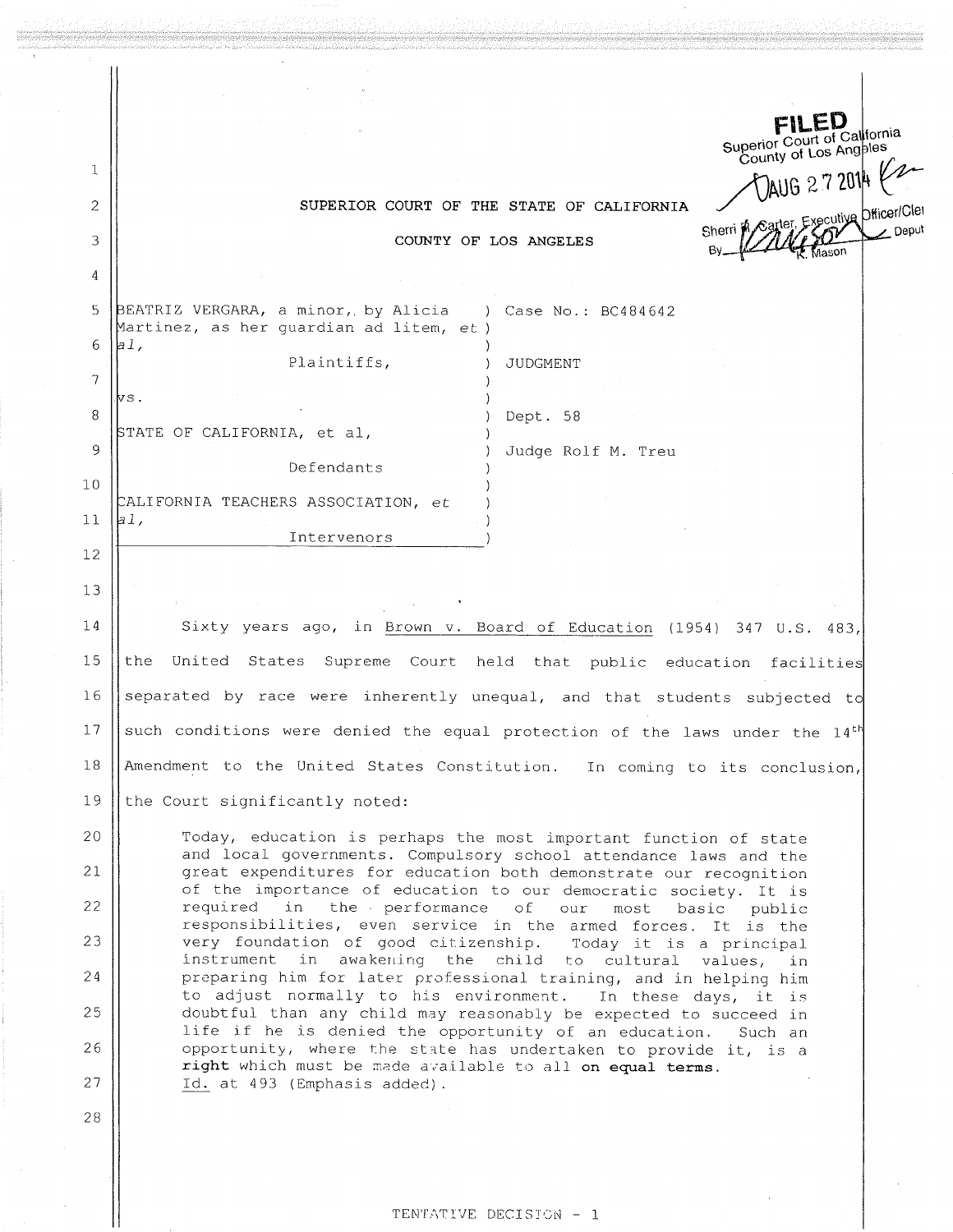In Serrano v. Priest (1971) 5 Cal.3d 584 (hereinafter Serrano I) and  $\mathbf{1}$ Serrano v. Priest (1976) 18 Cal.3d 728 (hereinafter Serrano II),  $\overline{2}$ the California Supreme Court held education to be a "fundamental interest" and 3 found the then-existing school financing system to be a violation of the  $\overline{4}$ equal protection clause of the California Constitution, holding that: 5 Under  $\epsilon$ the strict standard applied in such (suspect) classifications or fundamental interests) cases, the state bears  $\overline{\phantom{a}}$ the burden of establishing not only that it has a compelling interest which justifies the law but that the distinctions drawn 8 by the law are necessary to further its purpose. Serrano II, at 761 (quoting Serrano I, at 597 (Original 9 emphasis)).  $10$ In Butt v. State of California (1992) 4 Cal.4th 668, the California  $11$ Supreme Court held that a school district's six-week-premature closing of 12 schools due to revenue shortfall deprived the affected students of their 13 fundamental right to basic equality in public education, noting: 14 It therefore well appears settled that the California Constitution makes public 15 education uniquely a fundamental concern of the State and prohibits maintenance and operation of the public school system in a way which denies basic educational 16 equality to the students of particular districts. The State itself bears the ultimate authority and responsibility to ensure  $17$ that its district-based system of common schools provides basic  $1\,8$ equality of educational opportunity. Id. at 685 (Emphasis added). 19 What Brown, Serrano I and II, and Butt held was that unconstitutional 20 and policies would not laws be permitted to compromise student's  $\mathsf{a}$  $21$ fundamental right to equality of the educational experience. Proscribed 22 were: 1) Brown: racially based segregation of schools; 2) Serrano I and II: 23 funding disparity; and 3) Butt: school term length disparity. While these 24 cases addressed the issue of a lack of equality of educational opportunity 25 based on the discrete facts raised therein, here this Court is directly faced 26 with issues that compel it to apply these constitutional principles to the 27 quality of the educational experience. 28

#### TENTATIVE DECISION - 2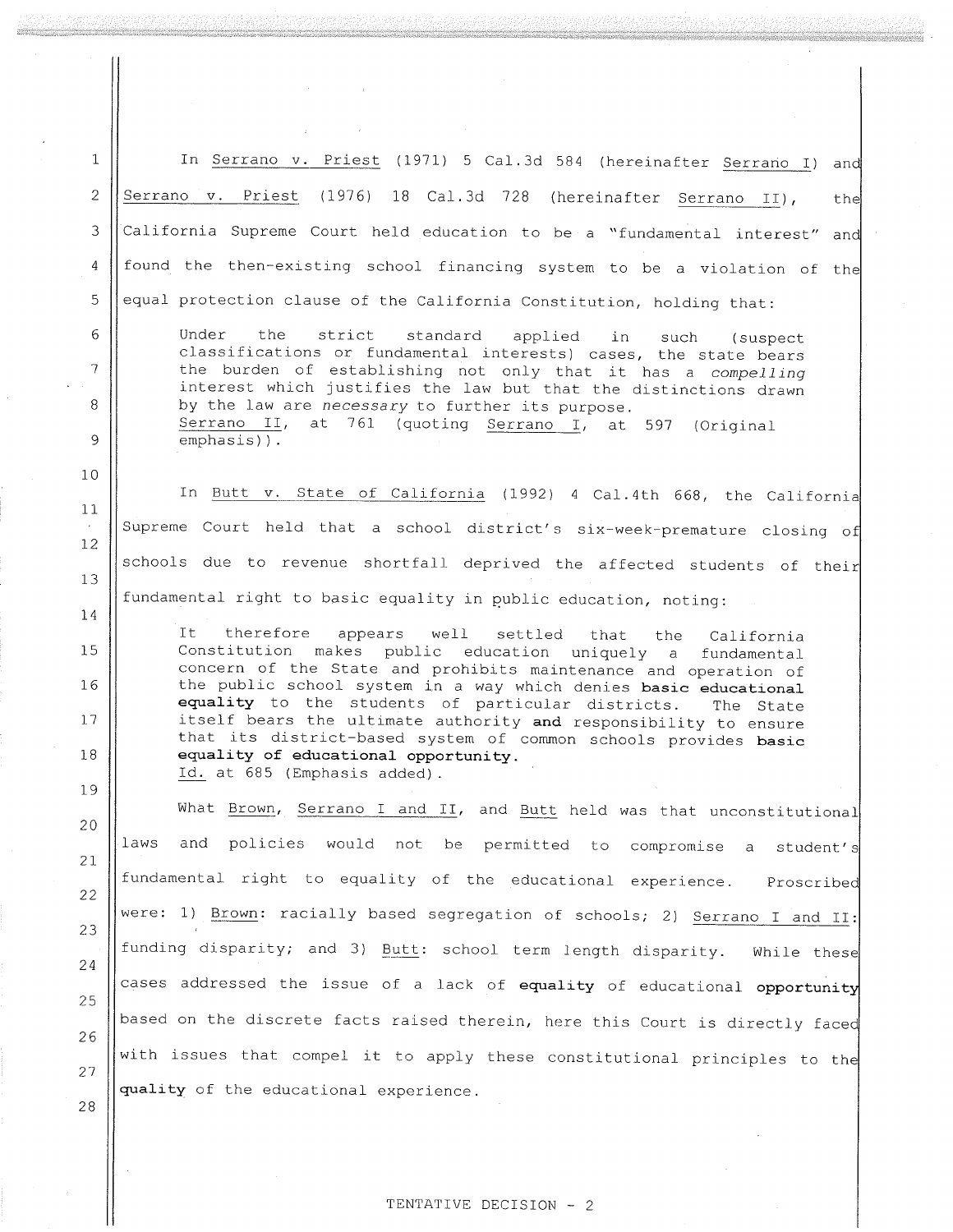$\overline{c}$ Plaintiffs are nine California public school students who, through 3 their respective guardians ad litem, challenge five statutes of the claiming said statutes violate the  $\overline{a}$ California Education Code, equal protection clause of the California Constitution. The allegedly offending  $\mathfrak{s}$  $\overline{6}$ statutes  $are: 44929.21(b)$  ("Permanent" Employment Statute"); 44934, 44938(b)(1) and (2) and 44944 (collectively "Dismissal Statutes"); and 44955  $\overline{7}$ 8 ("Last-In-First Out (LIFO)"). Collectively, these statutes will be referred 9 to as the "Challenged Statutes".

Plaintiffs claim that the Challenged Statutes result in grossly  $11$ ineffective teachers obtaining and retaining permanent employment, and that 12 13 these teachers are disproportionately situated in schools serving predominately low-income and minority students. Plaintiffs' equal protection 14 claims assert that the Challenged Statutes violate their fundamental rights 15 to equality of education by adversely affecting the quality of the education 16  $17$ they are afforded by the state.

This Court is asked to directly assess how the Challenged Statutes 19 affect the educational experience. It must decide whether the Challenged 20 21 Statutes cause the potential and/or unreasonable exposure of grossly ineffective teachers to all California students in general and to minority 22 and/or low income students in particular, in violation of the equal 23 24 protection clause of the California Constitution.

25

28

18

 $\mathbf{1}$ 

 $10$ 

This Court finds that Plaintiffs have met their burden of proof on all 26 27 issues presented.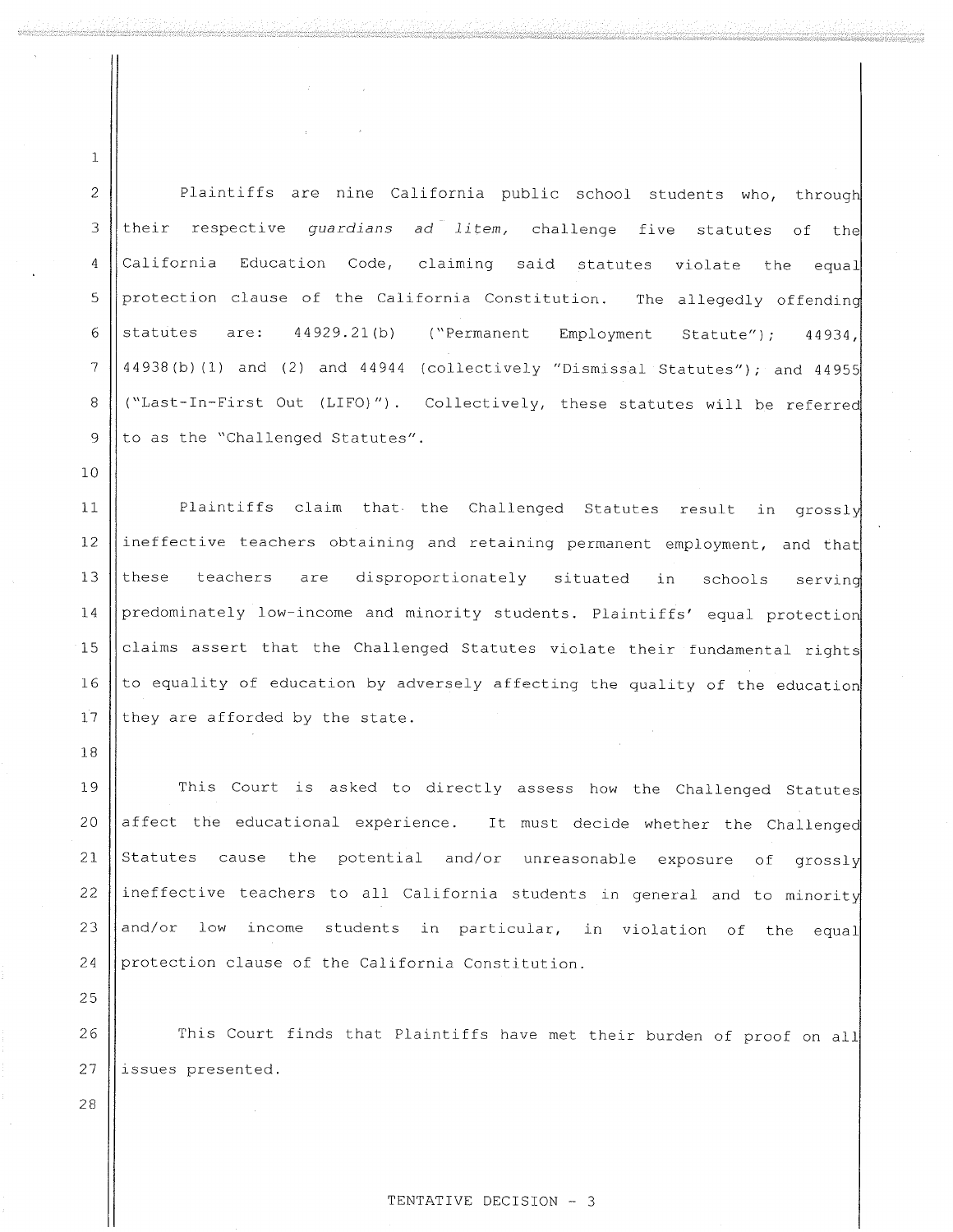#### PROCEDURAL HISTORY

3 This action was filed on May 14, 2012; on August 15, 2012, the currently operative First Amended Complaint for Declaratory and Injunctive  $\overline{A}$ Relief was filed against defendants 1) State of California; 2) Edmund G. 5 Brown, Jr., in his official capacity as Governor of California; 3) Tom  $6\phantom{1}6$  $\overline{\mathcal{I}}$ Torkalson, in his official capacity as State Superintendent of Publid Instruction; 4) California Department of Education; 5) State Board of Education 8  $(1-5$  hereinafter are collectively referred to as "State Defendants"); 6) Los 9 Angeles Unified School District (LAUSD); 7)Oakland Unified School District  $10$ (OUSD); and 8) Alum Rock Union School District (ARUSD).  $11$ 

On November 9, 2012, this Court, through written opinion, overruled 13 demurrers filed by State Defendants and ARUSD. Thereupon, it indicated that 14 controlling questions of law involving substantial grounds for difference of 15 opinion existed and that appellate resolution may materially advance 16 conclusion of litigation, pursuant to California Code of Civil Procedure 17 166.1, thus inviting appellate review of its rulings on the demurrers. 18 On December 10, 2012, Defendants filed a petition for writ of mandate with the 19 Court of Appeal, which issued a stay of all proceedings in this Court on 20 December 18. On January 29, 2013, the Court of Appeal denied the relief  $21$ requested by Defendants, returning the matter to this Court for further 22 proceedings. 23

24

 $1\,$ 

 $\overline{c}$ 

 $12$ 

On May 2, 2013, this Court, recognizing the legitimate and immediate 25 interests in this litigation of the California Teachers Association and the 26 California Federation of Teachers (collectively "Intervenors"), granted their 27 respective motions to intervene, thereby allowing them to become fully vested 28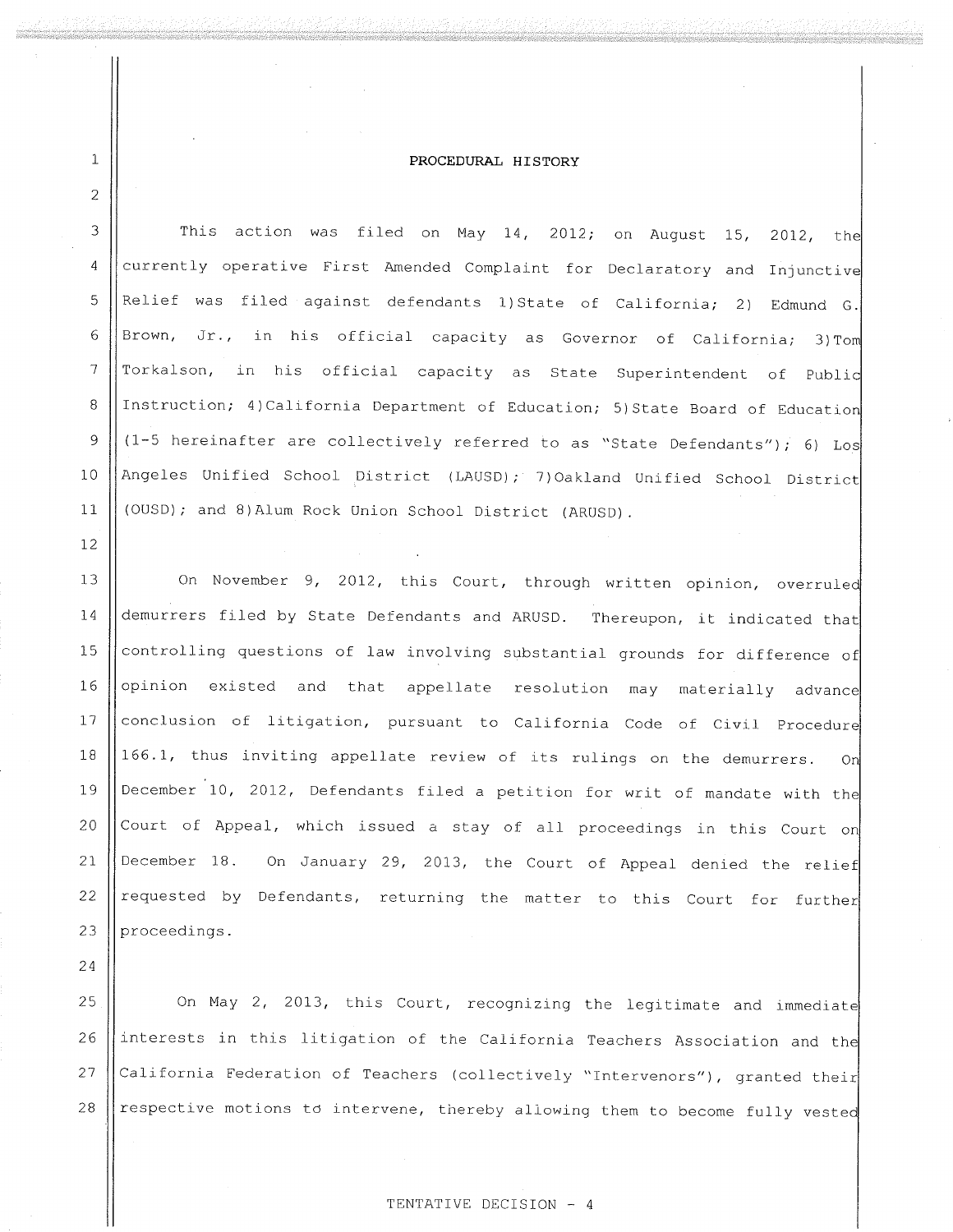parties herein and allowing the presentation of the legal positions of the widest-possible range of interested parties.

legal positions intentionally. 4 (This Court stresses It is not unmindful of the current intense political debate over issues of education. 5 However, its duty and function as dictated by the Constitution of the United 6 States, the Constitution of the State of California and the Common Law, is to 7 avoid considering the political aspects of the case and focus only on the 8 9 legal ones. That this Court's decision will and should result in political discourse is beyond question but such consequence cannot and does not detract from its obligation to consider only the evidence and law in making its  $11$  $12$ decision.

13

 $17$ 

18

19

20

21

25

26

27

28

 $10$ 

 $1\,$ 

 $\overline{2}$ 

3

It is also not this Court's function to consider the wisdom of the 14 Challenged Statutes. As the Supreme Court of California stated in In re 15 16 Marriage Cases (2008) 43 Cal.4th 757 at 780:

It is also important to understand at the outset that our task in this proceeding is not to decide whether we believe, as a matter of policy, that the officially recognized relationship of a samesex couple should be designated a marriage rather than a domestic partnership (or some other term), but instead only to determine whether the difference in the official names of the relationships violates the California Constitution. (Original emphasis).

While judges of this country and state do not leave their personal 22 opinions at the courthouse door every morning, it is incumbent upon them not 23 to let such opinions color their view of the cases before them that day. The 24 Supreme Court goes on:

Whatever our views as individuals with regard to this question as a matter of policy, we recognize as judges and as a court our responsibility to limit our consideration of the question to a determination of the constitutional validity of the current legislative provisions. In re Marriage Cases, at 780.)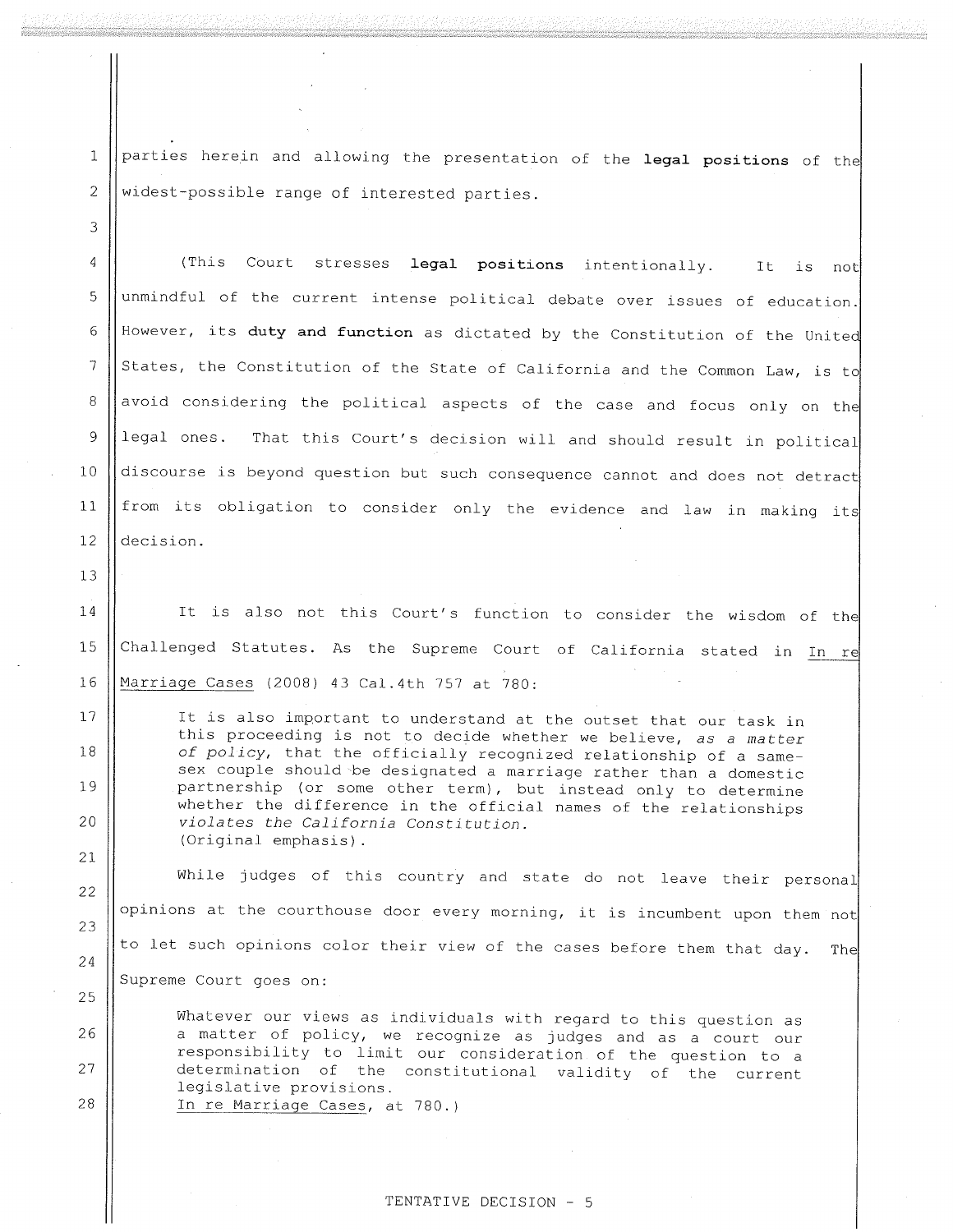$\mathbf 1$  $\overline{c}$ 

3

 $\overline{4}$ 

Plaintiffs voluntarily dismissed with prejudice: 1) ARUSD on September 13, 2013; 2) LAUSD on September 18; and 3) OUSD on December 23.

On December 13, 2013, by written opinion, this Court denied State 5 Defendants'/Intervenors' motions for Summary Judgment/Summary Adjudication. 6 Moving parties sought reversal of this ruling from the Court of Appeal  $\overline{7}$ through petition for writ of mandate/prohibition and request for stay of 8 This relief was summarily denied by the Court of Appeal on 9 proceedings. January 14, 2014, thus returning the matter to this Court for further  $10$ proceedings, including trial.  $11$ 

 $12$ 

Trial commenced January 27, 2014. Motions for judgment pursuant to CCP  $13$ 631.8 made by State Defendants/Intervenors after Plaintiffs rested were  $14$ denied March 4. The trial concluded with oral argument on March 27 and with 15 final written briefs filed on April 10, at which time the matter stood 16 17 submitted to this Court for decision.

#### **ANALYSIS**

 $21$ 

22

25

26

27

28

18

19

20

Since the Challenged Statutes are alleged to violate the California Constitution, the pertinent provisions thereof are set forth:

23 Article 1, sec. 7(a): "A person may not be deprived of life, liberty, or property without due process of law or denied equal 24 protection of the laws ... ."

Article 9, sec. 1: "A general diffusion of knowledge and intelligence being essential to the preservation of the rights and liberties of the people, the Legislature shall encourage by all suitable means the promotion of intellectual, scientific ... improvement."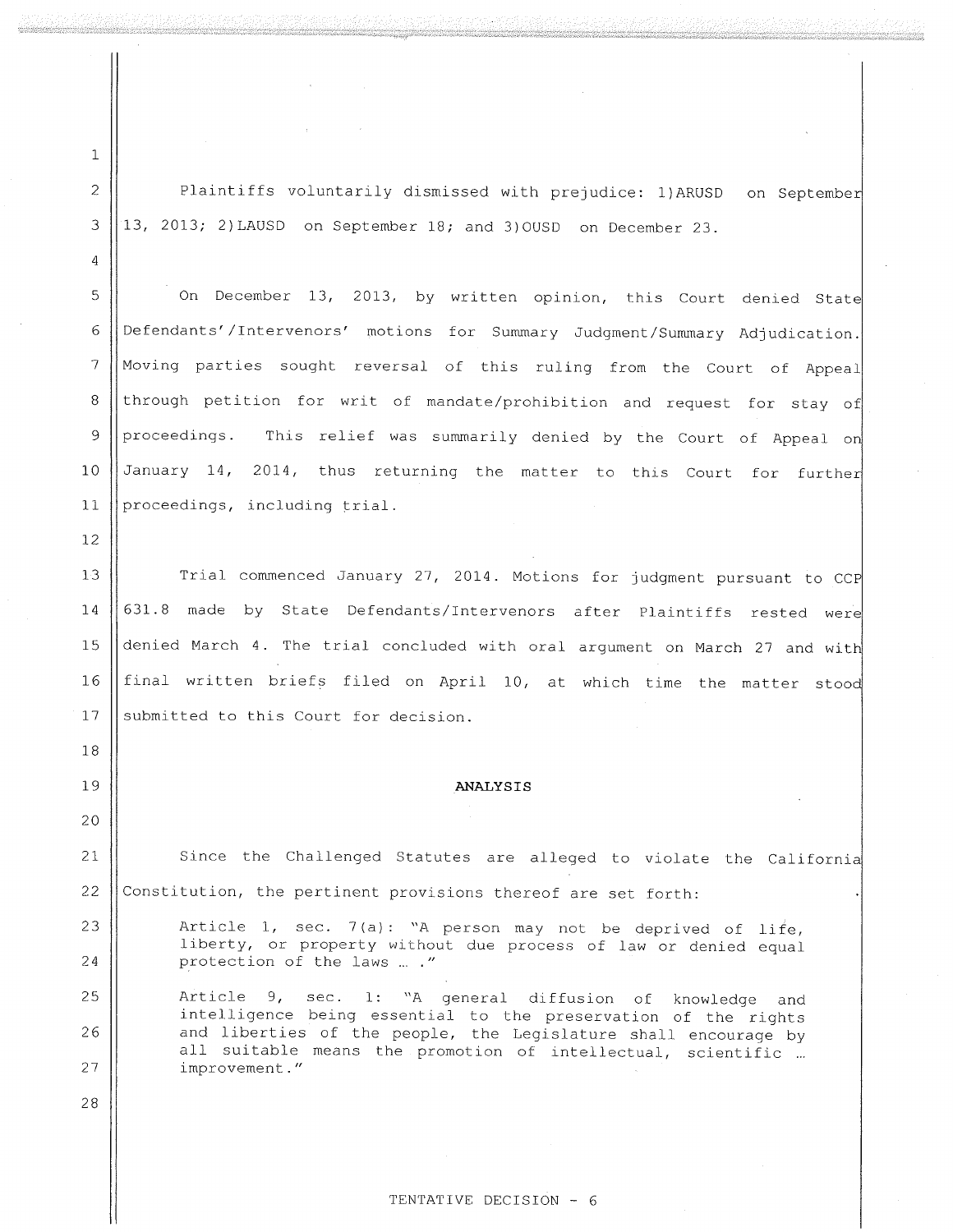Article 9, sec. 5: "The Legislature shall provide for a system of common schools by which a free school shall be kept up and supported in each district ... ."

In Serrano I and II and Butt, supra, an overarching theme is paradigmatized: the Constitution of California is the ultimate guarantor of a meaningful, basically equal educational opportunity being afforded to the students of this state.

State Defendants' exhibit 1005, "California Standards for the Teaching Profession" (CSTP) (2009) in its opening sentence declares: "A growing body of research confirms that the quality of teaching is what matters most for the students' development and learning in schools." (Emphasis added).

13 All sides to this litigation agree that competent teachers are a critical, if not the most important, component of success of a child's in-14 school educational experience. All sides also agree that grossly ineffective 15 teachers substantially undermine the ability of that child to succeed in 16  $17$ school.

19 Evidence has been elicited in this trial of the specific effect of grossly ineffective teachers on students. The evidence is compelling. 20 21 Indeed, it shocks the conscience. Based on a massive study, Dr. Chetty 22 testified that a single year in a classroom with a grossly ineffective 23 teacher costs students \$1.4 million in lifetime earnings per classroom.  $24$ Based on a 4 year study, Dr. Kane testified that students in LAUSD who are taught by a teacher in the bottom 5% of competence lose 9.54 months of 25 26 learning in a single year compared to students with average teachers.

28

27

 $1\,$ 

 $\overline{2}$ 

3

 $\overline{4}$ 

5

6

 $\overline{7}$ 

8

9

10

 $11$ 

 $12$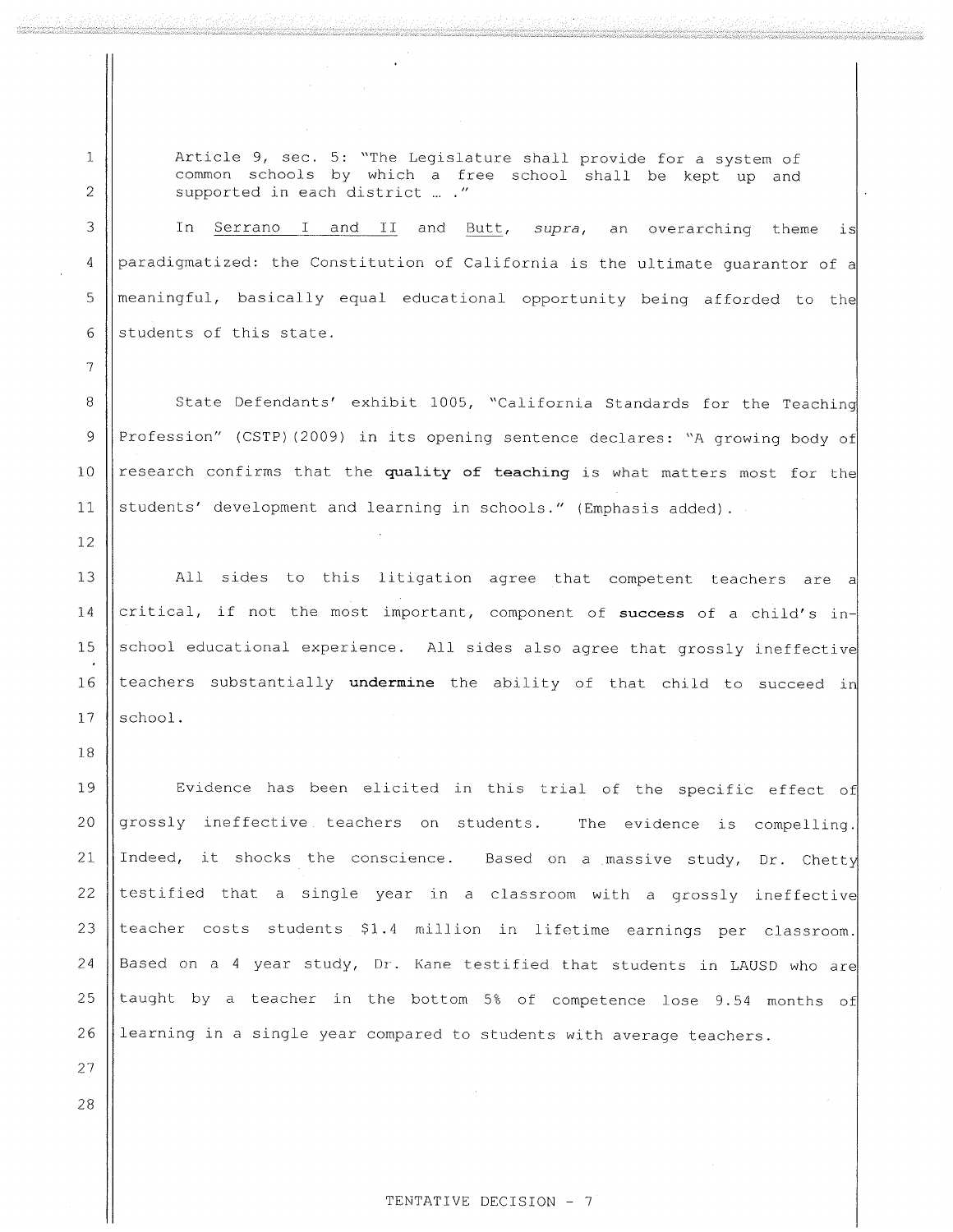There is also no dispute that there are a significant number of grossly  $\mathbf{1}$  $\overline{c}$ ineffective teachers currently active in California classrooms. Dr. Berliner, an expert called by State Defendants, testified that 1-3% of 3 teachers in California are grossly ineffective. Given that the evidence  $\overline{4}$ showed roughly 275,000 active teachers in this state, the extrapolated number 5 of grossly ineffective teachers ranges from 2,750 to 8,250. Considering the 6 effect of grossly ineffective teachers on students, as indicated above, it  $\overline{7}$ therefore cannot be gainsaid that the number of grossly ineffective teachers 8 has a direct, real, appreciable, and negative impact on a significant number 9 of California students, now and well into the future for as long as said  $10$ teachers hold their positions.  $11$ 

 $13$ Within the framework of the issues presented, this Court must now determine what test is to be applied in its analysis. It finds that based on  $14$ the criteria set in Serrano I and II and Butt, and on the evidence presented  $15$ at trial, Plaintiffs have proven, by a preponderance of the evidence, that 16 the Challenged Statutes impose a real and appreciable impact on students'  $17$ fundamental right to equality of education and that they impose 18 a 19 disproportionate burden on poor and minority students. Therefore the Challenged Statutes will be examined with "strict scrutiny", and State 20 Defendants/Intervenors must "bear[] the burden of establishing not only that  $21$ [the State] has a compelling interest which justifies [the Challenged 22 Statutes) but that the distinctions drawn by the law[s] are necessary to 23 further [their] purpose." Serrano I, 5 Cal.3d at 597 (Original emphasis). 24

PERMANENT EMPLOYMENT STATUTE

 $12$ 

25

26

27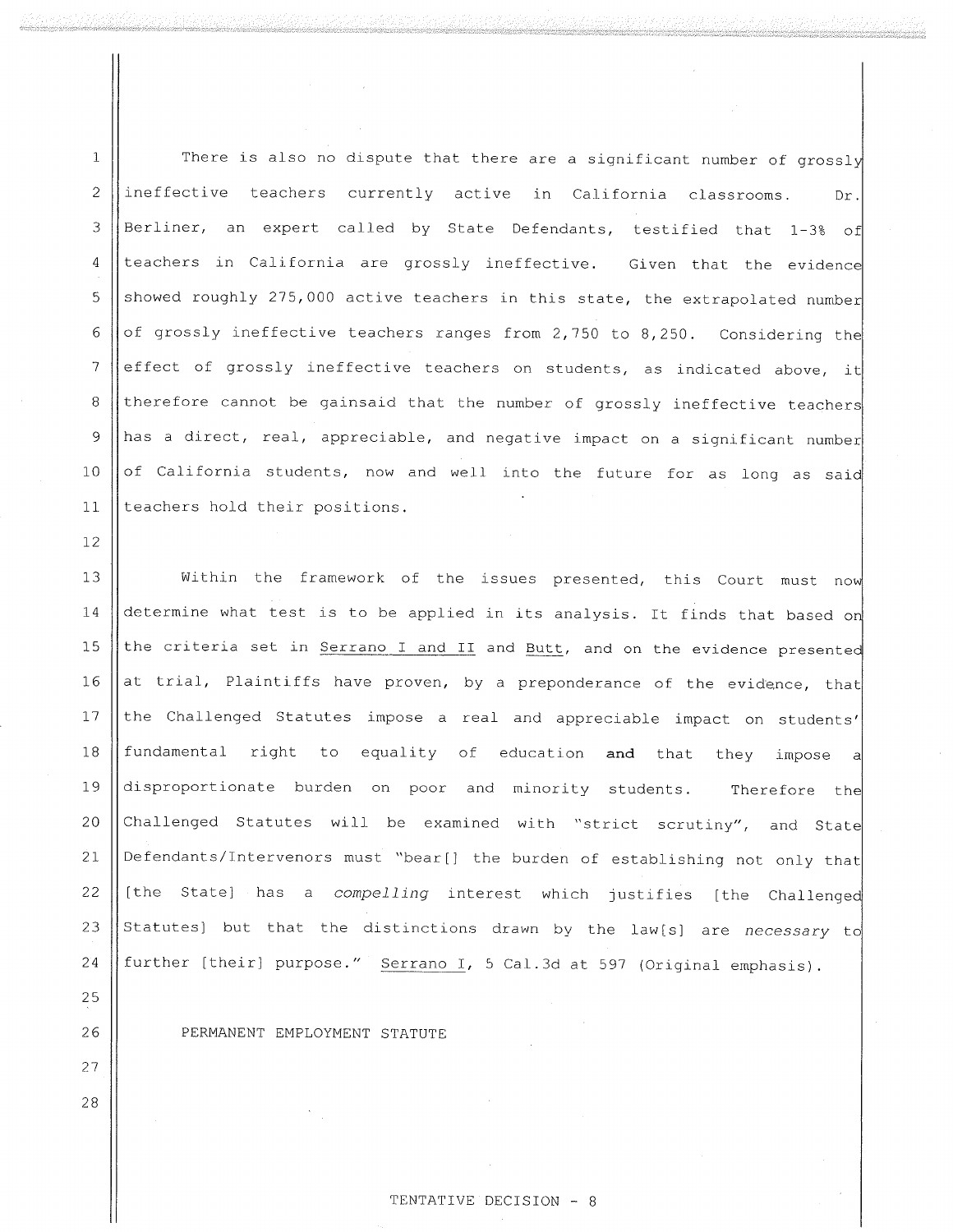The California "two year" statute is a misnomer to begin with. The  $\mathbf{1}$ evidence established that the decision not to reelect must be formally  $\overline{2}$ communicated to the teacher on or before March 15 of the second year of the 3 teacher's employment. This deadline already eliminates 2-3 months of the  $\overline{4}$ 5 "two year" period. In order to meet the March 15 deadline, reelection recommendations must be placed before the appropriate deciding authority well 6  $\overline{\mathcal{U}}$ in advance of March 15, so that in effect, the decision whether or not to reelect must be made even earlier. Bizarrely, the beneficial effects of the 8 induction program for new teachers, which lasts an entire two school years  $\mathsf{Q}$  $10$ and runs concurrently with the Permanent Employment Statute, cannot be  $11$ evaluated before the time the reelection decision has to be made. Thus, a teacher reelected in March may not be recommended for credentialing after the  $12$ close of the induction program in May, leaving the applicable district with a 13 non-credentialed teacher with tenure. State Defendants' PMQ Linda Nichols  $14$ testified that this would leave the district with a "real problem because now 15 you are not a credentialed teacher; and therefore, you cannot teach." 16 She  $17$ further opined that State Superintendent of Education Tom Torlakson "clearly 18 believes, you know it would theoretically be great" to have the tenure decision made after induction was over. 19

There was extensive evidence presented, including some from the  $21$ defense, that, given this statutorily-mandated time frame, the Permanent 22 23 Employment Statute does not provide nearly enough time for an informed decision to be made regarding the decision of tenure (critical for both 24 students and teachers). As a result, teachers are being reelected who would 25 not have been had more time been provided for the process. Conversely, 26 startling evidence was presented that in some districts, including LAUSD, the  $2.7$ time constraint results in non-reelection based on "any doubt," thus 28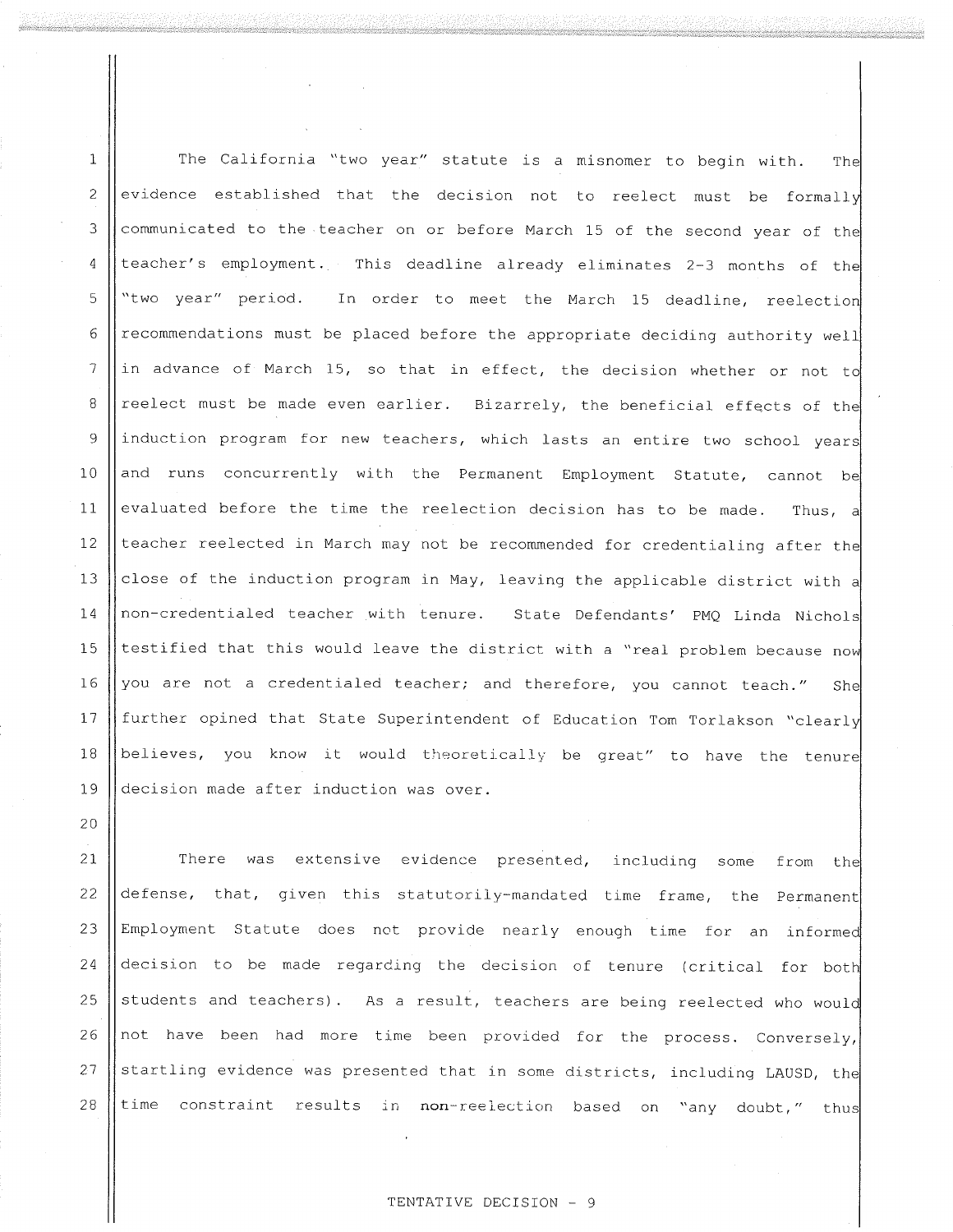$1\,$ depriving 1) teachers of adequate opportunity to establish their an  $\overline{c}$ competence, and 2) students of potentially competent teachers. Brigitte Marshall, OUSD's Associate Superintendent for Human Resources, testified that 3 these are "high stakes" decisions that must be "well-grounded and well  $\sqrt{4}$ founded." 5

This Court finds that both students and teachers are unfairly,  $\overline{7}$ unnecessarily, and for no legally cognizable reason (let alone a compelling 8 one), disadvantaged by the current Permanent Employment Statute.  $\mathsf{Q}$ Indeed, State Defendants' experts Rothstein and Berliner each agreed that 3-5 years 10 would be a better time frame to make the tenure decision for the mutual  $11$ benefit of students and teachers.  $12$ 

Evidence was admitted that nation-wide, 32 states have a three year 14 period, and nine states have four or five. California is one of only five 15 outlier states with a period of two years or less. Four states have no  $16$  $17$ tenure system at all.

This Court finds that the burden required to be carried under the 19 strict scrutiny test has not been met by State Defendants/Intervenors, and 20 thus finds the Permanent Employment statute unconstitutional under the equal 21 protection clause of the Constitution of California. This Court enjoins its 22 enforcement. 23

DISMISSAL STATUTES

6

 $13$ 

18

24

25

26

Plaintiffs allege that it is too time consuming and too expensive to go 27 through the dismissal process as required by the Dismissal Statutes to rid 28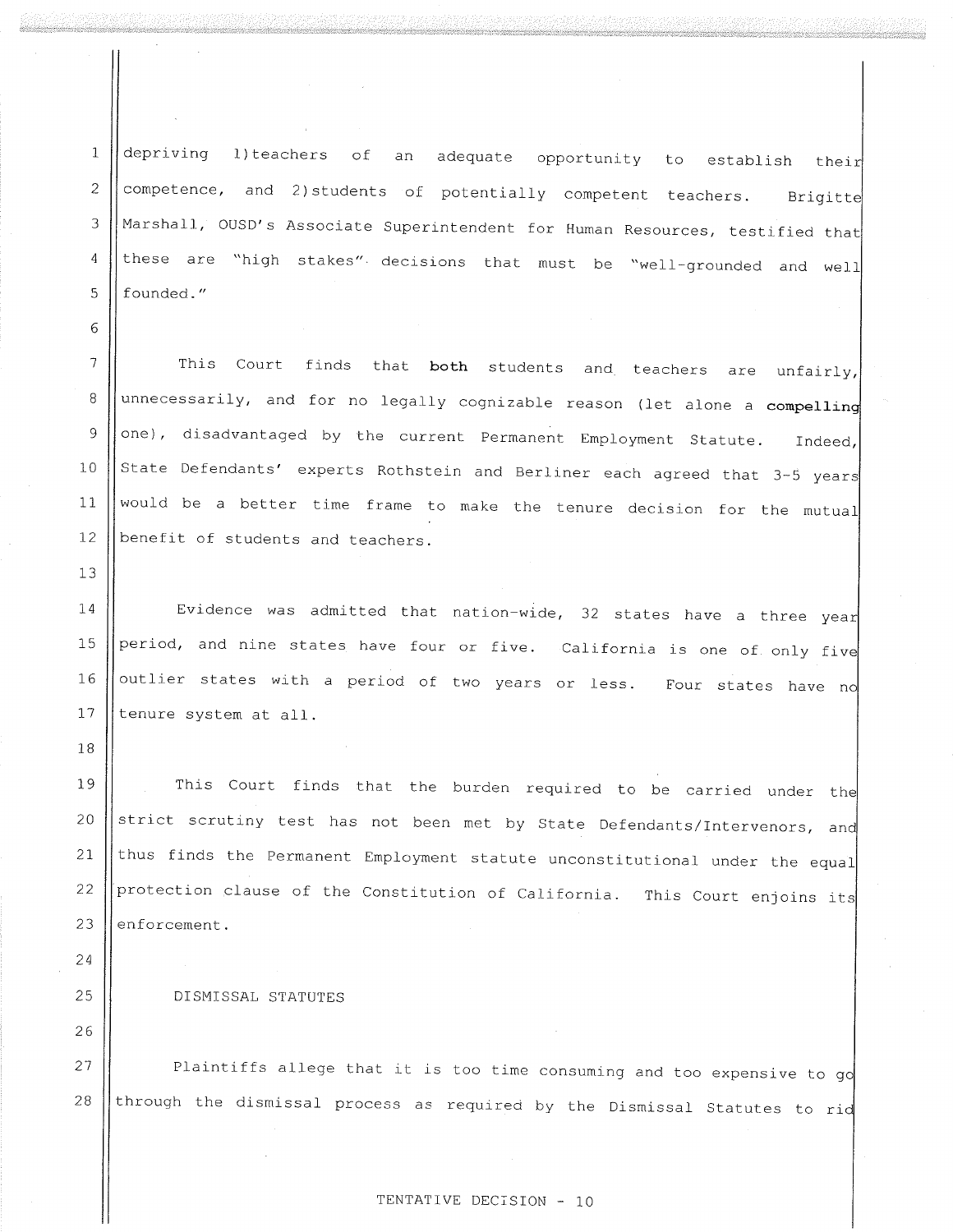school districts of grossly ineffective teachers. The evidence presented was that such time and cost constraints cause districts in many cases to be very reluctant to even commence dismissal procedures.

 $\mathbf{1}$ 

 $\overline{2}$ 

3

4

5

6

 $14$ 

20

The evidence this Court heard was that it could take anywhere from two to almost ten years and cost \$50,000 to \$450,000 or more to bring these cases  $\overline{7}$ to conclusion under the Dismissal Statutes, and that given these facts, grossly ineffective teachers are being left in the classroom because school 8 officials do not wish to go through the time and expense to investigate and 9 prosecute these cases. Indeed, defense witness Dr. Johnson testified that  $10$ dismissals are "extremely rare" in California because administrators believe  $11$ it to be "impossible" to dismiss a tenured teacher under the current system.  $12$ Substantial evidence has been submitted to support this conclusion.  $13$ 

This state of affairs is particularly noteworthy in view of the 15 16 admitted number of grossly ineffective teachers currently in the system across the state (2750-8250), and of the evidence that LAUSD alone had 350  $17$ 18 grossly ineffective teachers it wished to dismiss at the time of trial regarding whom the dismissal process had not yet been initiated. 19

State Defendants/Intervenors raise the entirely legitimate issue of due 21 However, given the evidence above stated, the Dismissal Statutes 22 process.  $23$ present the issue of über due process. Evidence was presented that  $24$ classified employees, fully endowed with due process rights quaranteed under Skelly v. State Personnel Board (1975) 15 Cal.3d 194, had their discipline 25 26 cases resolved with much less time and expense than those of teachers. 27 Skelly holds that a position, such as that of a classified or certified 28 employee of a school district, is a property right, and when such employee is

#### TENTATIVE DECISION - 11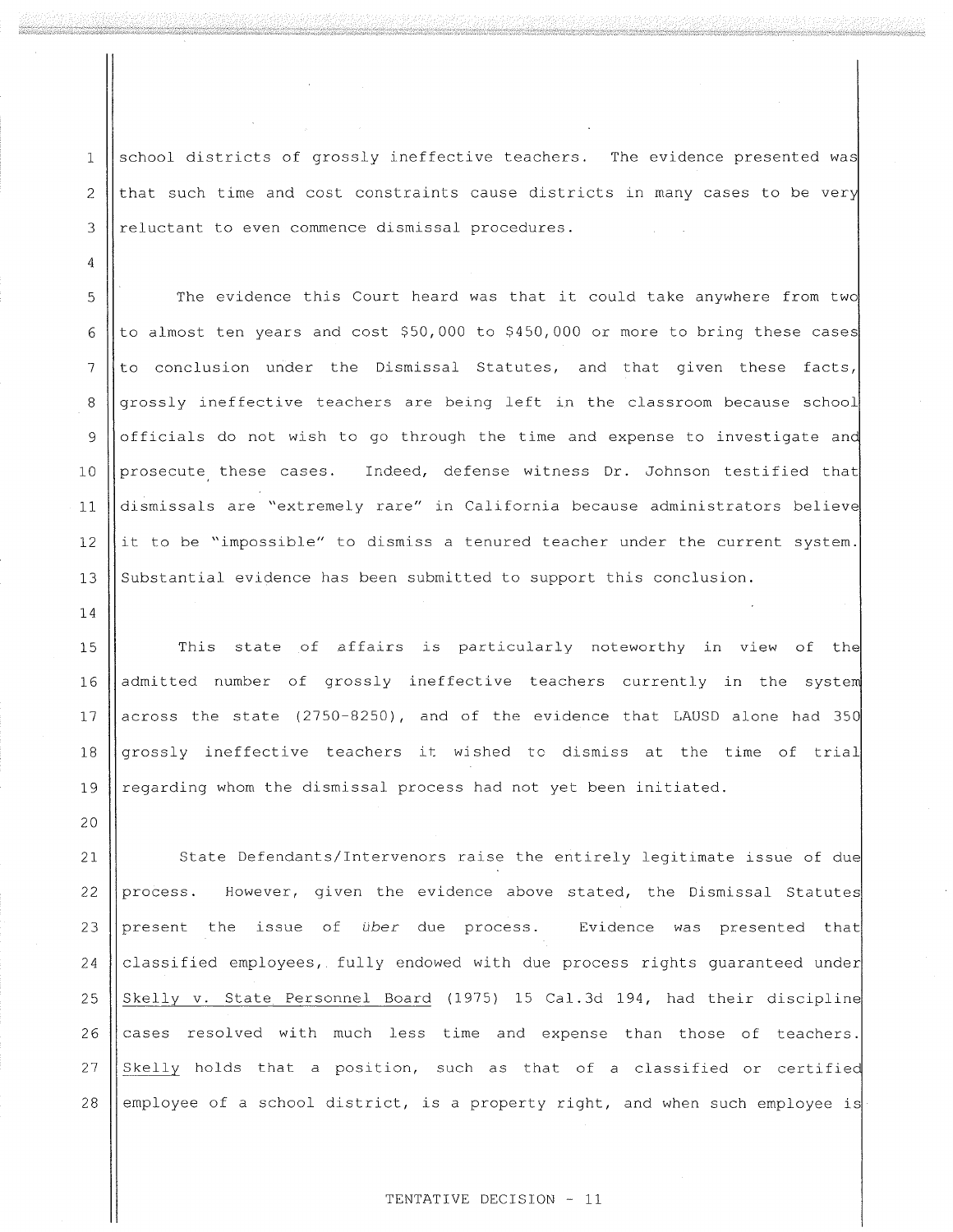threatened with disciplinary action, due process attaches. However, that due  $\mathbf 1$  $\overline{c}$ process requires a balancing test under Skelly as discussed at pages 212-214 of the opinion. After this analysis, Skelly holds at page 215: 3

[D]ue process does mandate that the employee be accorded certain procedural rights before the discipline becomes effective. As a minimum, these preremoval safeguards must include notice of the proposed action, the reasons therefore, a copy of the charges and materials upon which the action is based, and the right to respond, either orally or in writing, to the authority imposing discipline.

8 Following the hearing of the administrative agency, of course, the employee has the right of a further multi-stage appellate review process by 9 the independent courts of this state to assess whether the  $10$ factual  $11$ determinations are supported by substantial evidence.

 $13$ The question then arises: does a school district classified employee have a lesser property interest in his/her continued employment than a 14 teacher, a certified employee? To ask the question is to answer it.  $15$ This Court heard no evidence that a classified employee's dismissal process (i.e., 16 a Skelly hearing) violated due process. Why, then, the need for the current 17 tortuous process required by the Dismissal Statutes for teacher dismissals, 18 which has been decried by both plaintiff and defense witnesses? 19 This is 20 particularly pertinent in light of evidence before the Court that teachers themselves do not want grossly ineffective colleagues in the classroom. 21

22

27

28

4

5

6

7

 $12$ 

This Court is confident that the independent judiciary of this state is  $23$ no less dedicated to the protection of reasonable due process rights of 24 teachers than it is of protecting the rights of children to constitutionally 25 mandated equal educational opportunities. 26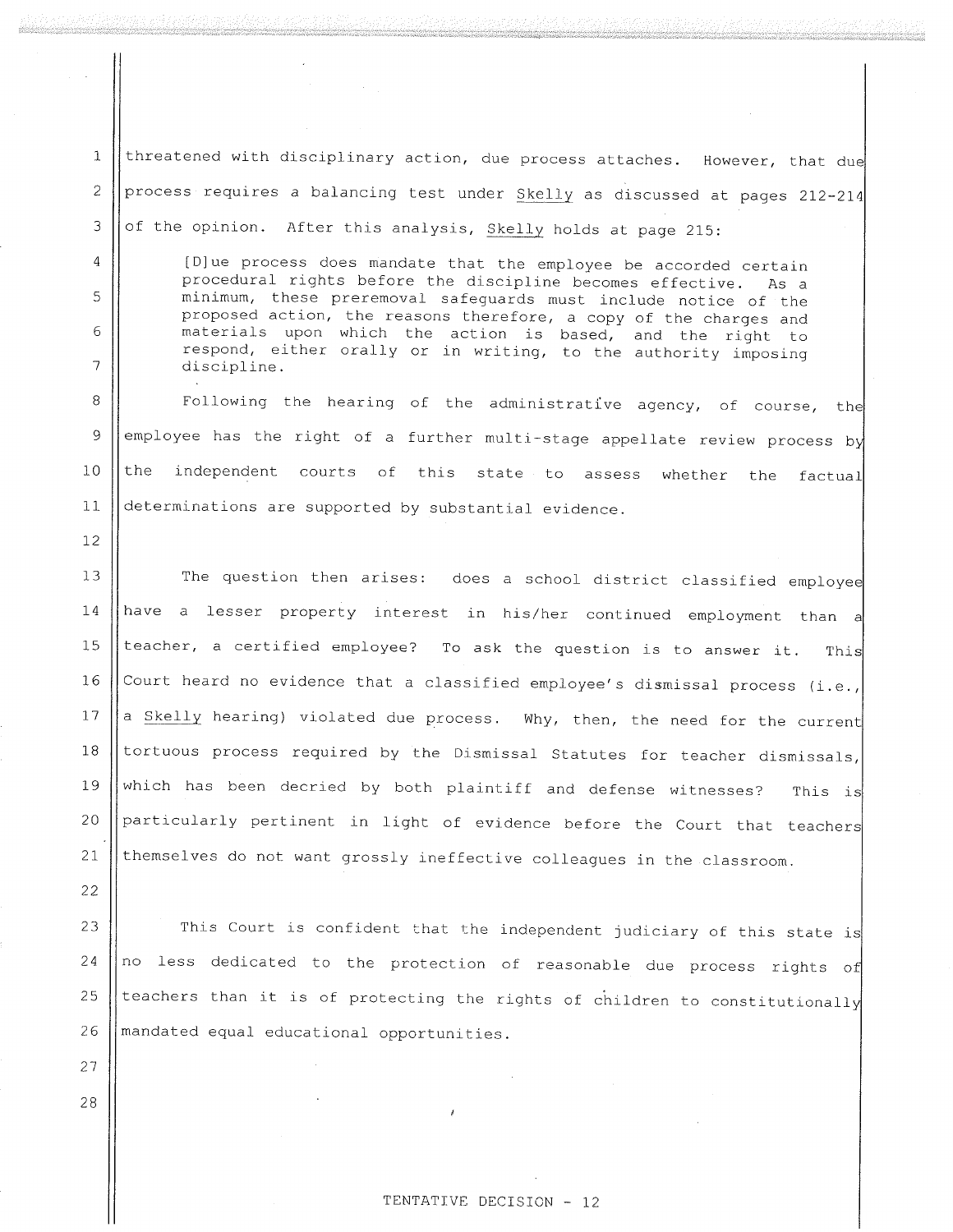State Defendants/Intervenors did not carry their burden that the  $\mathbf{1}$ procedures dictated by the Dismissal Statutes survive strict scrutiny. There  $\overline{c}$ is no question that teachers should be afforded reasonable due process when 3 their dismissals are sought. However, based on the evidence before this  $\overline{a}$ Court, it finds the current system required by the Dismissal Statutes to be 5 so complex, time consuming and expensive as to make an effective, efficient 6  $\overline{7}$ yet fair dismissal of a grossly ineffective teacher illusory.

This Court finds that the burden required to be carried under the 9 strict scrutiny test has not been met by State Defendants/Intervenors, and 10 thus finds the Dismissal Statutes unconstitutional under the equal protection  $11$ clause of the Constitution of California. This Court enjoins their 12 enforcement. 13

LIFO

This statute contains no exception or waiver based on teacher  $17$  $1\,8$ effectiveness. The last-hired teacher is the statutorily-mandated first-fired one when lay-offs occur. No matter how gifted the junior teacher, and no 19 20 matter how grossly ineffective the senior teacher, the junior gifted one, who  $21$ all parties agree is creating a positive atmosphere for his/her students, is separated from them and a senior grossly ineffective one, who all parties 22 23 agree is harming the students entrusted to her/him, is left in place. The result is classroom disruption on two fronts, a lose-lose situation.  $24$ 25 Contrast this to junior/efficient the teacher remaining and a 26 senior/incompetent teacher being removed, a win-win situation, and the point 27 is clear.

TENTATIVE DECISION - 13

16

8

 $14$ 

 $15$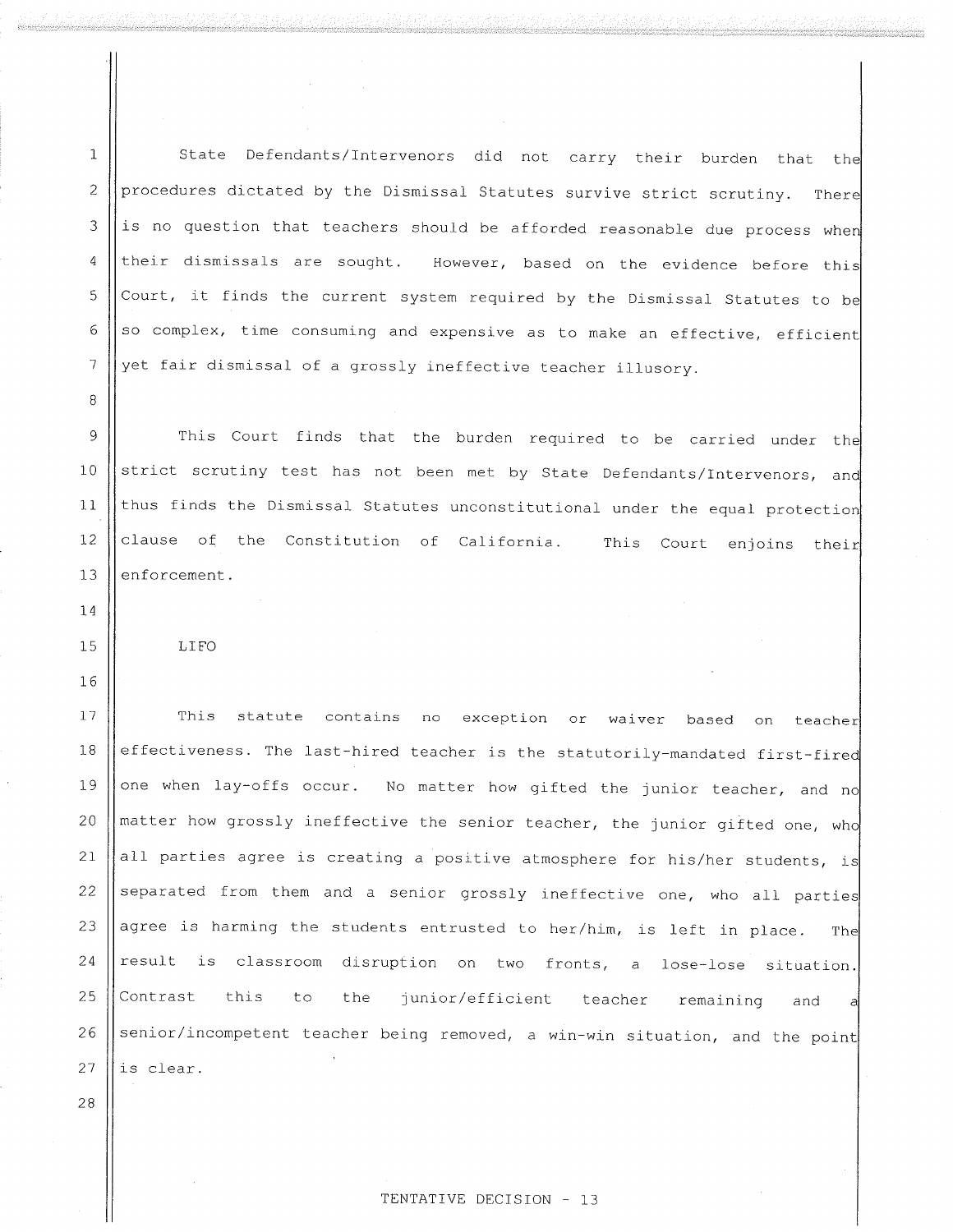Distilled to its basics, the State Defendants'/Intervenors' position  $\mathbf{1}$ requires them to defend the proposition that the state has a compelling  $\overline{2}$ interest in the de facto separation of students from competent teachers, and 3 a like interest in the de facto retention of incompetent ones. The logic of  $\overline{4}$ this position is unfathomable and therefore constitutionally unsupportable. 5

 $\overline{7}$ The difficulty in sustaining Defendants'/Intervenors' position may explain the fact that, as with the Permanent Employment Statute, California's 8 current statutory LIFO scheme is a distinct minority among other states that 9 have addressed this issue. 20 states provide that seniority may be  $10$ considered among other factors; 19 (including District of Columbia) leave the  $11$ layoff criteria to district discretion; two states provide that seniority  $12$ cannot be considered, and only 10 states, including California, provide that 13 seniority is the sole factor, or one that must be considered. 14

This Court finds that the burden required to be carried under the 16 strict scrutiny test has not been met by State Defendants/Intervenors, and  $17$ thus finds the LIFO statute unconstitutional under the equal protection  $1\,8$ 19 clause of the Constitution of California. This Court enjoins its 20 enforcement.

 $21$ 22

28

15

6

EFFECT ON LOW INCOME/ MINORITY STUDENTS

Substantial evidence presented makes it clear to this Court that the 23 Challenged Statutes disproportionately affect poor and/or minority students. 24 forth in Exhibit 289, "Evaluating Progress Toward Equitable 25 As set Distribution of Effective Educators," California Department of Education, 26 July 2007: 27

TENTATIVE DECISION - 14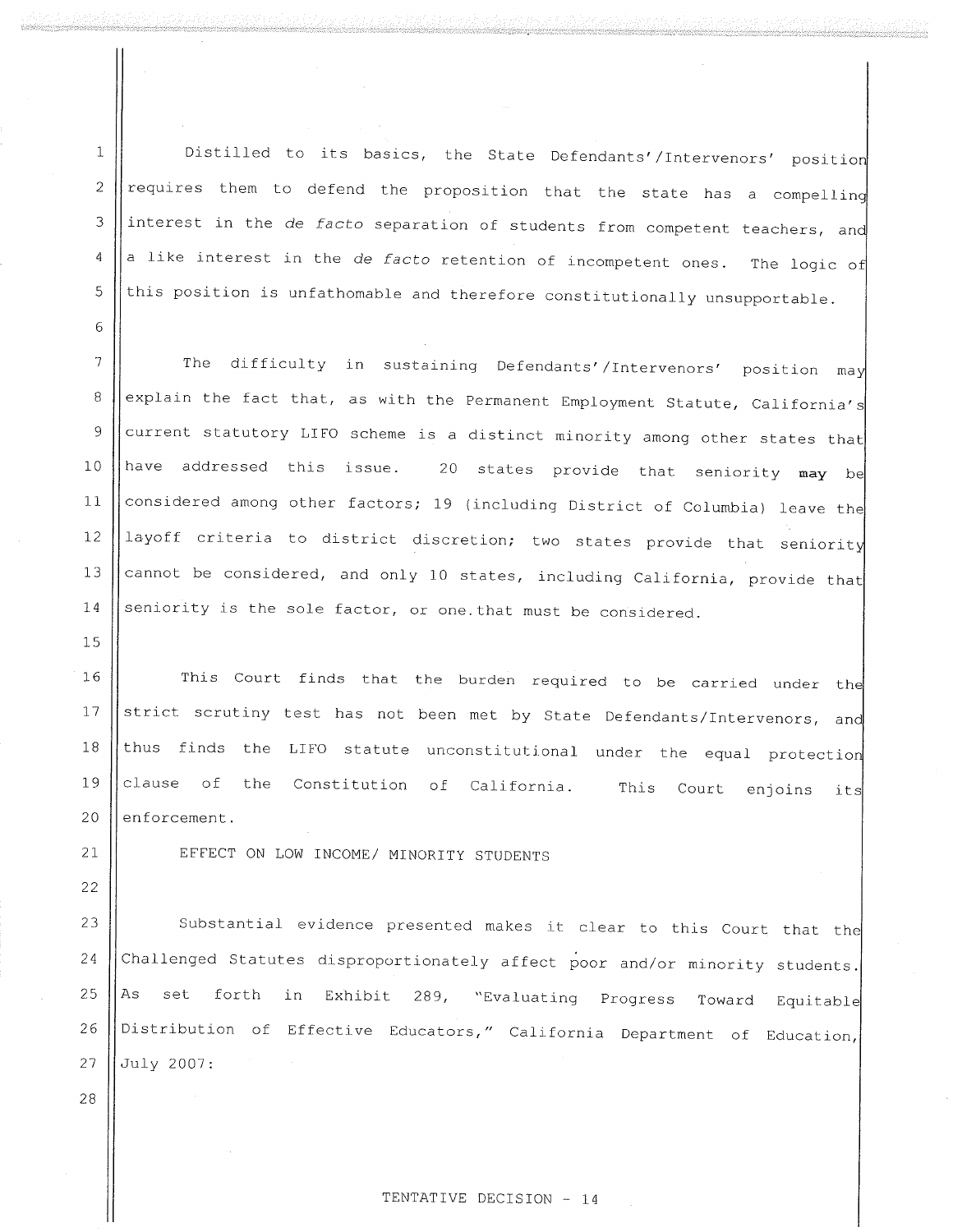Unfortunately, the most vulnerable students, those attending high-poverty, low-performing schools, are far more likely than their wealthier peers to attend schools having a disproportionate underqualified, number of inexperienced, out-of-field, and teachers and administrators. ineffective Because minority children disproportionately attend such schools, minority students bear the brunt of staffing inequalities.

The evidence was also clear that the churning (aka "Dance of the Lemons) of teachers caused by the lack of effective dismissal statutes and LIFO affect high-poverty and minority students disproportionately. This in turn, greatly affects the stability of the learning process to the detriment of such students.

Alexander Hamilton wrote in Federalist Paper 78: "For I agree there is  $11$ no liberty, if the power of judging be not separated from the legislative and  $12$ executive powers." Under California's separation of powers framework, it is 13 not the function of this Court to dictate or even to advise the legislature  $14$ as to how to replace the Challenged Statutes. All this Court may do is apply  $15$ constitutional principles of law to the Challenged Statutes as it has done 16 here, and trust the legislature to fulfill its mandated duty to enact  $17$ legislation on the issues herein discussed that passes constitutional muster, thus providing each child in this state with a basically equal opportunity to achieve a quality education.

 $\frac{1}{2}$ 

 $\frac{1}{2}$ 

 $\frac{1}{2}$ 

 $\frac{1}{2}$ 

 $\frac{1}{2}$ 

 $\frac{1}{2}$ 

 $\frac{1}{2}$ 

 $1\,$ 

 $\overline{c}$ 

3

 $\boldsymbol{4}$ 

5

6

 $\overline{7}$ 

 $\, 8$ 

9

 $10$ 

 $28$  $\frac{1}{2}$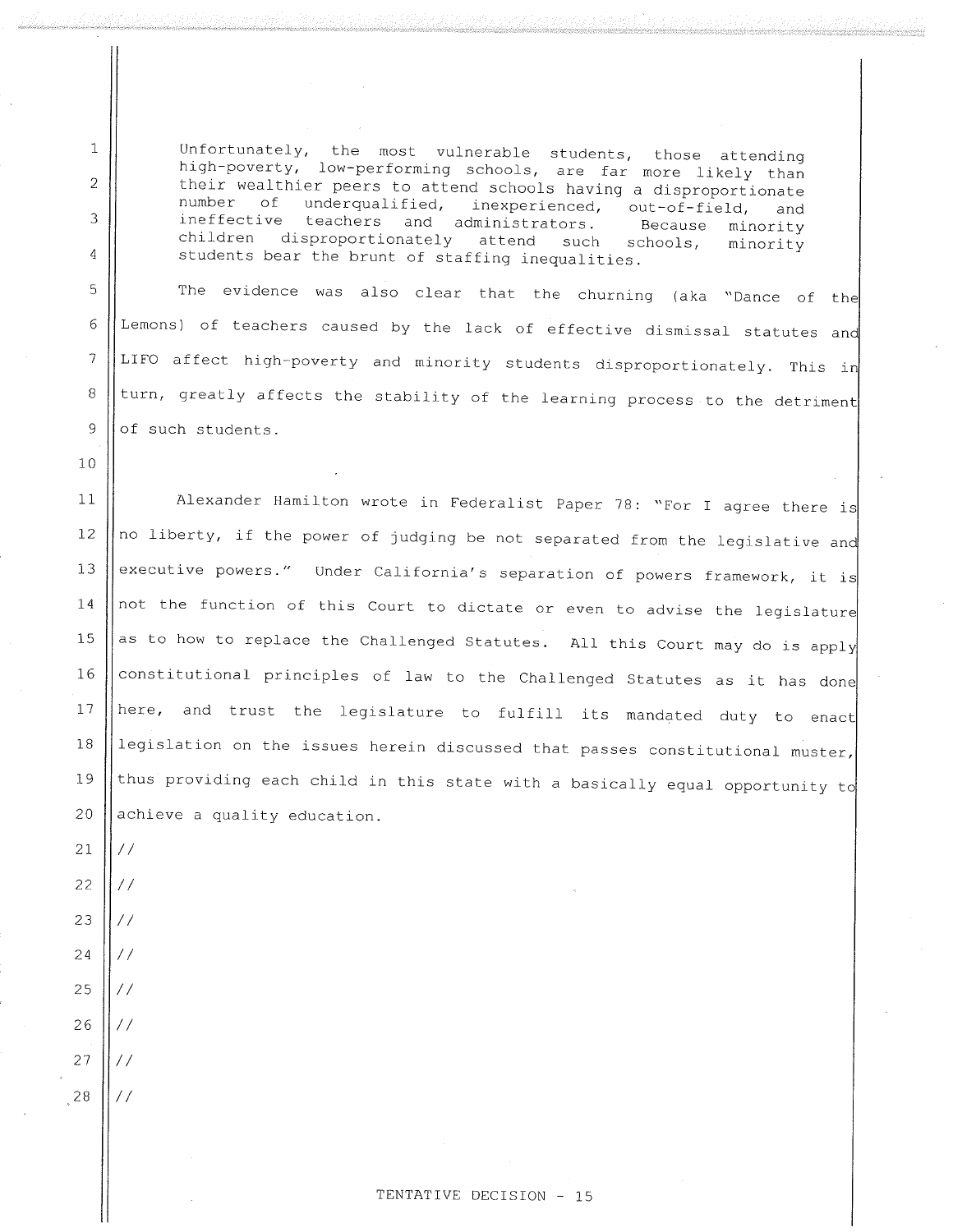It is therefore the Judgment of this Court that all Challenged Statutes are unconstitutional for the reasons set forth hereinabove. All injunctions issued are ordered stayed pending appellate review.

 $\,1$ 

 $\bar{z}$ 

 $\mathfrak{Z}$ 

 $\sqrt{4}$ 

5

 $6\,$ 

 $\overline{7}$ 

 $\,8\,$ 

 $\overline{9}$ 

 $10$ 

 $11$ 

 $12$ 

13

14

15

16

17

 $1\,8$ 

19

 $20$ 

21

22

23

24

25

26

 $2\,7$ 

28

Dated  $\sqrt{\text{1 s}}$   $\sqrt{\text{4 a}}$  of August, 2014

Treu, J.